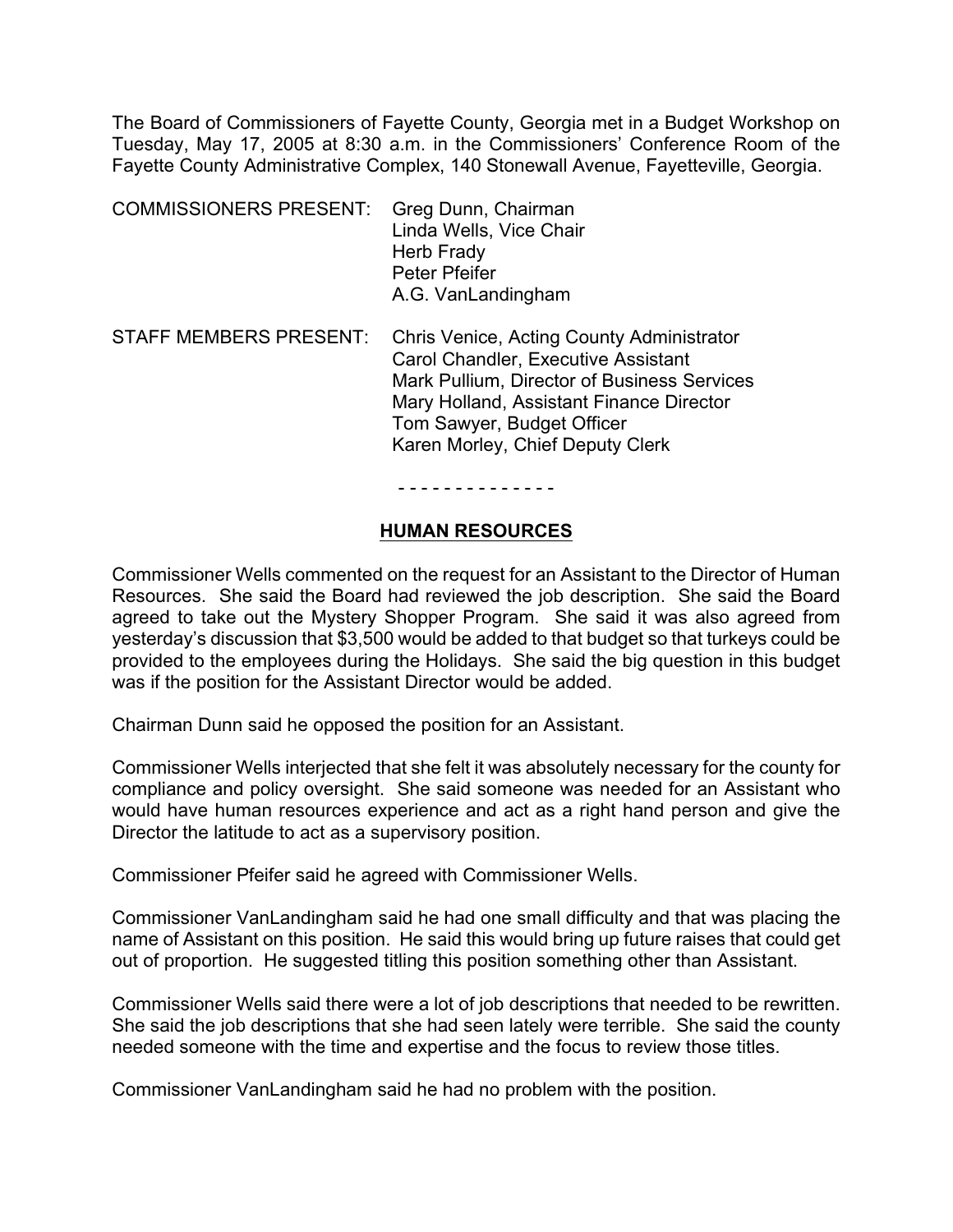Chairman Dunn said he wanted to make sure the person hired for the job had the right qualifications to meet the requirements of this job.

Chris Venice interjected that the job description should require that they have a Bachelor's Degree in Human Resource Management and possibly a Master's Degree or whatever the Board felt was necessary.

Commissioner VanLandingham suggested the county policy be reviewed as well as job descriptions.

Mr. Pullium interjected that there were certain requirements that were a combination of academic and professional requirements that were appropriate for each job together with an appropriate amount of experience.

Commissioner Wells said the county would be facing more and more contentious issues in the future and the Human Resources assistant's position would be responsible for making sure that all of the job descriptions were correct and fit the positions.

Commissioner Frady felt this new position would coordinate any and all personnel needs for all departments. He said this person would be a policy coordinator or something of that nature and the position would require a lot of legal knowledge.

Commissioner Pfeifer pointed out that there needed to be more justification for new positions. He said there was no consistency in that area.

Commissioner VanLandingham said he felt the conduit to the Commissioners would be the County Administrator. He said he felt the County Administrator should sign off on all supervisory personnel hires.

Chris Venice said one of the other issues that was being looked at was the nepotism policy. She said she would be bringing something for the Board's review in the near future. On motion made by Commissioner Wells, seconded by Commissioner Frady to adopt the Human Resources portion of the budget with the new position and the title to be decided on, elimination of the Mystery Shopper Program, and adding \$3,500 to purchase turkeys for the employees at the Holidays. The motion carried 4-1 with Chairman Dunn voting in opposition.

Chairman Dunn said he was in favor of the purchase of the turkeys but not in favor of adding the position.

# **SHERIFF'S OFFICE - JAIL**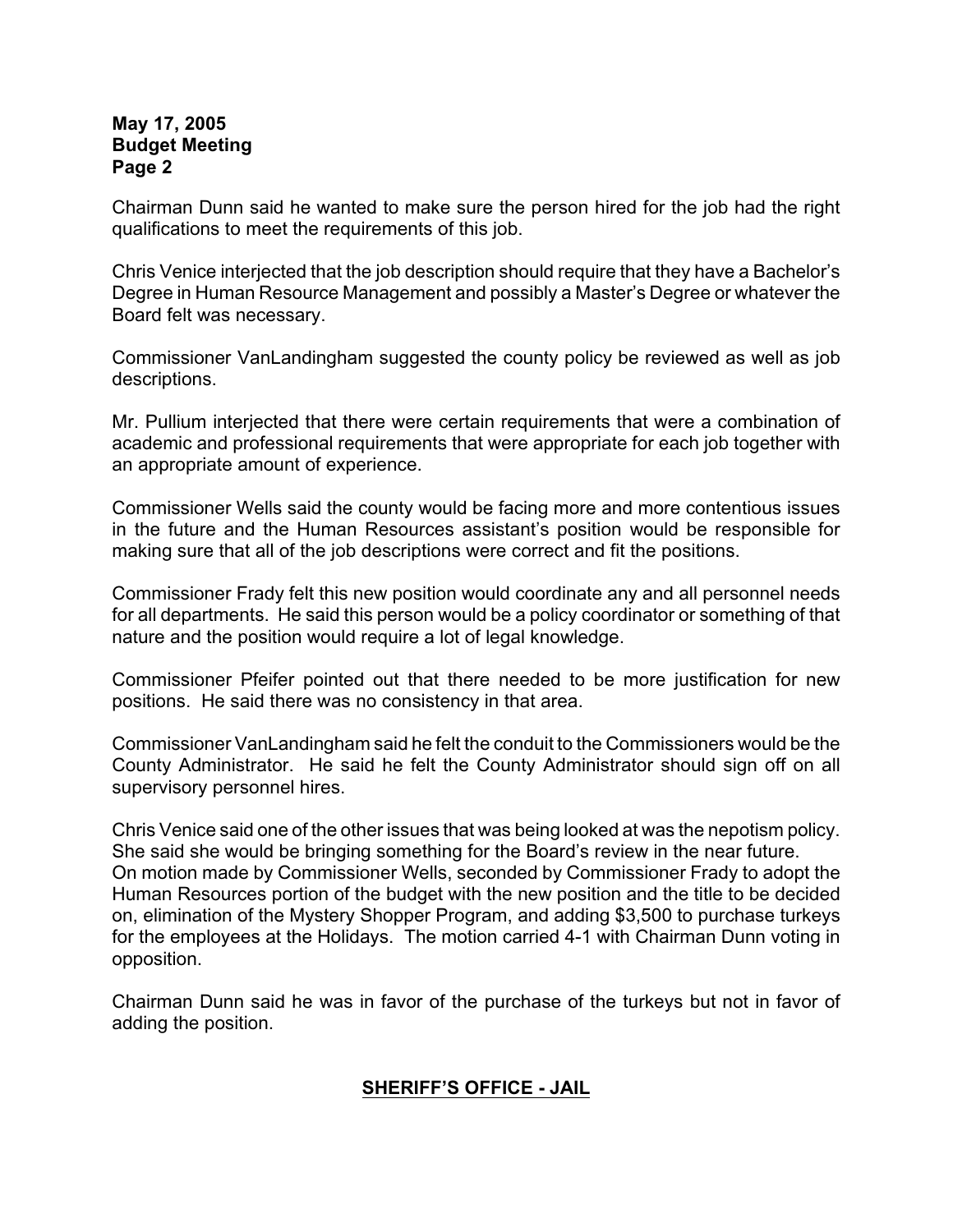Commissioner Frady questioned the current job vacancies at the jail.

Mrs. Venice said staff had just received notice that three of the positions had just been filled as of last week.

Major Glaze appeared to discuss this budget. He remarked on category 522110 regarding disposal services. He said when the budget was submitted they had requested \$3,937.20 which would cover the dumpster at the jail as well as grease pick up for recycling. He said they were requesting an additional \$385.80 to cover the increased cost due to new ownership by Waste Management, Inc. for a total of \$4,323.

Major Glaze remarked on category 522234 regarding video repair. He said they had requested \$11,304 and the Finance Department had recommended \$10,750.

Commissioner VanLandingham said his figures showed that the Sheriff's Office requested \$10,500 and Finance recommended \$10,750.

Major Glaze said the figure should have been \$11,304 and commented that they might have made an error when entering this into the Munis system. He said they were under contract for radio repairs and they had left a couple of radios off the list approximately two years ago. He said they had left six or eight radios off the list.

Commissioner Wells clarified that the Sheriff's Office had 95 jailers. She asked how many of these individuals carried radios.

Major Glaze replied all 95 people carried them and they also had one spare radio making a total of 96.

Commissioner Wells asked how many walkie talkies the \$11,304 would cover.

Mr. Glaze replied that it would cover 96 walkie talkies as well as the six 800 MHz radios and six VHF radios.

Mr. Glaze discussed software maintenance on page 198. He said they were requesting \$22,100 to cover this category.

Mr. Pullium interjected that the Sheriff's Department had only spent \$7,500 for this.

Mr. Glaze remarked that when the jail initially opened a lot of the computers were purchased out of bond money. He said the billing had not been in the right sequence to go along with the budget year. He said there was not enough money in that account right now to pay the \$22,100 bill.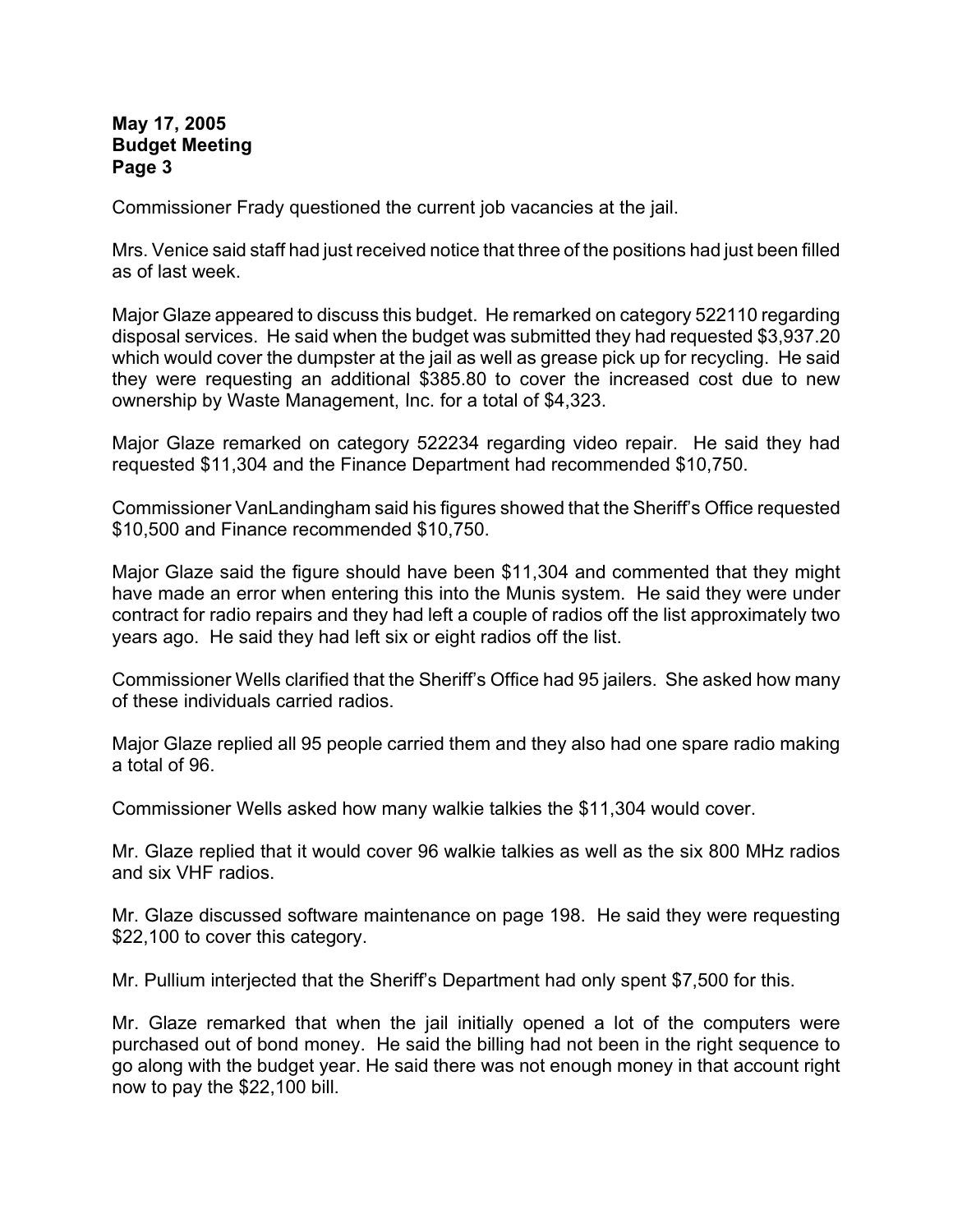Commissioner Wells said since all of the positions that the Board had authorized last year had not been filled, Major Glaze could use some of that money and put it toward the software maintenance category.

Mr. Pullium said Major Glaze would have to prepare an agenda request item to actually transfer salary funds to another line item in the budget. He said if it was the Board's pleasure this could be paid for next year out of the current year's budget and then nothing else would have to be done until next July.

Commissioner VanLandingham clarified that \$13,800 was recommended.

Major Glaze said another issue was overtime.

Mr. Pullium said the overtime budget was approximately \$20,000.

Major Glaze said he could determine what he had left in his budget for this year and use that money and then whatever amount he would need out of salaries could be added to next year's budget.

Commissioner Wells said next year \$22,100 would be budgeted.

Mr. Pullium clarified that Major Glaze had a software maintenance agreement that needed to be paid on July 1, 2005 and it would be for the period July 1, 2005 to June 30, 2006. He said he understood that the money could be transferred now out of the salary line item and put it into the software maintenance line item and paid out of FY 2005.

Mr. Pullium said another option was to pay this same bill and give Major Glaze the \$22,100 out of FY 2006. He said it was the Board's choice as to which option to take.

Commissioner Wells said Major Glaze would be funded out of this year but the \$13,800 would come off.

Major Glaze said another issue was overtime. He said this issue came up every year although they were trying to keep this down.

Commissioner Wells asked if part of the problem was because of vacancies and Major Glaze replied yes. Commissioner Wells clarified that four positions were open right now.

Major Glaze remarked that the biggest problem was because they were hired as detention officers and that was starting at the lowest level. He said a lot of people start the job and do not stay because it was not what they thought it was going to be. He said other people leave at the first opportunity to be out on the road patrolling the county. He remarked that during the one, two or three year period before an officer goes to the police academy they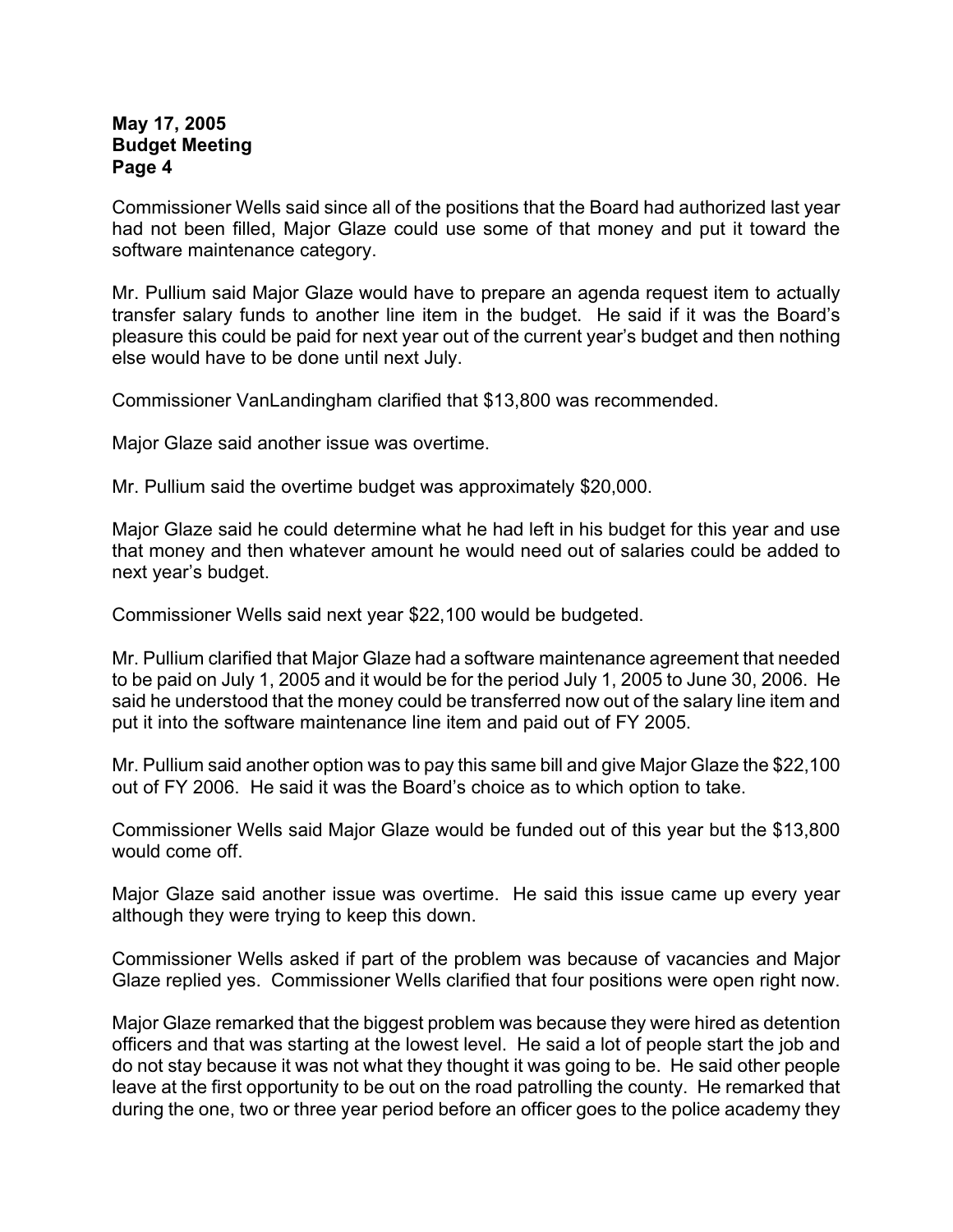leave and take jobs in Peachtree City, Fayetteville, Atlanta, Riverdale, DeKalb County, and Fulton County.

Mr. Pullium suggested that once a quarter some of the salary money could be transferred out and put into the overtime account.

Major Glaze said another issue was personnel. He asked for the Board's consideration to hire another maintenance person. He said he had also requested a promotion for 10 detention officers to deputy sheriffs. He said this was something that had been done every year and it was the first time it had been removed from the budget.

Chairman Dunn said the county should not be paying officers as deputies unless there was a slot for them.

Chris Venice said she was hearing that there was a policy shift in how promotions were done. She felt this whole issue needed time to be studied. She pointed out that in several different departments employees were behaving along certain lines as to how things happened in the past. She said if policy was going to be changed, she felt the employees and the departments needed the opportunity to explain the changes and have a certain date as to when they would occur.

Major Glaze remarked that these individuals could not just be promoted to deputy sheriffs. He said they had to attend the police academy and they could only take a certain number of classes per year. He said he could not arbitrarily go in and promote people tomorrow.

Chairman Dunn said these individuals were hired as Detention Officers and they were given additional training to make their future better at the county's expense. He said as soon as there was an opening here for a deputy sheriff or an opening somewhere else they would apply for it.

Ms. Venice said there were a lot of employees who had worked during this entire past year who had worked on their certifications, training and testing with certain assumptions that the promotions would be in the budget. She said if the Board was going to make this huge shift, which she certainly did not have a problem with, employees needed to be aware of it so they could act accordingly. She said there were employees in the pipeline who had been coming along under certain assumptions.

Major Glaze agreed that this would not be fair to people who had been hired and working for three or four years waiting on their opportunity for a promotion. He said he had been with the Sheriff's Office for the last 22 years and this had been the policy for at least that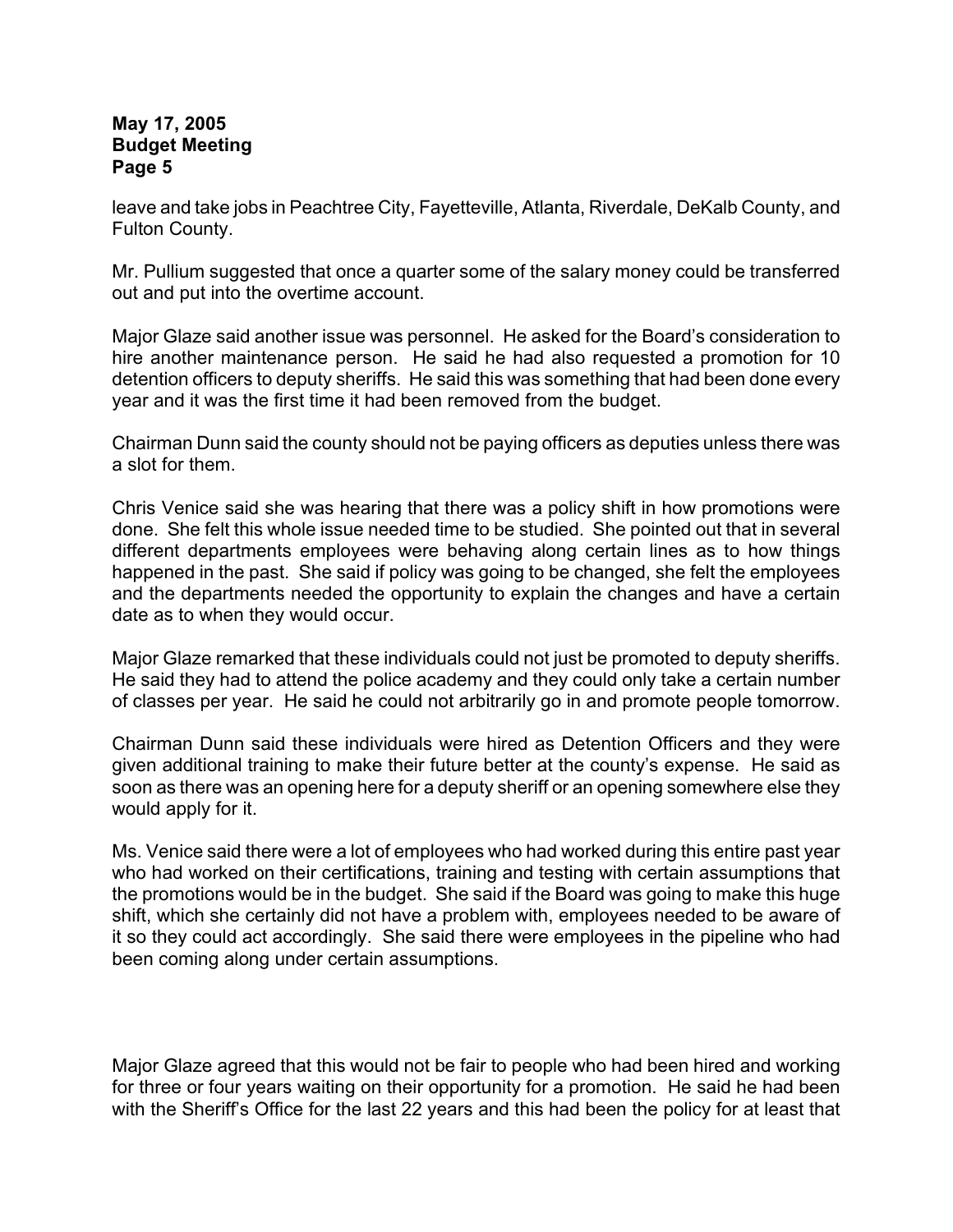long.

Commissioner Wells said the Board had not been aware of this past history.

Commissioner VanLandingham asked how much it costs to send a deputy to the police academy.

Major Glaze replied approximately \$4,000.

Captain Charlie Cowart said the State pays for the training and the county pays for the salaries.

Commissioner VanLandingham said Chief Jack Krakeel had a policy that if personnel leave the county and go to another job after the county has paid to train them, then that employee would have to repay the county for this training.

Major Glaze said he had been doing the same thing for ten years. He said if one of his deputies left the county to take a job with Fayetteville, Peachtree City or Tyrone then they were required to pay back the money that the county spent on them while in the police academy.

Captain Cowart said these employees were required to sign a contract before attending the police academy.

Major Glaze pointed out that last year he had asked for the County Attorney's Office to sue a former employee who had not paid for this training after taking another job.

Chairman Dunn said the Board was the keeper of taxpayers' money. He said the Board had to justify to the taxpayers why it was paying all of these different people for certain jobs more money than was required for those jobs. He asked how the Board could justify that to the taxpayers.

Commissioner Wells said these people were hired as detention officers, could work as detention officers and be paid as detention officers. She said the county trained them to be deputy sheriffs at the county's expense and then paid these employees as deputy sheriffs. She said after they completed training, all the county needed was detention officers.

Commissioner VanLandingham felt from this time on that there needed to be a policy that this was not a given situation but felt it would be a terrible injustice to take this away from employees who were already in the system going through training.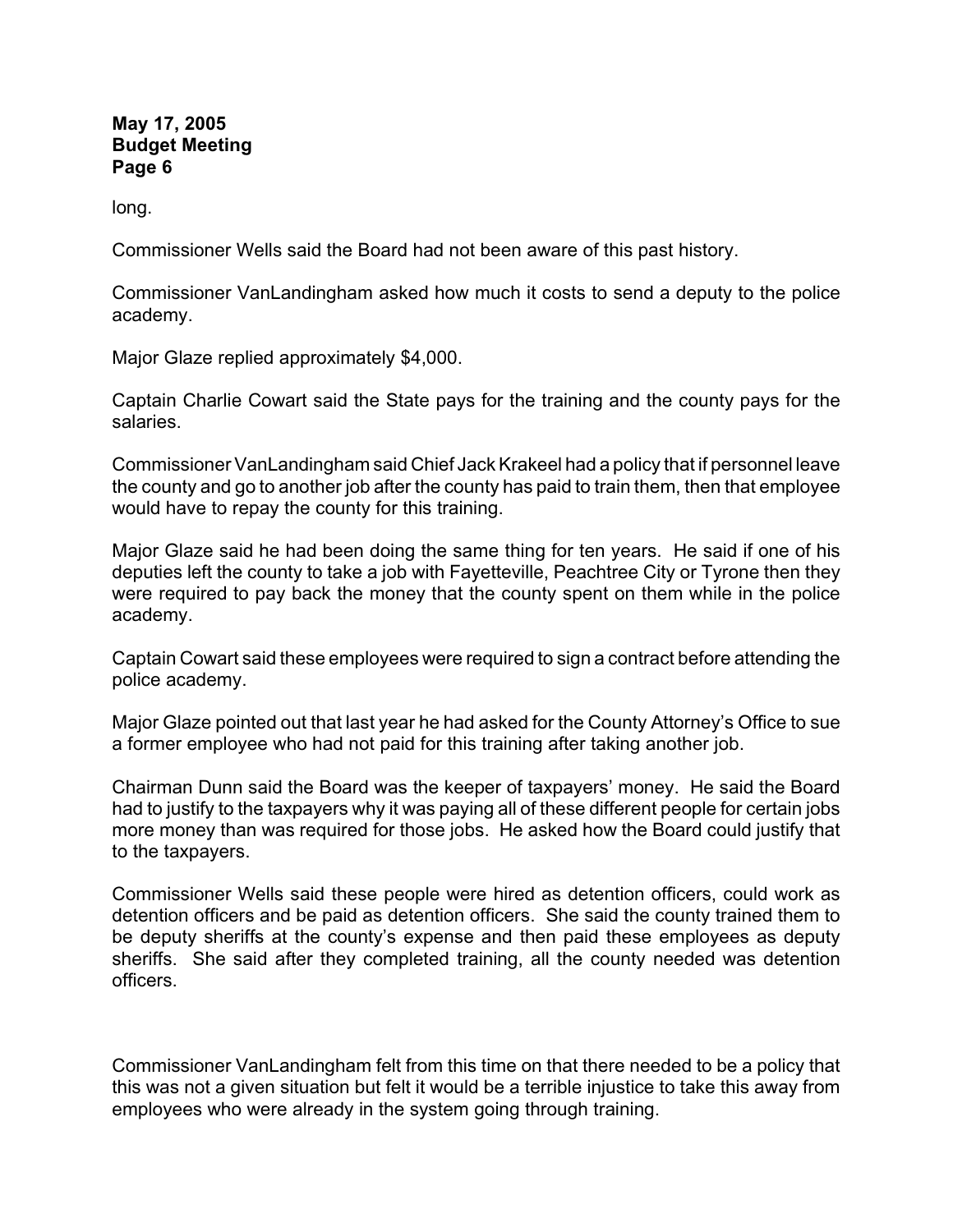Commissioner Wells said employees should not be guaranteed a promotion. She said all additional training and education does for an employee was to make them more eligible for a position in the future but it was not a guarantee of a promotion.

Commissioner Frady asked Major Glaze if the application for a detention officer guaranteed an individual to be promoted after training.

Major Glaze remarked that nothing was stated on the application but during the interview process they did ask questions about attending the police academy.

Commissioner Frady clarified there was nothing in writing that guaranteed anyone of a promotion after additional training.

Ms. Venice interjected that there were certain understandings.

Chairman Dunn said taxpayers were paying hundreds of thousands of dollars extra to get the same job done that they could get done for hundreds of thousands of dollars less.

Ms. Venice said there needed to be a county wide policy on training and testing procedures. She said that would take all of this innuendo and misunderstanding out of the picture.

Chairman Dunn said this could not wait five or six years to transition because there were people in the pipeline waiting three or four years.

Ms. Venice said staff would need one year to write the policy, get it enacted, and explain it to existing and new employees coming on. She said this was a fiscally sound and very good idea and next year during the budget would work fine. She said there were employees in the pipeline who have been proceeding under certain assumptions that this would occur. She said staff would need one year to put this together, formulate and get in place and then put it in effect.

Commissioner Wells commented on the issue of employees' expectations. She said for years there was the expectation that every employee was going to get a 5% merit raise. She said everybody expected that year after year after year.

Ms. Venice remarked that the departments were not organized right now to be able to implement what the Board was trying to do at this point.

Commissioner VanLandingham felt all this would take was a memo from the County Administrator to all department heads that this would be considered next year.

Major Glaze said they try to send ten officers to the police academy every year.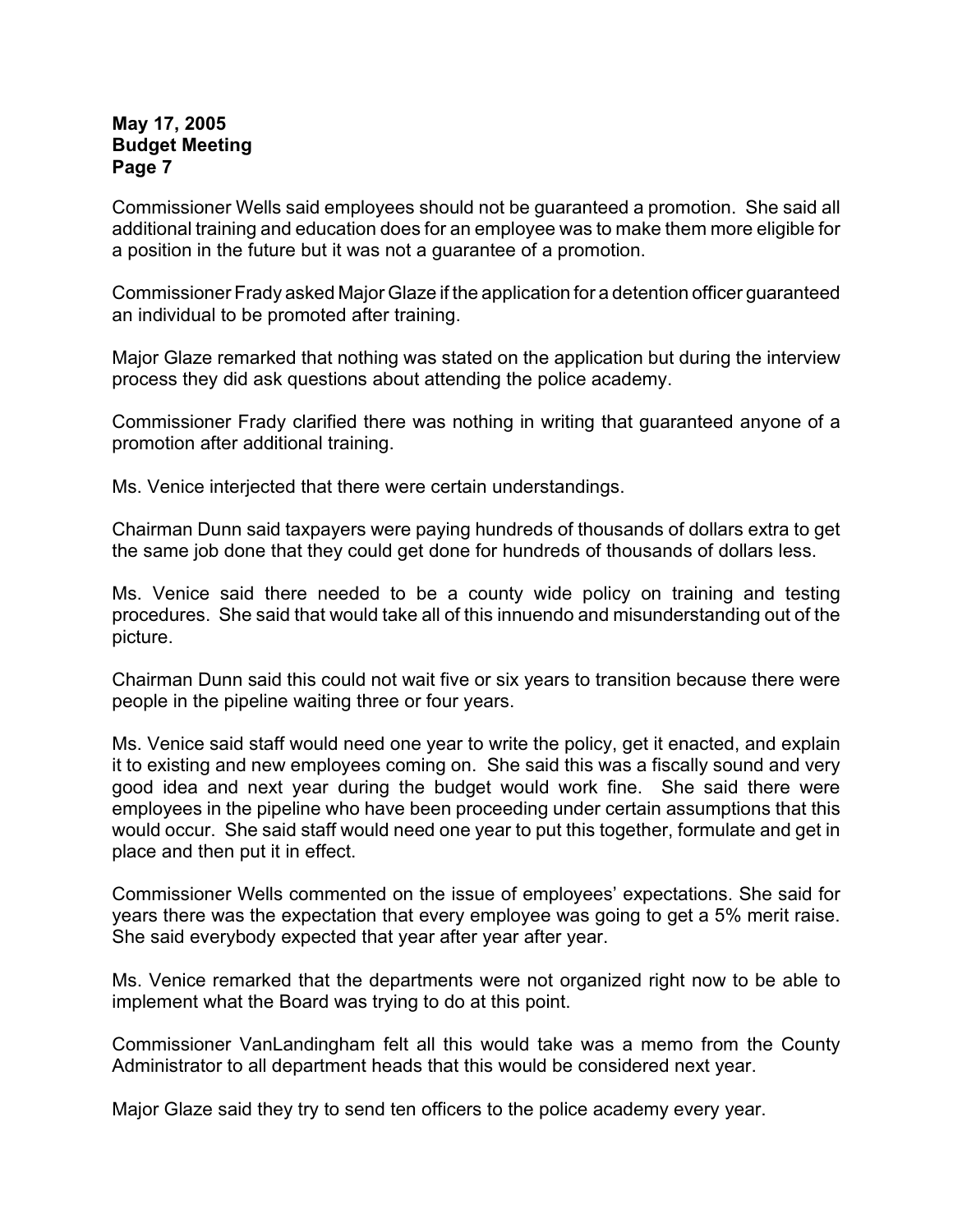Chairman Dunn asked how many officers were waiting in the pipeline.

Major Glaze replied approximately 70.

Chairman Dunn said that would equal seven years worth of promises.

Major Glaze commented that not every officer wanted to go to the police academy. He said there were also those individuals who go and did not pass the academy because of physical condition or academics.

Chairman Dunn interjected that these individuals attend the police academy and fail but they were still qualified to be a detention officer. He asked how many weeks the academy training lasted.

Major Glaze replied that the training lasted ten weeks.

Chairman Dunn said a ten week course and ten individuals attending the training would come to 100 weeks that the county was also budgeting for with no work coming out. He said this training was in order to prepare these individuals for the future. He said the county was paying quite a price.

Major Glaze said it was hoped that it was to prepare these individuals to work in the county for many years.

Chairman Dunn interjected that Major Glaze had said that most of these individuals did not stay with Fayette County and leave to go elsewhere.

Major Glaze remarked that most of the deputy sheriffs stay here and Chairman Dunn remarked that the county did not get the time back that was lost.

Commissioner Wells said the county was paying these individuals a salary while they were in training and then paying somebody else overtime to cover for them in their absence.

Captain Cowart interjected that the training was a State requirement.

Chairman Dunn responded no, it was not a State requirement to send detention officers for this course for ten weeks per year. He said that was a decision that was being made by the Sheriff's Department and it was not to send just one individual but to send ten.

Captain Cowart said the Sheriff's Department had to hire a deputy sheriff somewhere whether it was from the outside or the inside.

Chairman Dunn said the taxpayers were paying for these individuals to be absent from their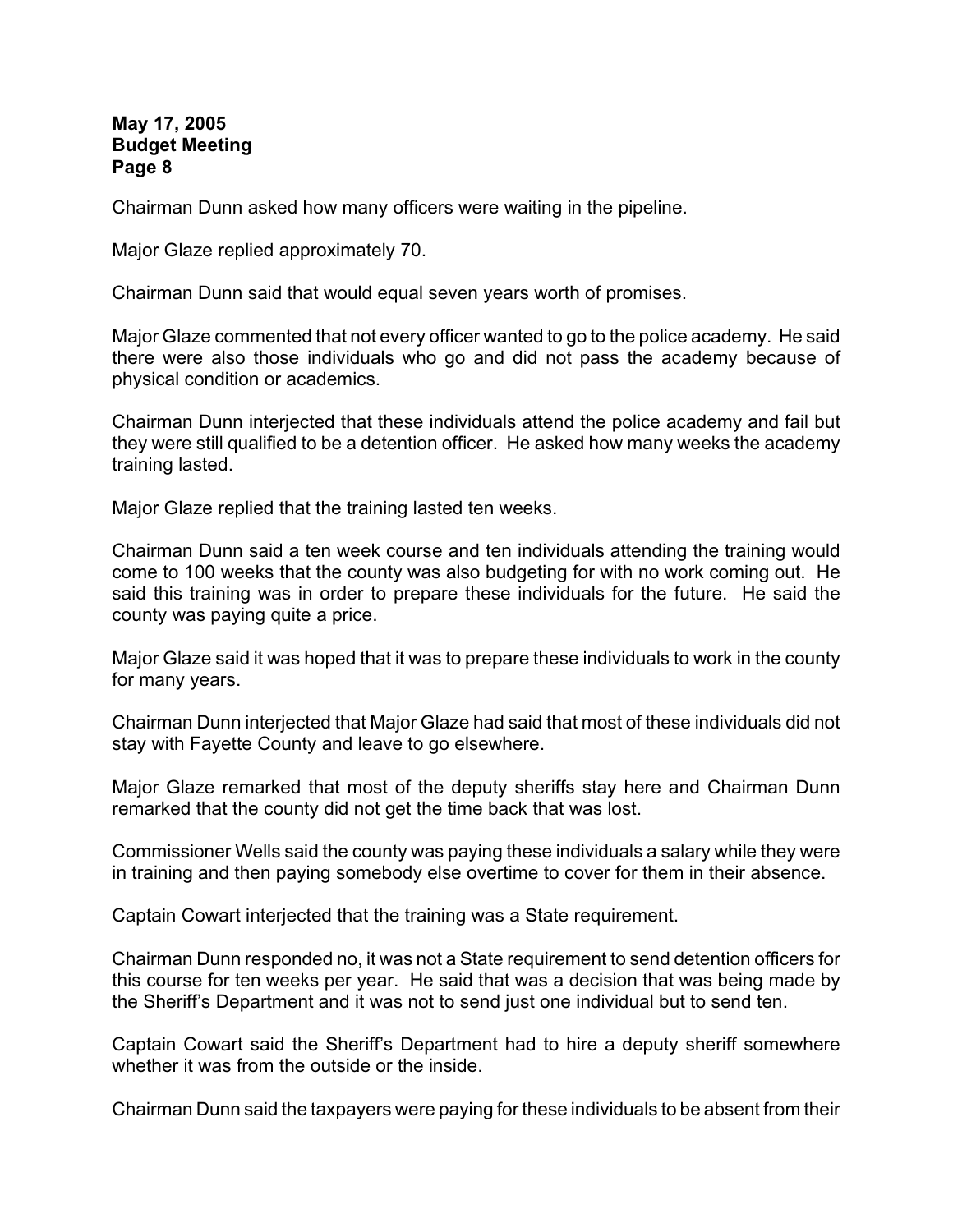job and also paying their tuition to the police academy.

Commissioner VanLandingham said that he would not go to the point of removing this for this year but he would next year. He said he felt the individuals there now were expecting this and everybody before them had received this. He said he was not in favor of taking this away from people who were already hired.

Major Glaze interjected that last June he lost eleven people in one month.

Chairman Dunn felt this program was creating more of a problem for the Sheriff's Department. He said the Department was creating all of these opportunities and the people were leaving immediately. He said it was common in jails to have huge turnover. Commissioner Frady asked Major Glaze what other division at the Sheriff's Office was hiring rookies.

Major Glaze said he was the only one because the other departments required more experienced people. He said it had been done but it was very rare in other departments.

Mark Pullium said he agreed with Chris Venice in that there needed to be a policy in place. He said he was aware that this would require some study but felt this needed to be on a fast track. He said the other part of this would be to determine how many deputy sheriffs were needed in the jail. He suggested that this move forward for this budget year. He said the appropriate level of authority needed to be determined to get the policy done as soon as possible.

Commissioner Wells asked who would be assigned to take this task on.

Chris Venice said the Board could assign it to her and it would be done.

Commissioner Frady remarked that this had been used as a pool at the Sheriff's Office and it was costing approximately \$100,000 including overtime and there were also empty slots there. He said this was a big problem to him.

Commissioner Pfeifer said slots needed to be identified for specific jobs and then filled accordingly. He said the job description had to be in place first.

Commissioner Wells pointed out that individuals were hired for a certain slot and then they go to school and get more education and then they were promoted to other slots. She said this was not based on whether or not the county needed these slots but because these individuals now had the education they could qualify for the slots if they were vacant. She said the county was automatically creating vacancies.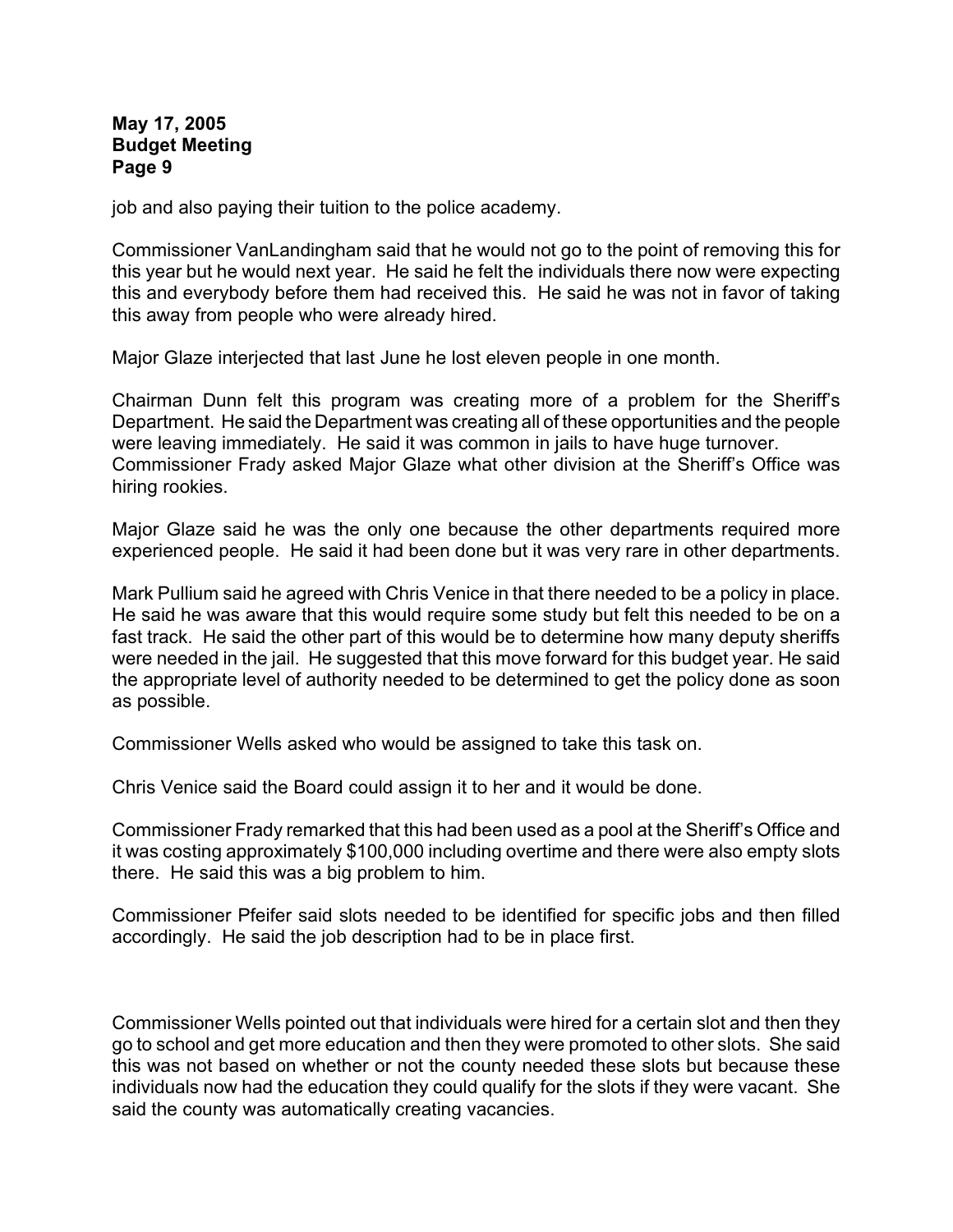Ms. Venice pointed out that this was what had occurred and it was wrong. She said there needed to be a change and it needed to be an evolution of at least a certain period of time so that people could finish up what they were doing and departments could get their slots ready and make a proposal to the Board as to how many employees were needed.

Chairman Dunn asked how many deputy sheriffs were in the jail on any given day.

Major Glaze replied two and maybe three per shift.

Commissioner Wells asked Major Glaze how many deputy sheriffs he needed there right now.

Major Glaze replied he needed a total of twenty.

Major Glaze asked for the Board's consideration to hire a maintenance person and a records clerk but if he could only get one then he really needed a maintenance person.

Chairman Dunn suggested he take one of the jailer positions and convert that to a maintenance and Major Glaze said he would consider it.

Commissioner Wells questioned the amount of ammunition that was requested. She said \$8,570.92 was being requested. She asked how many cases this was for.

Captain Cowart responded 94 cases.

Commissioner Wells questioned 94 cases for 95 individuals. She asked how many cases per person were being requested.

Captain Cowart said they go to the range once per month for practice and they qualify twice per year. He said each time they go each person shoots 50 rounds assuming they qualify the first time.

Chairman Dunn clarified that the detention officers did not go to the shooting range and Major Glaze replied that was correct and said they did not have weapons.

Chairman Dunn pointed out that most of Major Glaze's personnel was made up of detention officers and questioned the amount of ammunition that was being requested.

Major Glaze remarked that if every person in his department who carried a gun went to the practice range it would require the 94 cases.

Commissioner Wells asked Major Glaze historically how many officers go to the practice range and Major Glaze respond approximately two-thirds.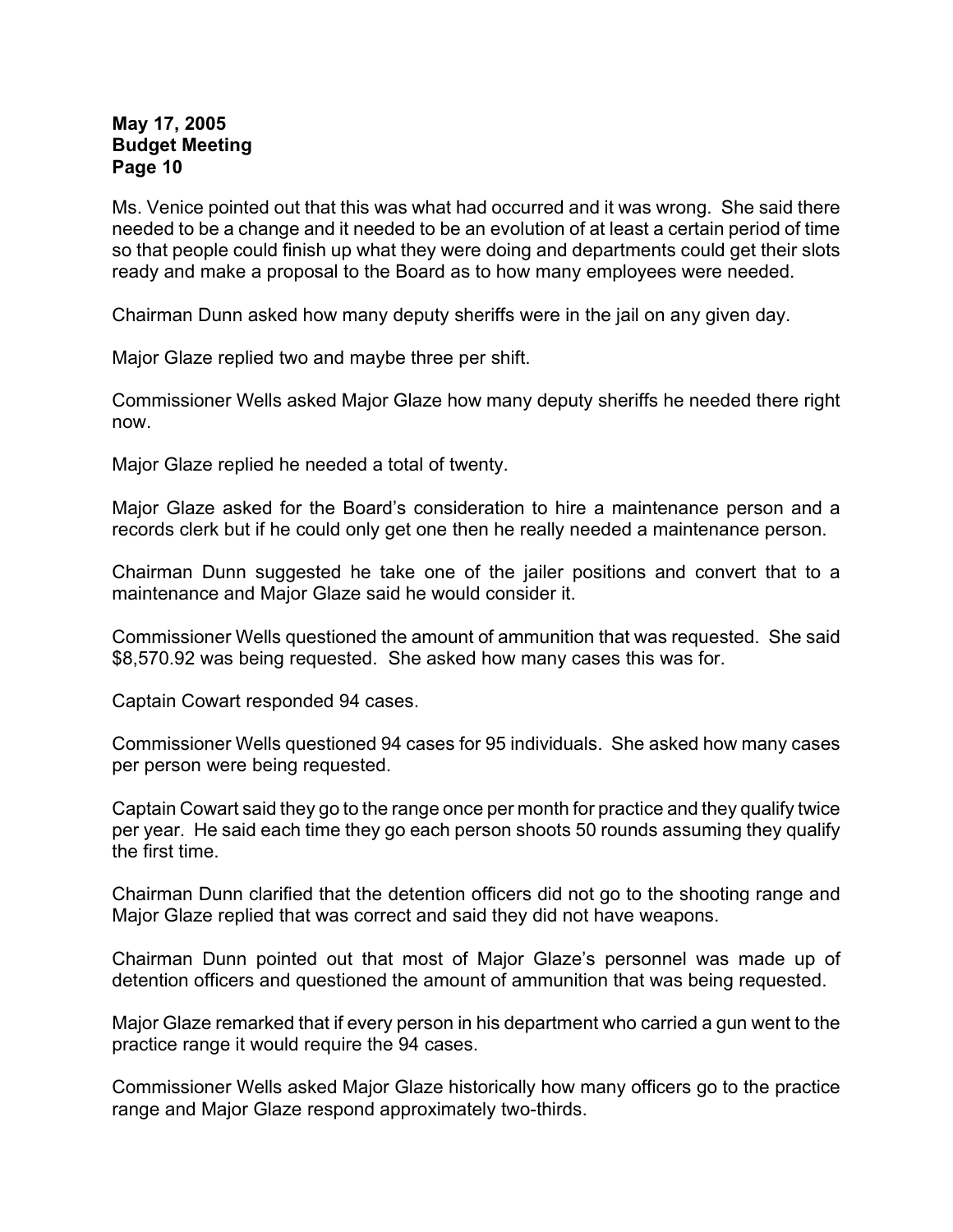Chairman Dunn said the problem was that every department within the Sheriff's Department had ordered ammunition to cover all of these practice rounds and qualifying and they were not using it.

Major Glaze said his department had not been approved for ammunition for the last three years.

Chairman Dunn asked Major Glaze how many of his officers were on the SET team and Major Glaze responded none.

Commissioner VanLandingham asked how many officers in this department had to qualify and Major Glaze responded approximately 24.

Commissioner Wells questioned the request for 94 cases of ammunition and pointed out that there were 1,000 rounds of ammunition in every case.

Captain Cowart remarked that there were 500 rounds of ammunition in every case.

Commissioner Wells interjected that there were 129 certified employees and thus far 273 cases of ammunition were being requested for the Sheriff's Department.

Commissioner Wells clarified that everybody was in agreement with the disposal service, radio repair, and the overtime issue was resolved. She said the Board did not agree to the maintenance position or the clerk's position.

Commissioner Wells questioned the issue of promotions. She said Major Glaze needed 20 and this would give him what he needed. She said the understanding would be that Major Glaze would tell the rest of the officers that there was not an automatic promotion to deputy sheriff.

Mr. Pullium remarked that currently 13 people were budgeted.

Major Glaze pointed out that three of those individuals had transferred

Commissioner VanLandingham remarked that just seven people would be added for a total of 20.

Commissioner Wells clarified that this department would be approved for a total of 20 persons.

Commissioner VanLandingham asked if the ammunition would be left the way that it was and Commissioner Wells replied yes and said they had not received any last year.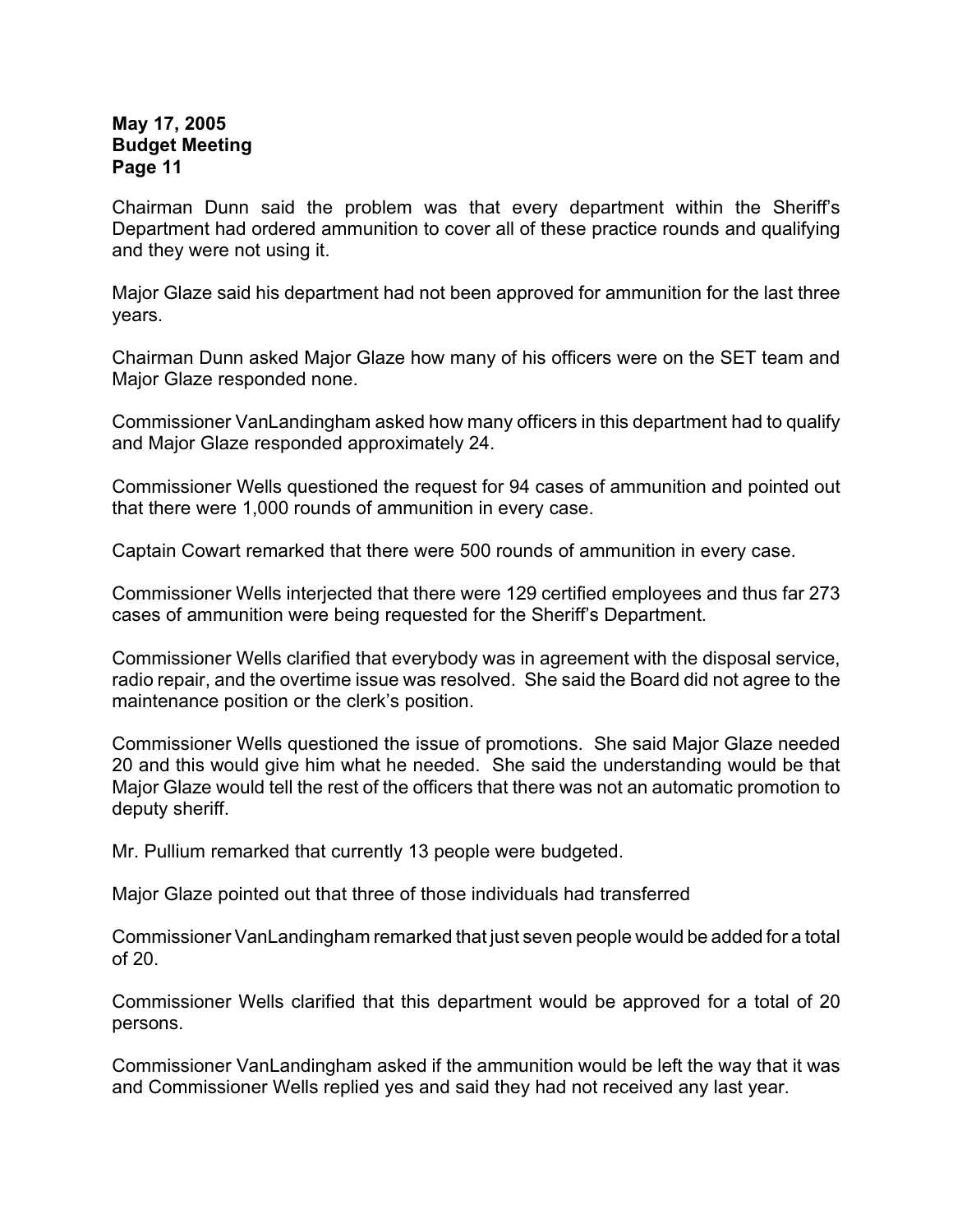Mary Holland remarked that she had noted that software maintenance be reduced by \$13,800 for the current year.

Mark Pullium asked for clarification from the Board involving the issue of taking one of the detention officer position and making that into a clerical position or maintenance person.

Major Glaze responded that he would not be in favor of that.

On motion made by Commissioner VanLandingham, seconded by Commissioner Wells to approve the Sheriff's Department/Jail Division budget as discussed, discussion followed.

Chairman Dunn said he was in favor of everything in this budget but was not in favor of the 20 positions that were approved. He said they did not have 20 now and he felt they never would.

The motion carried 4-1 with Chairman Dunn opposing the motion.

## **PUBLIC DEFENDER'S OFFICE**

Chairman Dunn remarked that the Public Defender was asking for \$621,000 for this budget year and last year the Board had authorized \$385,000.

Mr. Pullium agreed with these figures.

Public Defender Arthur English spoke on this budget. He said last year when he came before the Board he was looking at number projections for caseloads for the 2004 fiscal year. He said Fayette County had reported to the State of Georgia that the grant money for that year was based 660 cases for all of the county courts including Superior Court, State Court, Juvenile Court, delinquencies and deprivations, etc. He said he had based his budget request last year on manpower to deal with that caseload on an initial basis with an eye that there might be as much as a 50% increase this year over that. He said as of April 30, 2005 in Fayette County his office has handled 673 cases. He said the first third of this year he had already handled more cases in just Fayette County alone that were handled the entire year before. He said he was easily going to triple the case count from what it was last year. He said as of April  $30<sup>th</sup>$  he had seen approximately 850 people in this county of which they had taken on almost 700 as clients. He said they had a denial rate of approximately 17% and that was much higher than in the rest of the circuit. He said they were screening the clients and denying a significant number of people who either did not qualify or did not want to use his office. He said they were certainly not taking everybody who walked through their door. He said he had not expected to have a caseload anywhere near this volume until some time in the Fall. He said it would get worse as time goes along. He said he was aware that what he was asking for was a substantial increase but when the total number of positions was looked at, it would add eight people. He said these eight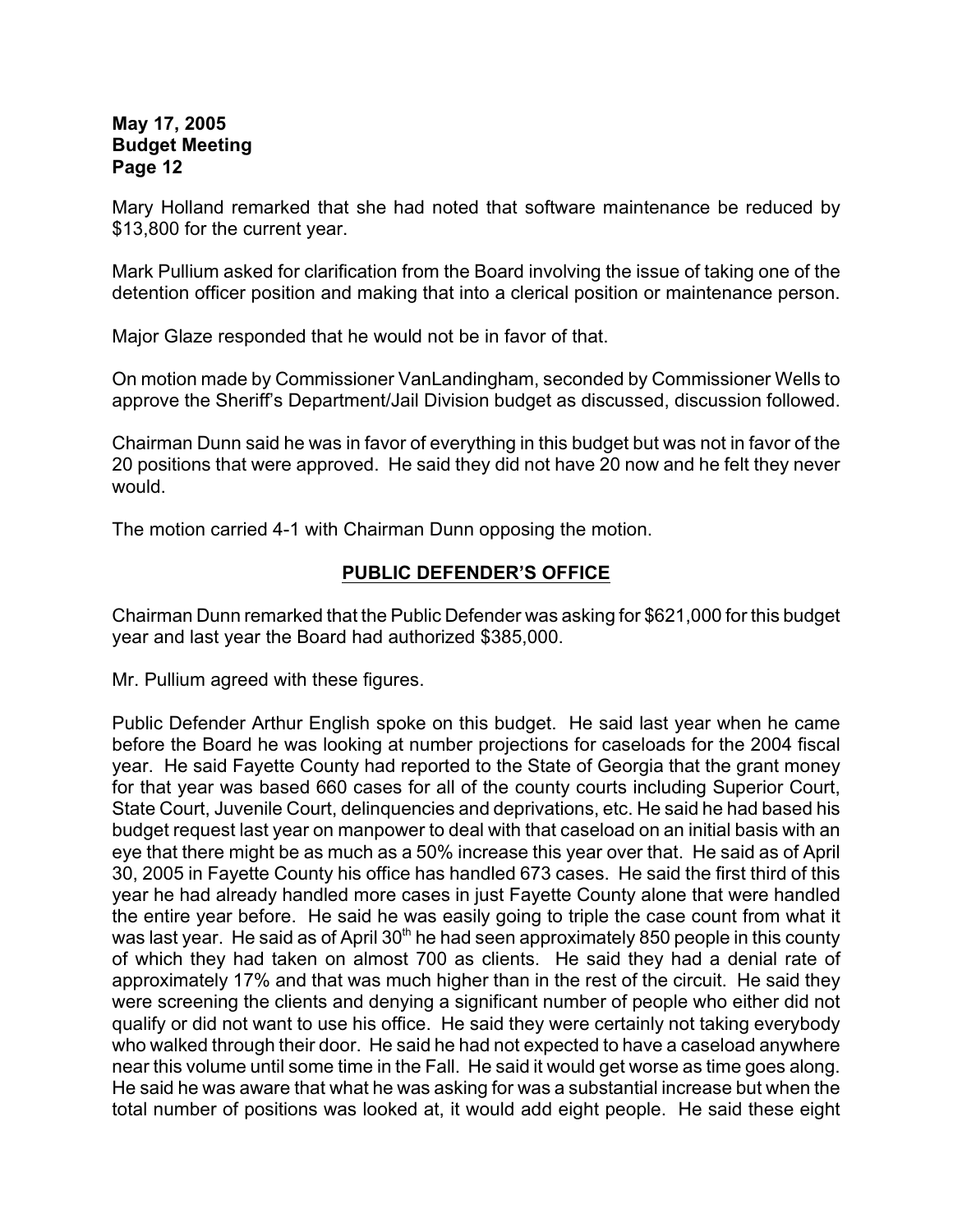people would consist of four attorneys, three secretaries and one investigator. He said essentially this would put one more attorney in each of his offices. He said he was requesting this as a circuit wide split and remarked that he was not asking Fayette County to fund eight positions but asking Fayette County to fund 26% of those positions in addition to what was funded last year.

Mr. English remarked he had eight attorneys plus himself who were handling the Superior Court caseloads and of the 2,300 clients circuit wide approximately 1,970 were felony cases. He said he was looking at 650 felony cases per attorney this year. He said the State had issued this caseload standard which was non-enforceable but the figures were recommended by the American Bar Association, Federal Government, the Washington D.C. Public Defender Service, and National League of Lay Defender Service. He said the figures came from a Federal Survey in 1973 and have been the nationally accepted standards for more than thirty years. He said the Superior Court attorneys were going to be at five times that by the end of this year. He said he was already having problems with overtime and his personnel were working 50 to 60 hours per week with the staff that he currently has and they were only a third of the way through the year. He said he was very concerned about turnover and burn out.

Mr. English further remarked that he could show for the first four months of this year as compared to the last four months of 2004 there was a decrease in Fayette County's jail population of a little over 11%. He said he could save the county money in the jails.

Chairman Dunn remarked that the reason for the decrease in the jail population was a result of the county charging the City courts for their prisoners and now the Cities were sending fewer prisoners to Fayette County.

Commissioner Frady said Fayette County jail was not averaging more than 200 prisoners per day.

Mr. English said he respectfully disagreed with that. He said part of the reason that the Cities were not sending people here was because his office had drawn a line with the Cities about them referring cases cart blanche to the State Court and saddling Fayette County with the workload of those cases where they did not want to provide Public Defender services in their Municipal Courts.

Commissioner Frady asked Arthur English how much he felt the jail population had dropped here.

Mr. English responded that it was down 11% according to the report from the Department of Community Affairs.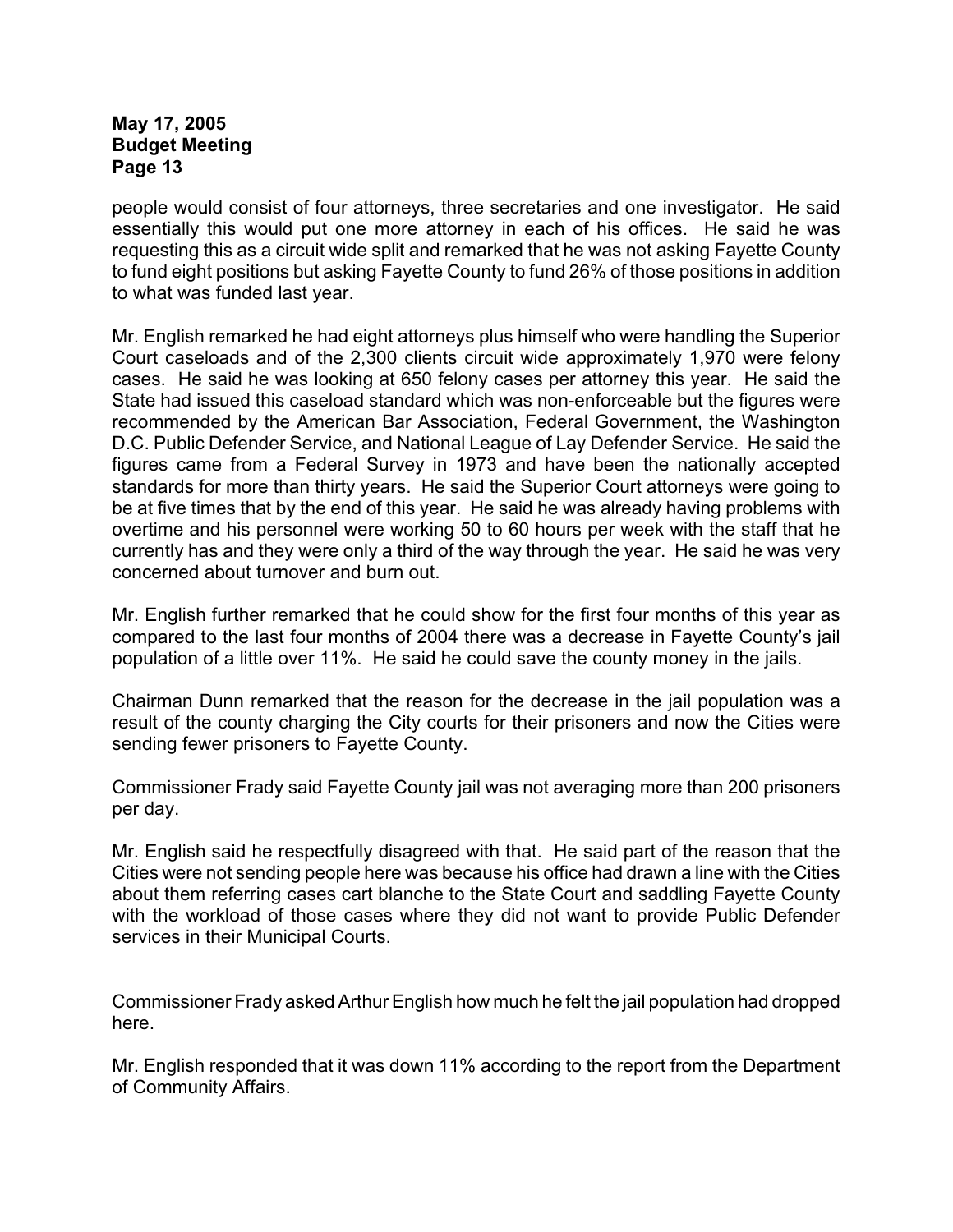Commissioner Frady said the Board receives a report from the Sheriff every month and it had not dropped.

Mr. English remarked that these figures that the jail was reporting to the State of Georgia Department of Community Affairs were listed on their website under their monthly jail report.

Chairman Dunn said there was a decline in jail population but it occurred coincidently with the county charging a fee to the cities and now they did not want to pay the fee.

Commissioner VanLandingham interjected that the decline in jail population occurred before Arthur English came on.

Mr. English said he had a problem with manpower and the number of cases coming into his office. He felt 650 felony cases per attorney per year was just an unacceptable amount of work to expect from an attorney. He said he understood that the Finance Department was recommending an increase of one attorney and one secretary to his staff. He said he had thirteen attorney slots in his current program, six secretarial slots and four investigator slots. He said he had one attorney that he was using to fill in one of the secretarial slots. He said this person was in private practice and had 20 years of experience. He said if he was approved for one attorney slot then he would give that slot to her. He said the recommendation from the Finance Department would give him zero attorneys and two secretaries.

Commissioner VanLandingham remarked what concerned him the most was the fact that this program was almost one year old and it had already exceeded what the county was paying prior to this coming into existence. He said this program was supposed to help the county but it was hurting the county.

Mr. English said he was aware that the county had paid \$454,000 on its indigent defense program in the year prior to this program coming into existence. He said he was aware that going from \$454,000 to \$620,000 was a lot.

Mr. Pullium interjected that the State was also providing funding positions in the Public Defender's Office.

Commissioner Wells interjected that the attorneys in the Public Defender's Office were receiving much higher salaries than attorneys in the private sector.

Commissioner VanLandingham interjected that the Public Defender's budget was greater than the District Attorney's budget.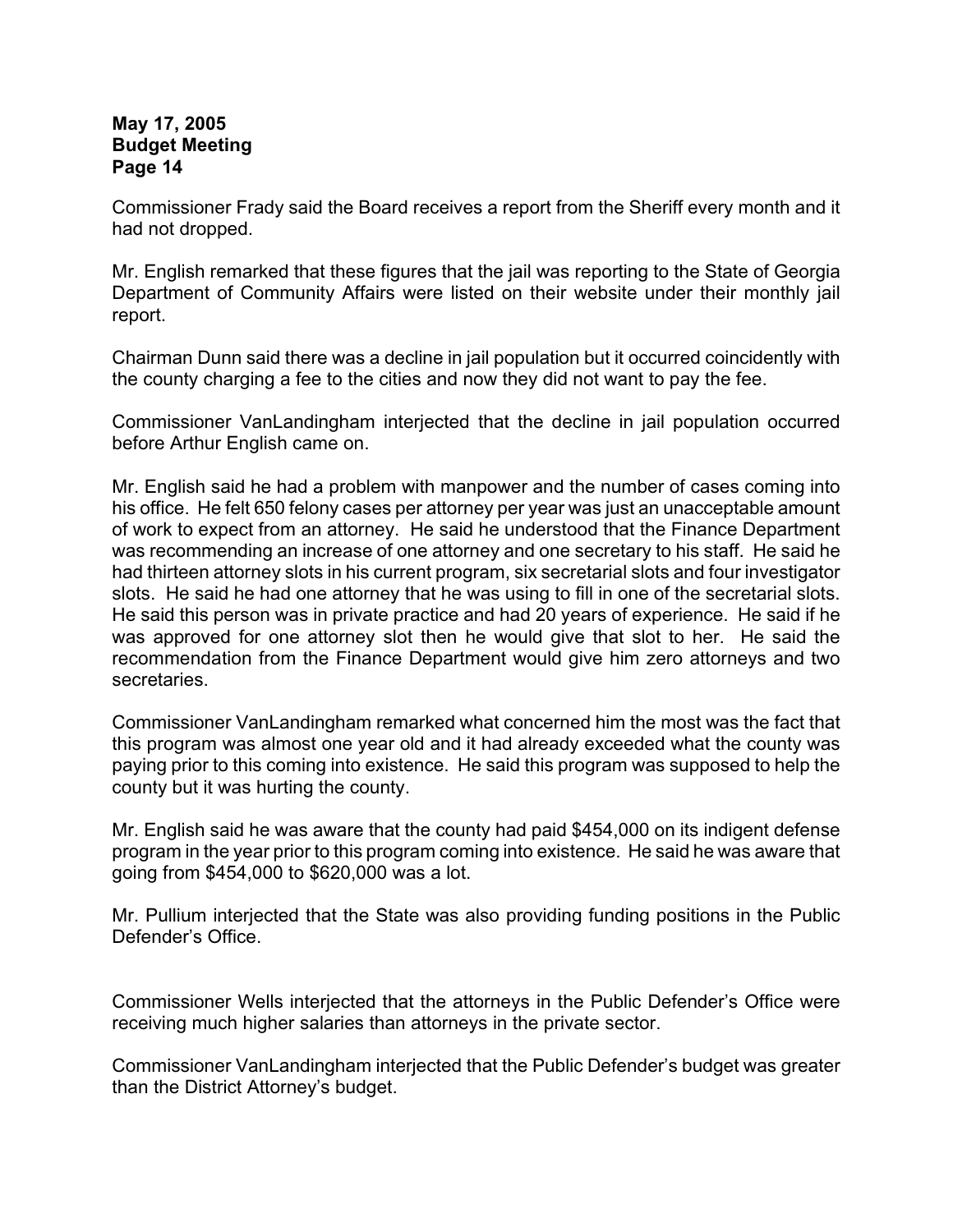Mr. English responded that was because he did not have the same funding sources.

Chairman Dunn remarked that Mr. English was paying each of the attorneys a supplement.

Mr. English said he was trying to maximize the efficiency of the courts.

Mr. Pullium remarked that the State funded part of his staffing and Mr. English agreed.

Mr. Pullium asked how many new attorneys were from the State for the upcoming year.

Mr. English replied that he had one attorney who just started on May  $1<sup>st</sup>$  and now that the Juvenile Court bill passed he would probably get another attorney in January 2006. He said he might get a third attorney but he was not sure. He said out of all 49 judicial circuits this circuit was number three in indigent case load. He said DeKalb County and Fulton County were the only judicial circuits that have more court appointed cases so far in 2005 than Fayette County.

Chairman Dunn interjected that the indigent case load comes out of Griffin and Mr. English agreed that it did.

Mr. English said this was split based on case load and not based on population.

Commissioner Wells asked if this was the total case load or the case load that Mr. English accepted.

Mr. English remarked that as of April  $30<sup>th</sup>$  in Fayette County there were 673 cases and they had seen approximately 850 people and had turned down approximately 17% of the people who applied in this county. He said in Spalding County they had seen a little over 950 individuals of which 877 became clients. He said these were all Superior Court clients. Commissioner VanLandingham asked why Fayette County was paying more.

Mr. English said Fayette County was using him for the lower courts.

Commissioner VanLandingham asked how indigency was determined.

Mr. English remarked that indigency was determined based on income and the number of household dependents based upon the Federal poverty guidelines for 2004. He said if a person was charged with a felony and there was a spouse and two children in this State and they make less than \$36,000 per year then that person would qualify.

Commissioner Wells asked what kind of documentation was required for application for indigency.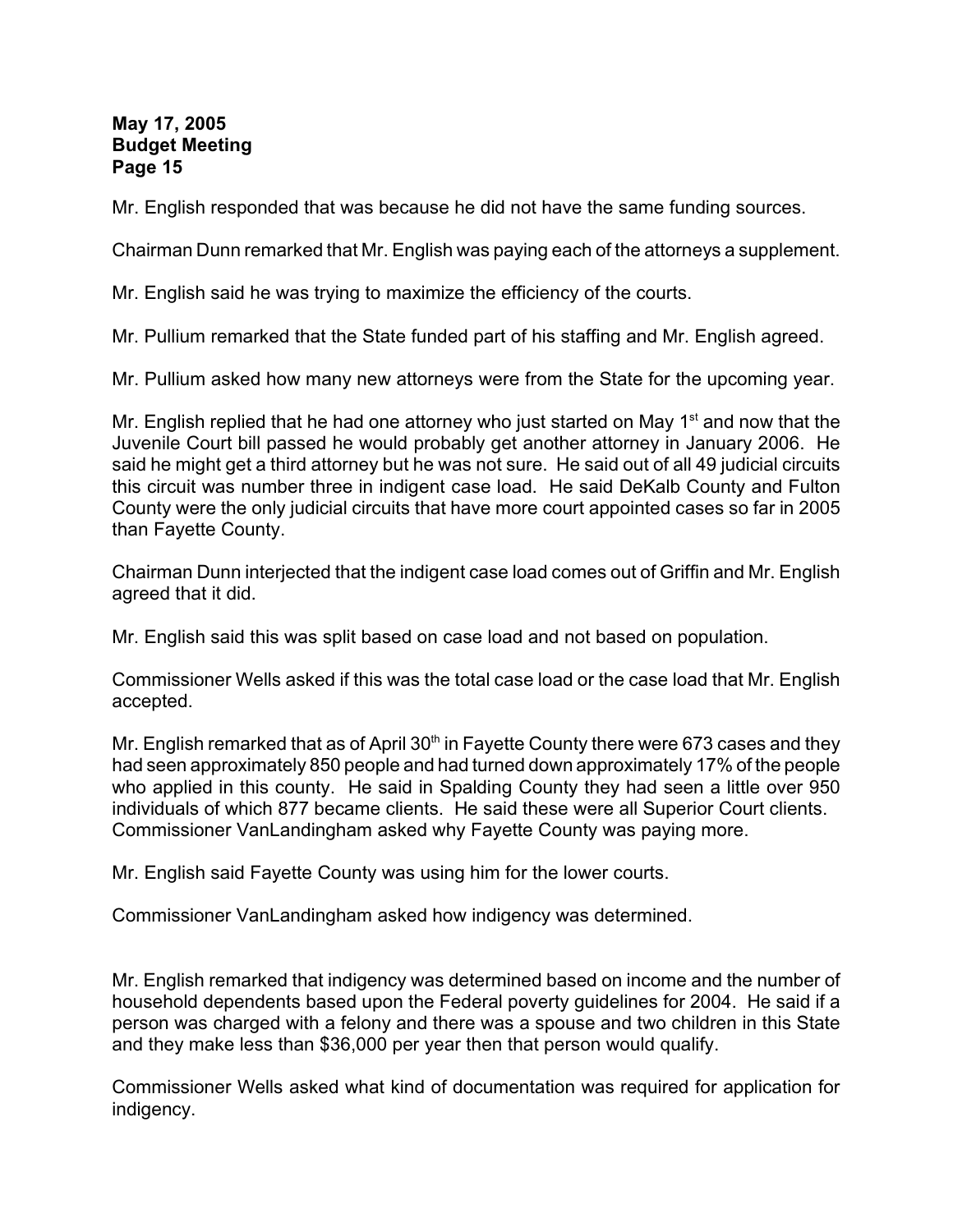Mr. English replied that at this point an Affidavit was required. He said he did not have the resources or the manpower to go out and pull tax and property records. He said he just did not have the resources to go through those.

Commissioner Wells interjected that she did not feel like it would take many resources to have someone review a person's most recent tax return.

Mr. English said he did not have a human being who was available to do that.

Commissioner Wells felt the person who does the interviewing of the applicants could do this.

Mr. English said this was not possible since the vast majority of the people were in the jails and they could not leave the jail to go and get their tax return and then bring it back. He said they also get cases from the courts. He said a judge will ask them to interview someone right then and deal with them at that time. He said an attorney must make a decision at that very moment if their application would be approved or not.

Chairman Dunn said he was trying to determine how to justify this budget doubling. He said now Mr. English comes back to the Board just one year later asking for just Fayette County's portion the amount of \$621,000. He said he just could not understand this. He said the Board had a choice to make last year when Mr. English approached the Board during the budget and made a statement that he would save the county money.

Commissioner Wells interjected that this had turned out to be the opposite situation.

Chairman Dunn said the Board had an even bigger decision to make now and that was if the Board even wanted to continue this program.

Commissioner Wells said she was not in favor of continuing this. She said Fayette County was not getting what it was promised last year.

Chairman Dunn said he just could not get a handle on where the biggest problem was. He questioned the supplements. He said the Board was not in favor of supplements and did not want to supplement every person that was hired. He said the Board could not control what was happening with this and he felt it was out of control. He questioned the percentage increase for this budget for less than one year.

Commissioner Wells questioned how many of the cases were put out and how many actually went to trial.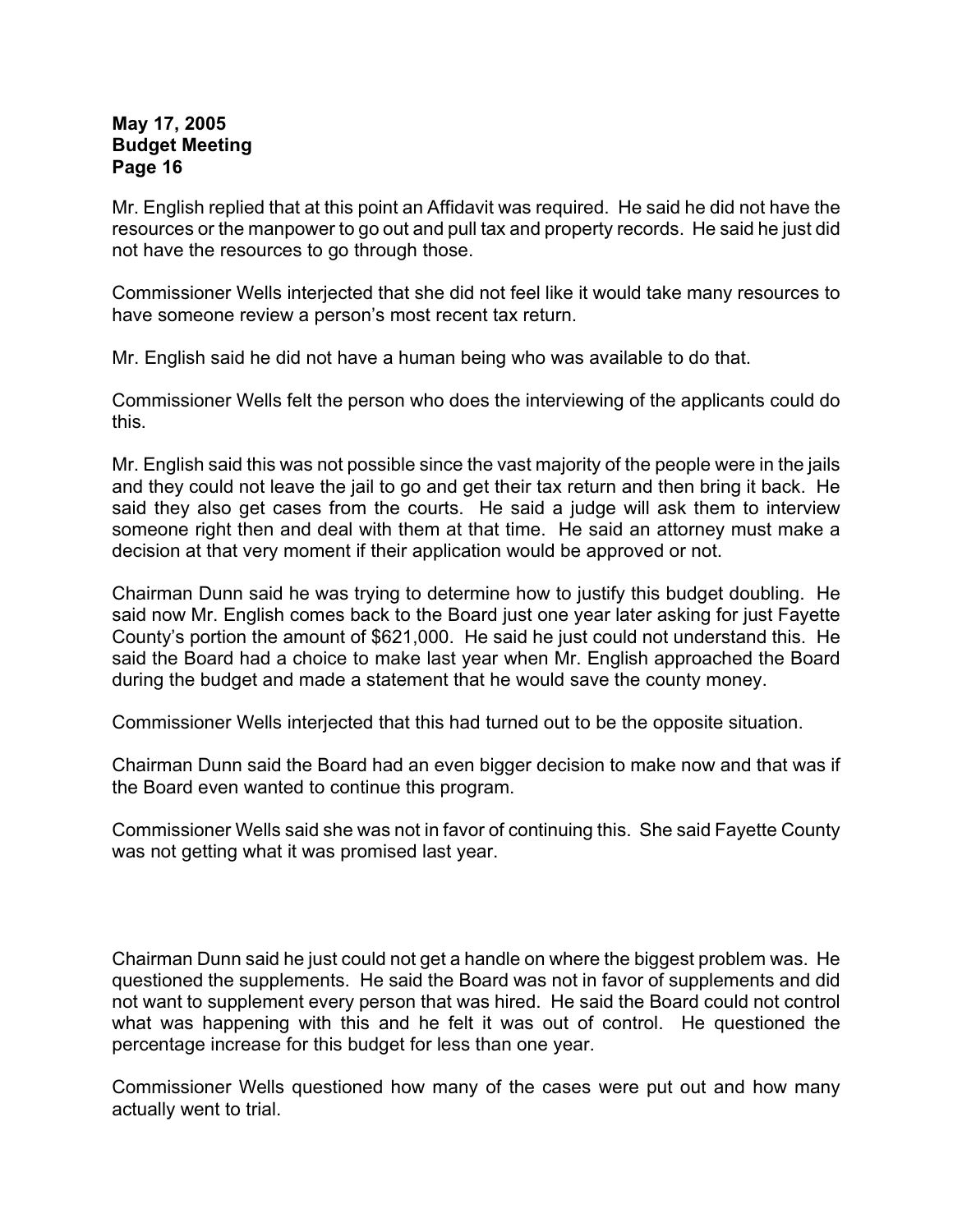Mr. English responded that there had only been three trials so far this year. He said each and every case had dozens of hours of attorneys' and investigators' time invested in these cases. He said every attorney listed and every salary shown only represented a 3% increase over what was listed last year.

Commissioner Frady asked Mr. English for the exact amount of money that he was asking for right now for Fayette County.

Mr. English replied for Fayette County the amount was \$621,000.

Commissioner Frady asked Mr. English how he arrived at that figure. He said his paperwork said \$317,000 and this was a 61% increase in one year.

Mr. English interjected that the case load was up 200%.

Chairman Dunn questioned this increase and said he saw no justification for this request.

Commissioner Wells said this budget was up 61% in less than one year. She said the County could go back to what it was doing before.

Mr. Pullium questioned the time spent in Fayette County by the attorneys in the Public Defender's Office.

Mr. English said he had recently moved a couple of the attorneys around and things seemed to be working well now.

Commissioner VanLandingham questioned \$149,000 for office equipment. He asked if the request for the six laser printers was for the entire circuit.

Mr. English replied yes it was for the entire circuit. He said Fayette County was paying 26% of this. He said two printers would be in Fayette County, two printers would be in Spalding County and two printers would be in Upson County. He said Fayette County was getting a third of the benefit for a quarter of the price.

Commissioner VanLandingham questioned the request for easel boards.

Mr. English said there were dry erase boards, and other items that must be displayed in a court room.

Commissioner Wells said she wished legal counsel was present to see what was necessary to undo this situation. She said five years from now this will be a million dollar program.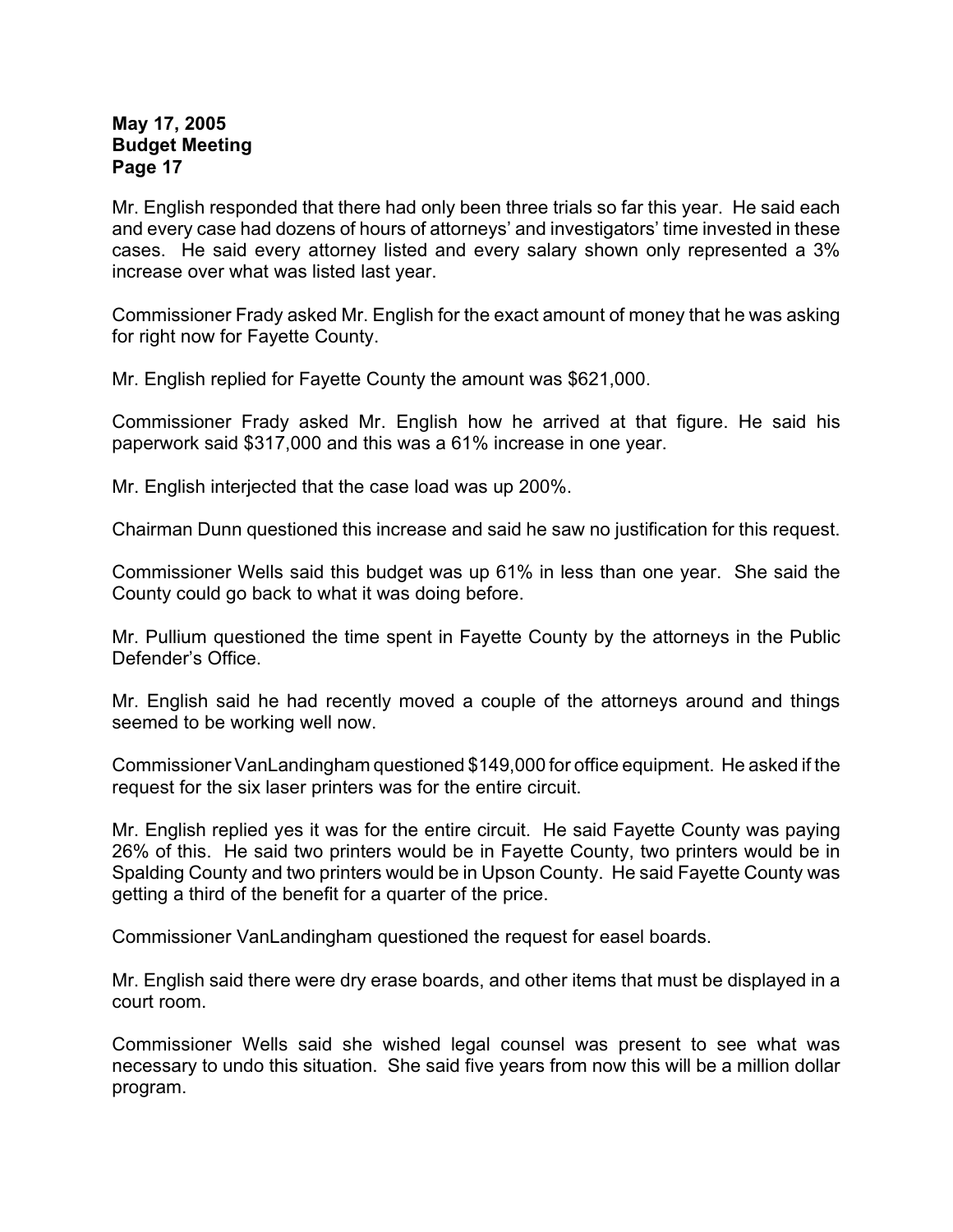Mr. Pullium said if the Board decided not to fund the lower courts, the figure would be reduced by \$251,000. He said there were two issues that the Board needed to decide and that was how to provide the lower court services which would be State Court, Magistrate Court and Juvenile Court deprivation and also the handling of Superior Court and Juvenile Court delinquencies.

Commissioner VanLandingham felt the County was getting a bad deal on this. He said last year the Board was promised that this was going to save the County money and promised that it was not going to escalate. He said now there was a 61% increase in less than one year.

Mr. English interjected that case loads were increasing at a rate far in excess of anything that was expected. He said when he appeared before the Board last year he had said that he would be able to save the County money for what had been spent the year before and he was anticipating about a 51% case load. He said now in looking at this there was a 200% in case load and he had no control over that.

Commissioner Frady asked where most of the cases were coming from.

Mr. English replied that the majority of the cases were coming from Spalding County. He said the percentages would change after this. He said right now he was using the numbers he had for last year which would have Fayette County at 26.5%, Upson County at 25.5%, Spalding County a little over 41% and Pike County at 6%. He said the way it was going so far this year indicated that next year's numbers would bring Spalding County closer to 50% of the total budget. He pointed out that Fayette County was not having more growth in the total number of court cases but the percentage of indigent cases within that was growing rapidly. He said this was for two reasons and one was the fact that the indigency guideline had doubled. He said last year when it was on its own it was just the Federal poverty guideline.

Chairman Dunn pointed out that the judges were no longer making determinations regarding indigency and Mr. English was now making those decisions. He said Mr. English could now make the determination as to how much business there would be. He remarked that Mr. English had previously said that he was not even trying to verify who was indigent and who was not. He asked Mr. English if he was just accepting the person's word if they were indigent or not.

Mr. English replied said he did not have the resources to get all of this information. He said previously a lot of people were getting turned down and left without representation who were entitled to it.

Chairman Dunn said the County was not experiencing a whole lot of that here and Commissioner Wells agreed. He said Mr. English was also stating that a lot of the court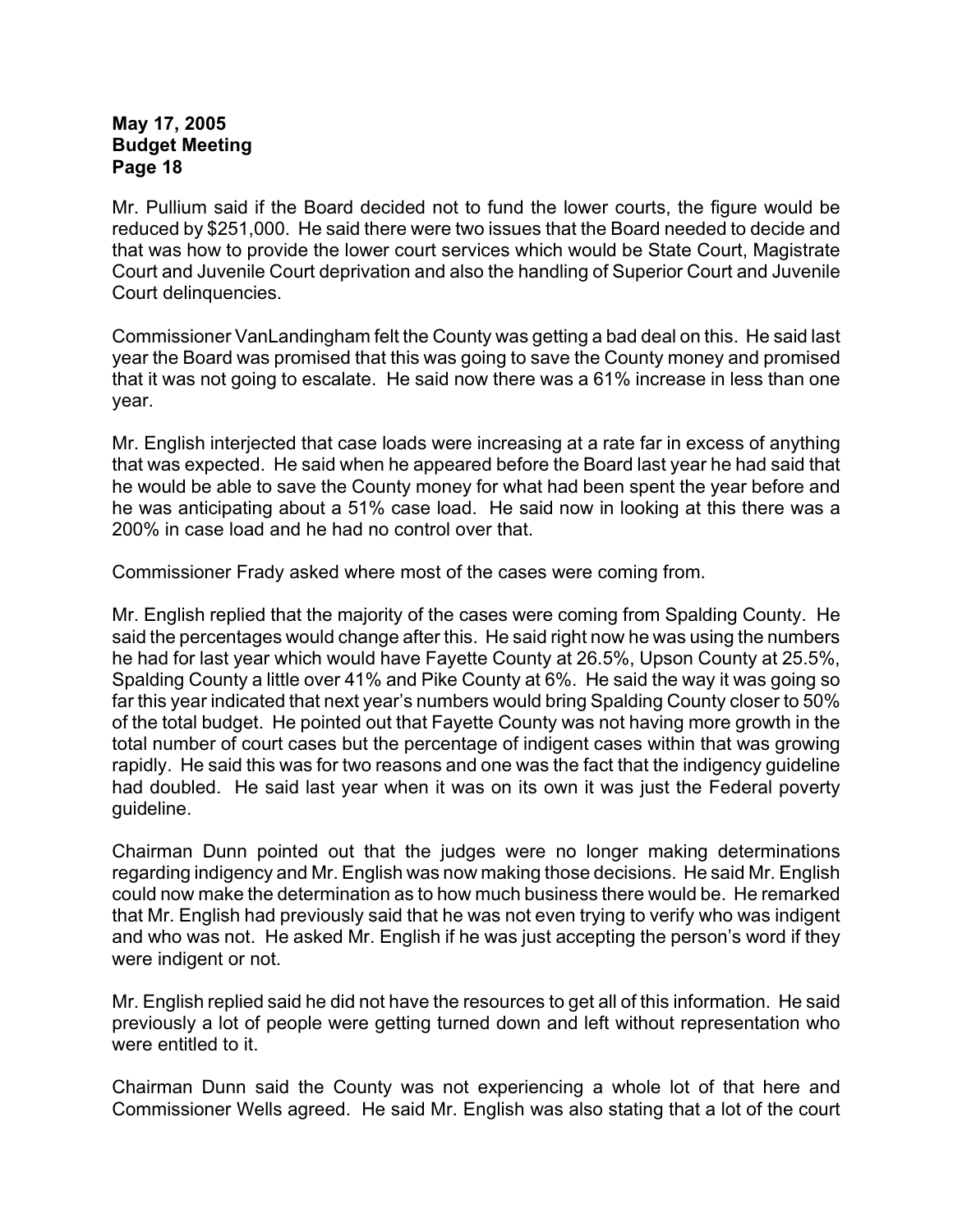cases were coming from Spalding County. He said Spalding County did not even use Mr. English for anything but Superior Court. He asked Mr. English to break out the figures for the Superior Court case load, State Court case load and so forth.

Mr. English said he would be glad to do that. He said Spalding County was dealing with 877 felony cases and that was for the period January through April. He stated there were 330 felony cases here in Fayette County for the same time period.

Chairman Dunn said the Board was not trying to be difficult but trying to determine the best way that the Board could spend money on behalf of the taxpaying citizens. He said this did not appear to be a good deal for the citizens. He said the County was getting really good service in the past and now it had escalated. He said the jail population and the crime rate had not escalated. He felt Fayette County was paying the bill for the entire region. He said somebody was getting a really good deal and Fayette County was getting a really bad deal.

Mr. Pullium interjected that Fayette County was showing 19.9% but was being asked for 26.9%.

Mr. English said this was not a year's worth of numbers. He said this was only for one third of the year.

Commissioner Wells said she knew what could be done with this budget request. She suggested that the County go back and handle locally what could be handled locally. She said she would be in favor of approving two people for Fayette County and adjust the budget accordingly and go back to where it used to be. She said Fayette County could not afford a 61% budget increase.

Mr. English said he was not expecting the case load to triple.

Chairman Dunn remarked that Fayette County had not shown a triple figure for crime. He felt the taxpayers here were paying for something that they should not be paying for.

Mr. English said if the Board would approve his budget this year he would commit to the Board not to come back for two years and asked for any additional personnel. He said he would not come back next year and would wait until the following year.

Commissioner VanLandingham asked Mr. English if he had been to Spalding County yet.

Mr. English replied that he had already spoken to the finance department at Spalding County and they were not happy with the situation either.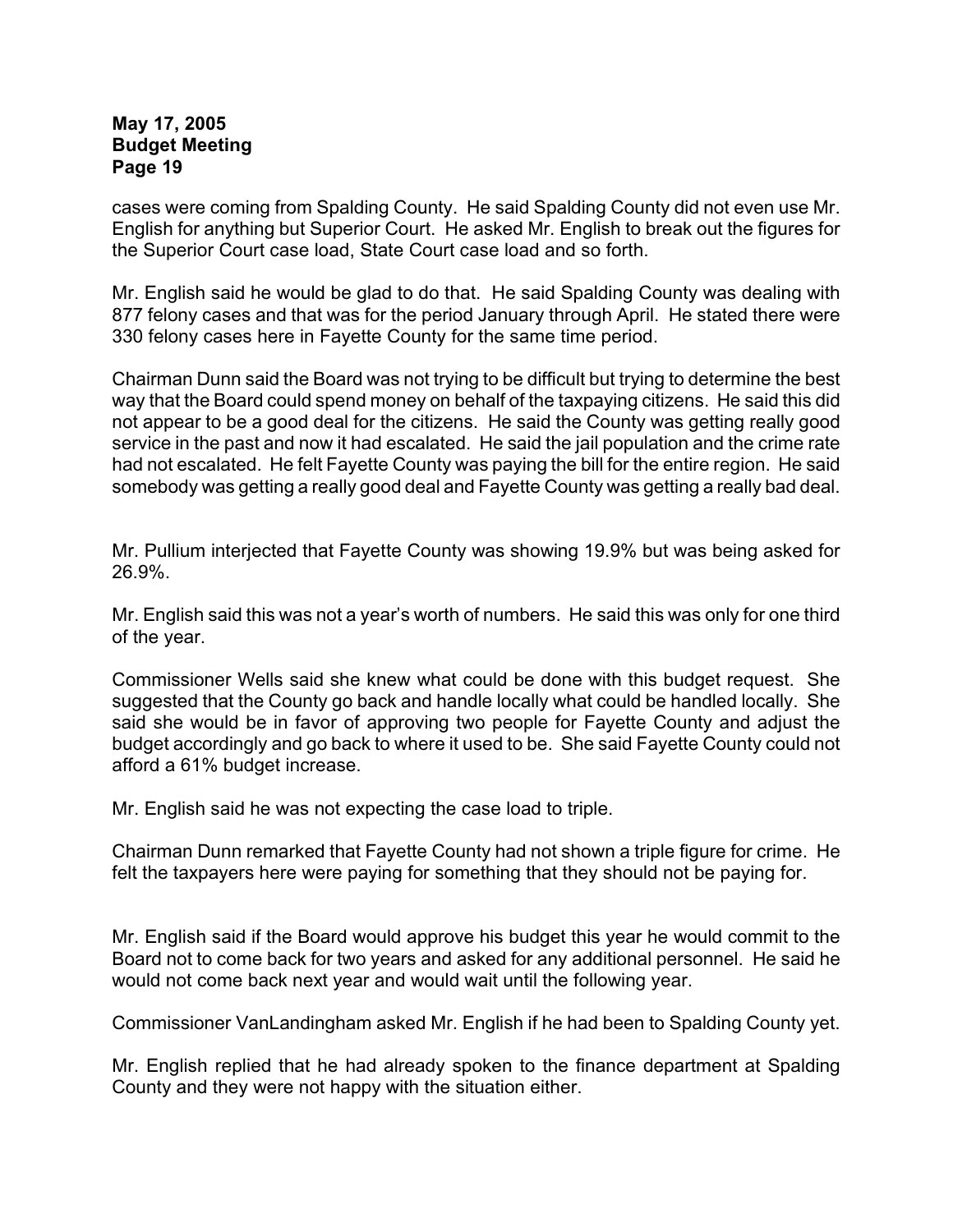Chairman Dunn suggested the four County Commissions meet to discuss this situation. He said a cheaper way of doing this was not necessarily the biggest issue. He said the issue was that people get an adequate defense without the taxpayers being ripped off. He said the County had a pretty good system but it was also a system that not everybody thought was adequate.

Mr. English remarked that the previous system was full of delays and with attorneys "milking the counties" on their bills. He said he and his staff were providing a better service to what the County had previously.

Chairman Dunn said in the past the County had not been criticized for what was being done. He said Fayette County was doing the best of all the other alternatives but it was not felt to be the best way to do it. He said the Board has to balance what is the most cost effective way to do this and not get the taxpayers into a black hole and paying for people who may or may not even be in this County.

Mr. English remarked that he did not have enough people on staff to adequately do the job that needed to be done. He said if the Board did not approve any additional persons for him then he would do the best that he could. He said the help he was requesting would basically put another secretary and another attorney in each office.

Chairman Dunn said the State had come up with a system to give Mr. English a certain amount of money. He said now it was not enough and Mr. English was here asking for more money. He said Mr. English had not gone back to the State but came to the County first.

Mr. English interjected that he had gone to the State first and they approved one attorney for him.

Chairman Dunn said this was happening all over the State of Georgia and the State seemed to be expecting the Counties to pay for it.

Mr. English said he was aware that this was more expensive than what the County was previously paying and also that he was not able to honor what he had told the Board last year. He said he had to abide by the guidelines and that was beyond his control. He said he could not guarantee the Board that by the end of this year he would be able to perform this task to the level that it needed to be done with the resources that he currently had. He said he was asking for one more secretary and one more attorney in each of the three counties. He said it would also give him one more investigator.

Chairman Dunn asked Mr. English what the other counties had said when he questioned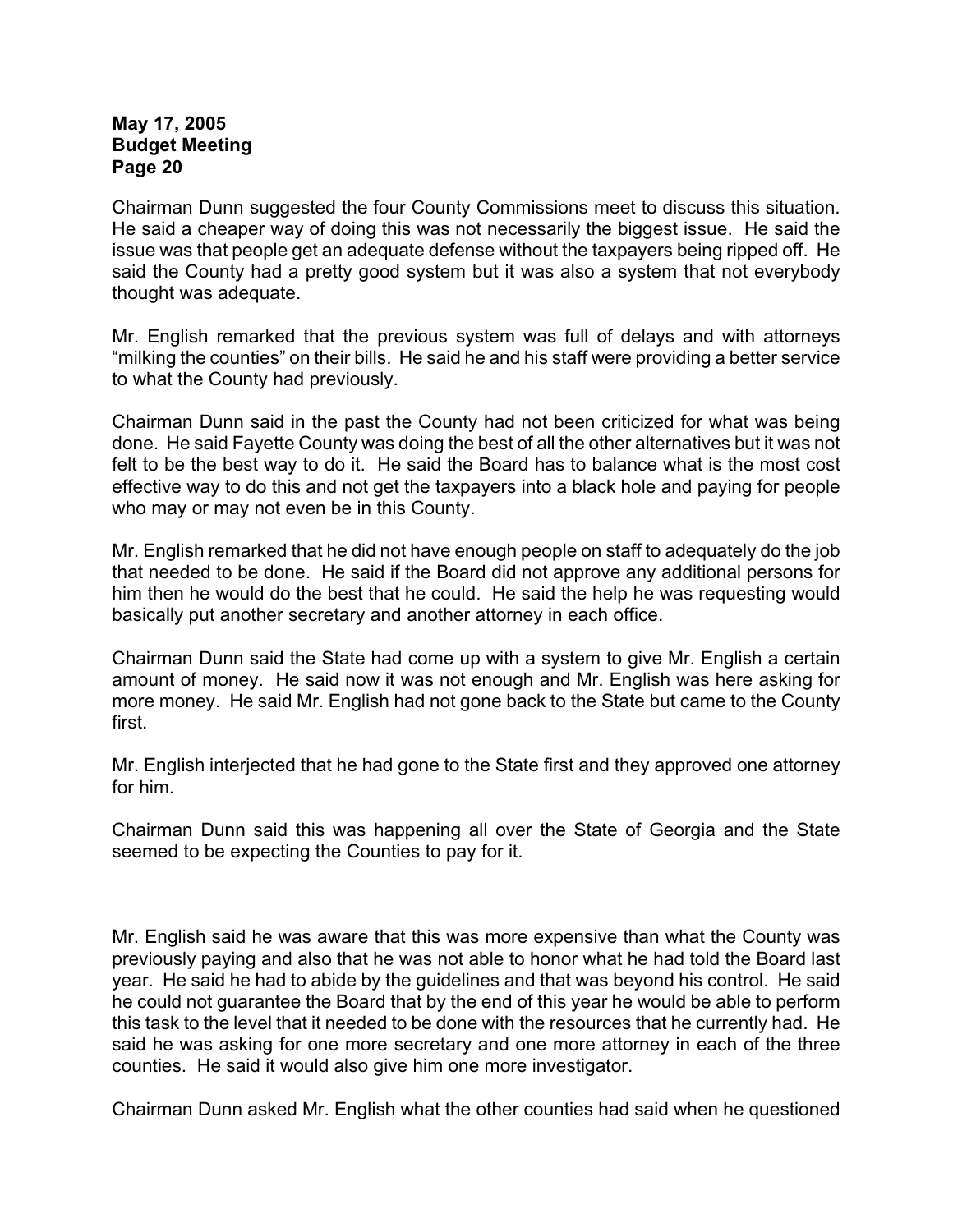them.

Mr. English replied that his conversation yesterday with Spalding County was that their finance personnel were going to recommend what Mr. Pullium's office was recommending to this Commission. He said he would appear before the Spalding County Commission next week. He pointed out that he had not dealt with Pike County yet but he understood that all of the counties were on the same track.

Chairman Dunn remarked that this was taxpayers' money and there was no other budget line item that was even close to an increase like this.

Commissioner VanLandingham asked Mr. English to explain the time that was spent on the screening of applications.

Mr. English remarked that it takes approximately ten minutes to go through the application with an individual. He said they had seen in Fayette County alone approximately 850 people. He said they did not represent all of those individuals and turned down approximately 17%. He said one could take the 850 people and multiply that figure by ten minutes and divide that out into hours and it comes to approximately four weeks out of the year. He said this figure was just for the first third of this year.

Commissioner VanLandingham said if Mr. English had a method in place during the ten minute period where people could bring in their last year's income tax statement. He said that would be a very good indicator right there and it would not take long to look at one line.

Mr. English agreed and said he would start doing something where they would require these individuals to bring in their statements to verify their income. He said he would pledge to the Board today that he would go back to his office and implement this procedure. He said the vast majority of people that his office deals with do not file tax returns. He said they deal with illegal aliens and people working hourly jobs who do not get a W-2.

Commissioner VanLandingham remarked on illegal aliens. He said these individuals come into this County and get indigent care, hospital care, welfare and everything else. He said there were tax paying citizens who could not receive these benefits.

Chairman Dunn said he hoped everyone knew that there was no personal vendetta here. He said the Board was saying that it was not going along with this anymore. He said the County's taxpayers could not afford this. He said the Board had to review its options as to whether or not it wanted to continue participating in this program or not or possibly participate partially or maintain the same level of funding. He said he did not know the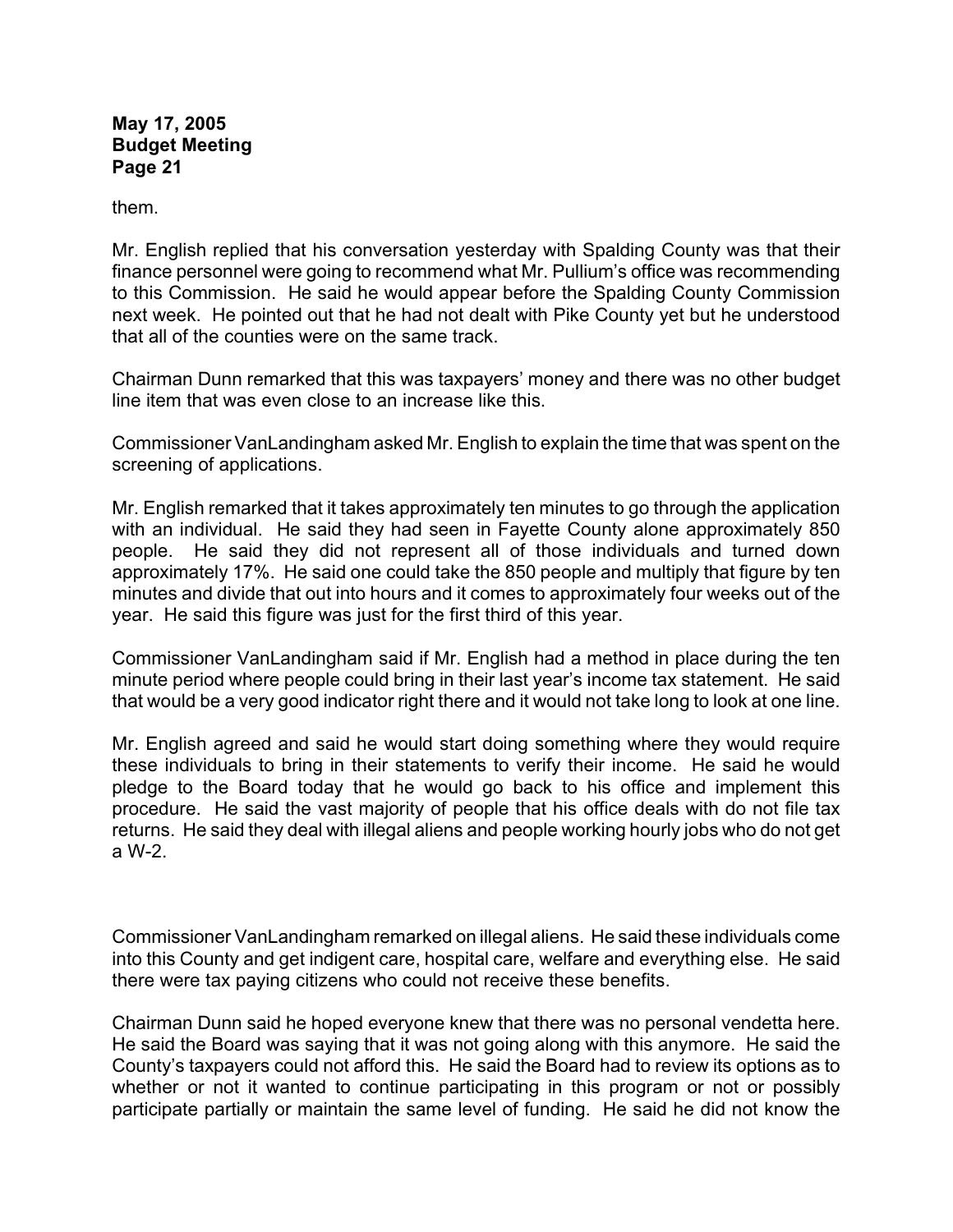answer to that but he did know that this Board was not in favor of approving a 61% increase in less than one year. He said this Board knows the County and knows that the crime rate has not risen anywhere near the client base rise. He felt there was two things happening here. He said it was to Mr. English's advantage to have more people represented as indigent for the success of the program. He said the Board only wanted the truly indigent people to be represented by Mr. English's office. He said this Board did not want Mr. English's office to represent the indigent pretenders nor the people who were hiding income from the first look taken at them. He said this County could not afford this and did not have to deal with this in the past. He said Fayette County had not been under Federal or State scrutiny about how people were being treated here. He said Fayette County had previously done a good job with handling this although it was not perfect. He said this Board had to decide exactly what it wanted to be done with this program.

Mr. English said he certainly understood those comments. He said he did not disagree with any of the Board's feelings or insights or anything that had been said thus far. He commented on the Superior Courts and the juvenile delinquencies. He said the basic status of the law said the County required him to be there. He said he was at the Board's mercy funding wise for anything that was not given to him by the State. He commented on the lower courts. He said the Board would not have to deal with him at all and could go back to the previous system but the County must meet all of the requirements and the guidelines that were set forth by the State.

Chairman Dunn said there were other Federal and State guidelines that were only open to indigent people. He said the County had been involved in an indigent burial last week and within minutes the Department of Family and Childrens Services could tell the County whether or not this person was truly indigent. He said this person had just passed away under very strange circumstances but within minutes DEFCS could determine that this person had a family and this person's family had assets. He said twenty minutes later they were able to call back and say that this person's family was in bankruptcy and there was no money. He said this information was obtained in just minutes. He said if there was one way for one State or government agency to be able to determine this fairly quickly then why could this not be done by the Public Defender's Office.

Mr. English said he did not disagree with that at all. He said there was a long answer and a short answer to that. He said the best answer to it was while they were a State agency, they were still a fledgling State agency and other State agencies were checking his office out. He said the DEFCS office was used to dealing with law enforcement and they had access to data bases that his office did not have.

Chairman Dunn said Mr. English's office was a State program and his office should have access and the State should have provided it.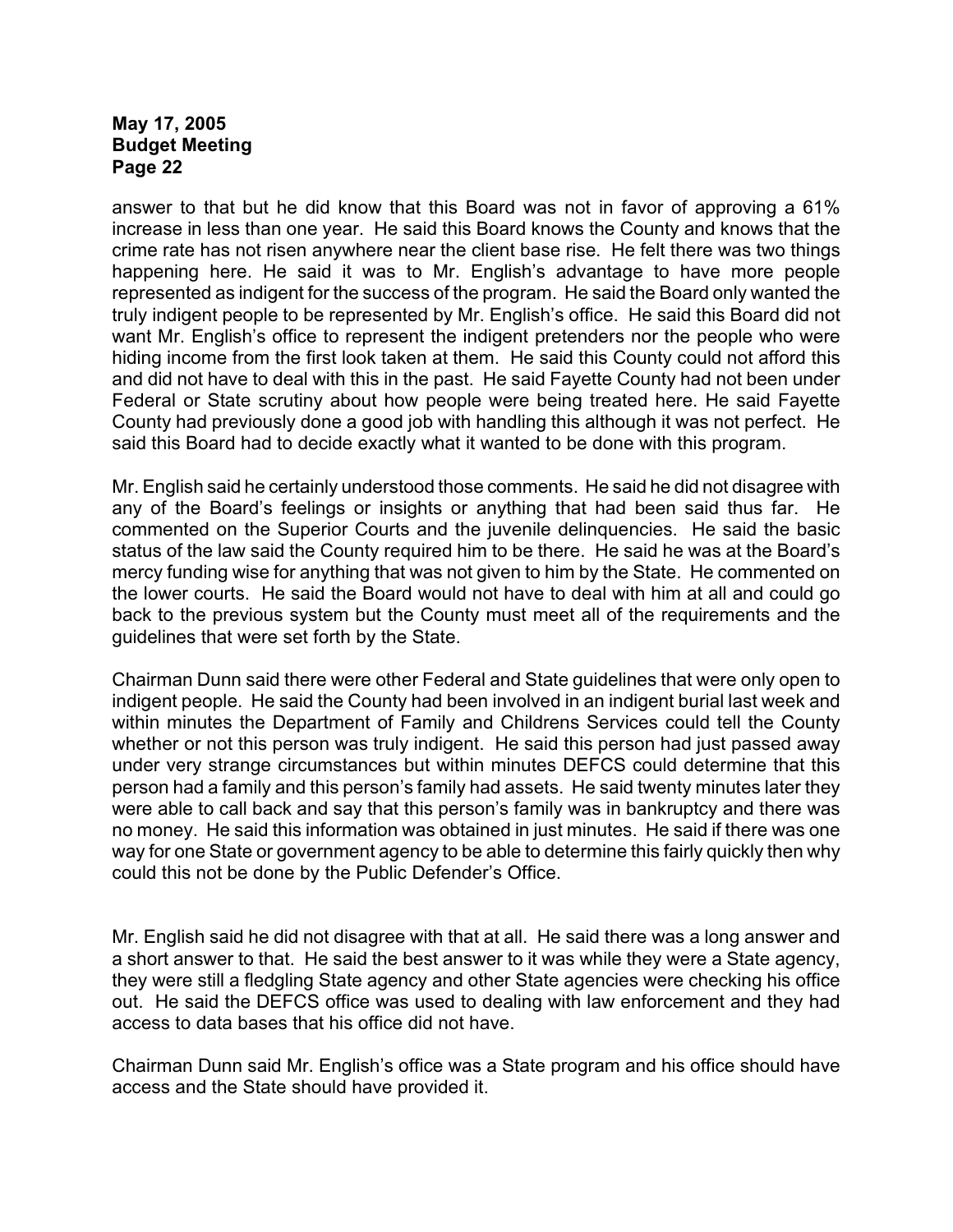Commissioner Wells questioned the 10% administrative fee that was budgeted.

Mr. English replied that the 10% administrative fee covered travel, expenses, training expenses, and computers.

Commissioner Wells said this was just another benefit. She said Mr. English had \$104,000 budgeted for that which was obviously going to pay for their travel, training, and computers.

Mr. English said this was not an individual benefit but a line item in his operating expenses if it was not included in the 10%. He said otherwise he would have a travel reimbursement line, a training expense line and so forth. He said these items were covered in the 10%. He said this was how they were made State employees.

Commissioner Wells questioned State benefits. She said Mr. English had stated that there were some things that he did not have control over. She said he would have control over the 10% administrative fee, the State benefits and supplements.

Mr. English said he had control over the supplements to some extent.

Commissioner Wells said Mr. English had decided to make these individuals State employees.

Mr. English replied yes. He said he had discussed this with the Board last year during the budget discussions.

Commissioner Wells remarked that last year Mr. English had told the Board that he was going to save \$70,000. She said she had asked him what he was going to do when the numbers were not quite what he had projected. She said Mr. English replied that it was not going to happen.

Mr. English remarked that he did not think it would. He said no one was more unpleasantly surprised as he was about this. He said the Board's criticisms were completely valid about that. He said he did tell the Board that and he truly believed at that time that this would not occur. He promised the Board that he was doing the best that he could. He said his staff works 50 to 60 hours a week and nobody leaves the office at 5:00 p.m. He said this applied to every office in the circuit. He said staff was at work by 8:30 a.m. or before every morning and did not leave until 6:00 p.m. to 7:00 p.m. every night.

Chairman Dunn asked Mr. English if he wanted the Board to know anything else that he had not told the Board. He said the Board would have to sit down and discuss this and there was no need for Mr. English to be there for that.

Mr. English said he wanted to make two points. He said firstly he wanted to comment on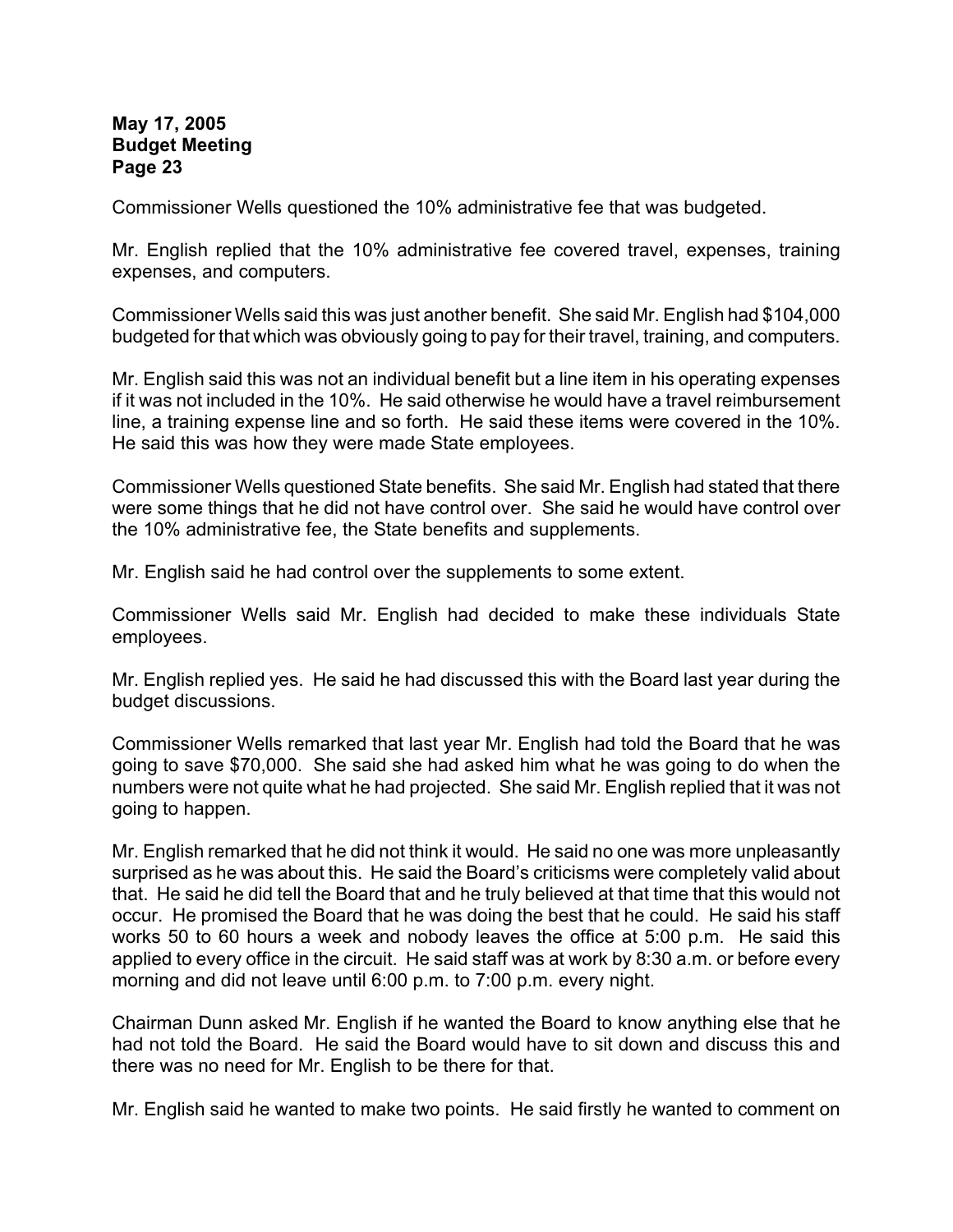the supplements. He said if he had not made these individuals State employees and had employees through Fayette County then he would not be asking for supplements. He said he would just have that money built in and nobody would be dealing with the term supplement. He said he realized that nobody liked this term and he did not like asking for it. He said he had found through all of the counties that they would rather give him \$80,000 for an attorney than they would a \$10,000 supplement to pay to an attorney. He said the supplements were just to get him to parity so that he could be competitive with the District Attorney's Office.

Mr. English further stated that he wanted to remark on the Board's comment about the nature of his office collecting and reporting this data. He said he was paid by the State and gets the same salary whether he handles 100 cases or 10,000 cases. He said he was not obligated to handle the County's lower courts and he was not paid a dime to do it. He said everything that comes through State Court, Magistrate Court, and Juvenile DFCS cases he was not paid anything from any of the counties for doing that work. He said this was not included in his salary. He said the supplement he was requesting for himself was not included in the lower court but it was in the Superior Court budget for Spalding County and he had to share a portion of that. He said he had no personal interest in seeing any numbers go one way or the other. He said he was trying to do the best job that he could for these counties and his staff was working hard and committed to the program. He said if there was a way to do this cheaper, then he would like to find it. He said he was willing to explore it but he desperately needed some help.

Chairman Dunn said this had become one huge unfunded mandate from the State government.

Mr. English said he would not ask the Board for anything for the next two years if the Board approved his request for this year.

Commissioner Frady asked if all of the lower courts case loads added to his case loads.

Mr. English replied yes, the ones that he was reporting to the Board on today. He said the amount he was requesting would cover all of the courts including the lower courts as well as Superior Court.

Chairman Dunn said the Board would discuss this further and thanked Mr. English for appearing.

Commissioner Frady said he had taken the liberty to call Attorney McNally to come over to discuss this with the Board.

Chairman Dunn remarked that this was a 61% increase in less than one year that Mr. English was asking for.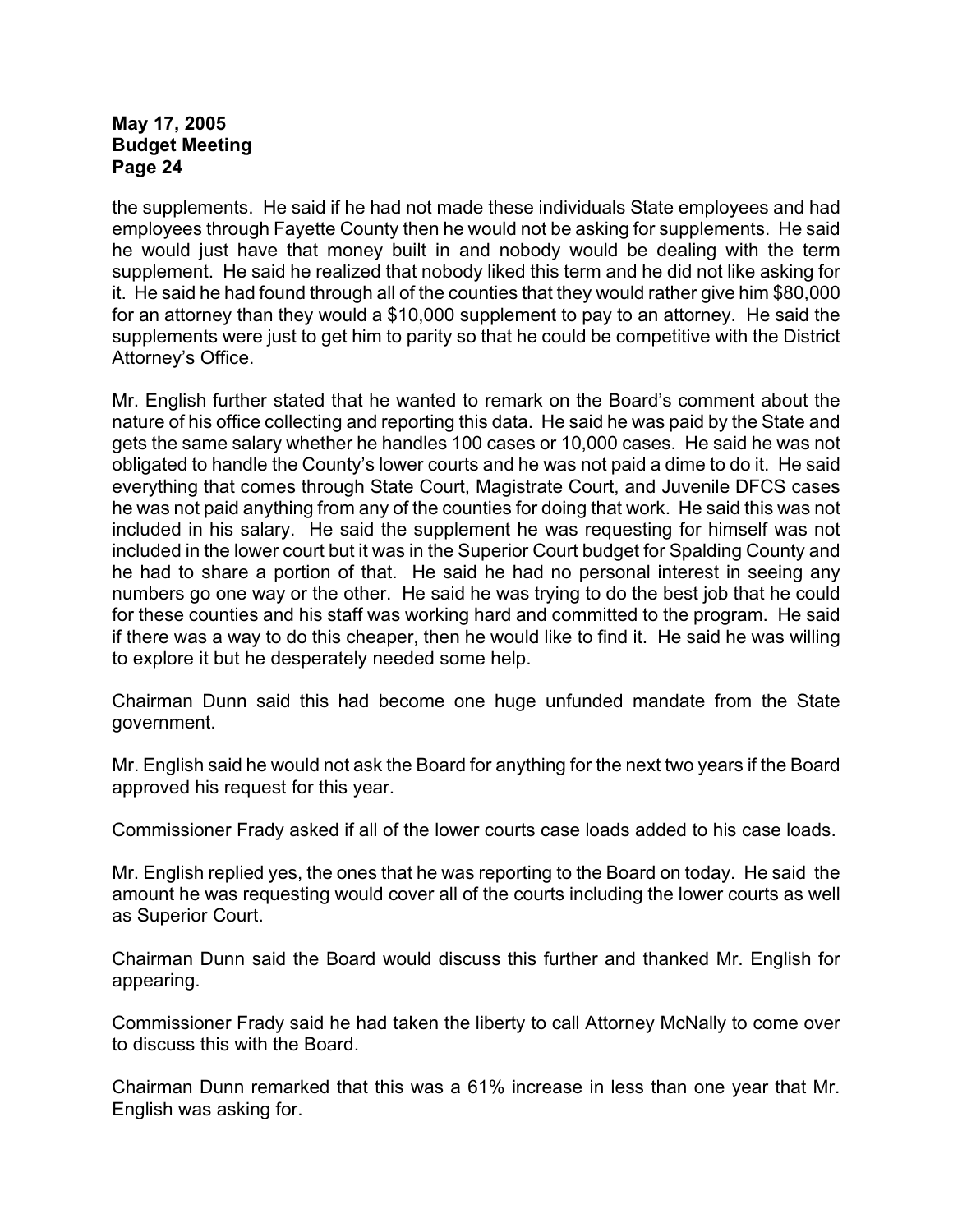Commissioner Wells said this budget had gone from \$385,000 to the requested \$621,000. She said this was just for Fayette County's portion.

Attorney Bill McNally entered the meeting at this time.

Chairman Dunn asked Attorney McNally if the County had any options now and could it go back to the way it used to be done.

Attorney McNally replied that this was actually a two tiered Public Defender system currently in place. He said as filing fees were paid in the county's court system those funds go back to the State of Georgia. He said the State of Georgia then provided to the Public Defender's attorneys which handle the cases in Superior Court, certain cases in the Juvenile Court, direct appeals from those courts and provision of counsel in conflict cases. He said the State was paying for the Public Defender, three assistants, one investigator and two administrators and this was circuit wide. He said this was as of last year and he did not know what the State was giving him this year. He said in addition to that Fayette County had a State Court. He said Chris Cofty, Mark Pullium and himself went to a meeting where this new program was presented. He said they had discussed at that time the Public Defender also supplying those same services in the County's State Court. He said it was not only in the State Court but in the Magistrate Court and in the Juvenile Court regarding child deprivation.

Attorney McNally further remarked that at that time Spalding County indicated that they were going to continue with their contract Public Defender who was handling all of their cases at that time in their State Court and Magistrate Court. He said they had discussed the provision of those services in Fayette County's State Court and Chris, Mark and himself agreed that it would probably behoove Fayette County to proceed with the Public Defender in providing that service to its State Court if the price was right. He said that was when Mr. English had quoted the County a dollar amount and the County tried to negotiate with him and ended up actually just doing a Memorandum of Agreement for the short period of the budget that was left.

Commissioner Frady interjected that Mr. English had stated that he did not have the resources to check on proof of indigency and he was not checking anyone.

Commissioner VanLandingham stated that Mr. English had said that he would go back to his office and start this new procedure today. He questioned where Mr. English had now gotten the resources to start this during this thirty minute time period.

Attorney McNally remarked that from the aspect of Superior Court and Juvenile Court, Fayette County did not have the ability to op out. He said this was a State mandate and part of the circuit and Fayette County could not opt out. He said Fayette County could choose not to use Mr. English to provide Public Defender services in the State Court and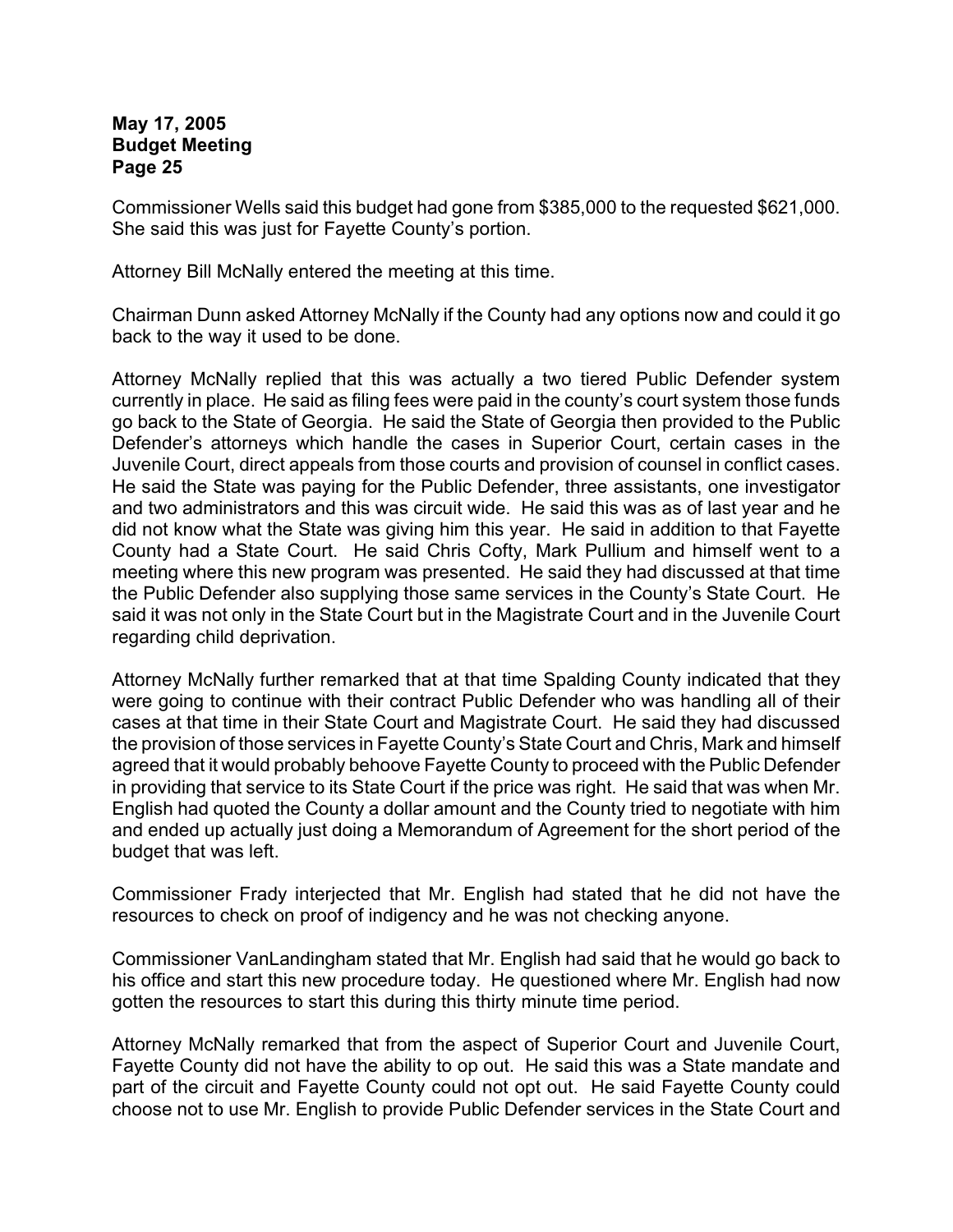Juvenile Court.

Commissioner VanLandingham asked Attorney McNally for clarification of his statement that the County could op out.

Attorney McNally remarked that there were two tiers of service that Fayette County was getting from the Public Defender's office. He said one tier was the State mandated Superior Court, Juvenile Court and appeals. He said Fayette County could not op out of that as long it was part of the circuit.

Commissioner VanLandingham asked what would happen if Fayette County became an independent district.

Attorney McNally replied that Fayette County would then have to request the ability to op out. He said this request may or may not be granted. He said several of the larger counties have opted out and Gwinnett County was one of those that he recalled.

Commissioner VanLandingham asked if this had been allowed.

Attorney McNally replied yes and remarked that these counties were not part of a circuit but were independent. He said Fayette County was part of a circuit. He said if Fayette County was independent then it would be possible that it could op out.

Commissioner Pfeifer remarked that the last study that the State had done on the circuit said that it would cost everybody more money.

Attorney McNally said if Fayette County elected to use another type of indigent defense even in the State Court and Magistrate Court it would have to meet certain standards that the Public Defender Council establishes. He felt any good and competent attorney would meet those qualifications.

Commissioner Wells questioned if Fayette County could revert back to the indigent council or would the County have to hire an legal firm to provide that.

Attorney McNally said in his opinion he did not think that they would approve going back to the method of just selecting attorneys on a revolving basis to handle cases. He said part of the reason that they had gone to the Public Defender system was to be sure that Public Defenders had adequate representation.

Commissioner Wells felt the County should be able to hire a law firm of that nature for \$200,000 to \$250,000 per year easily.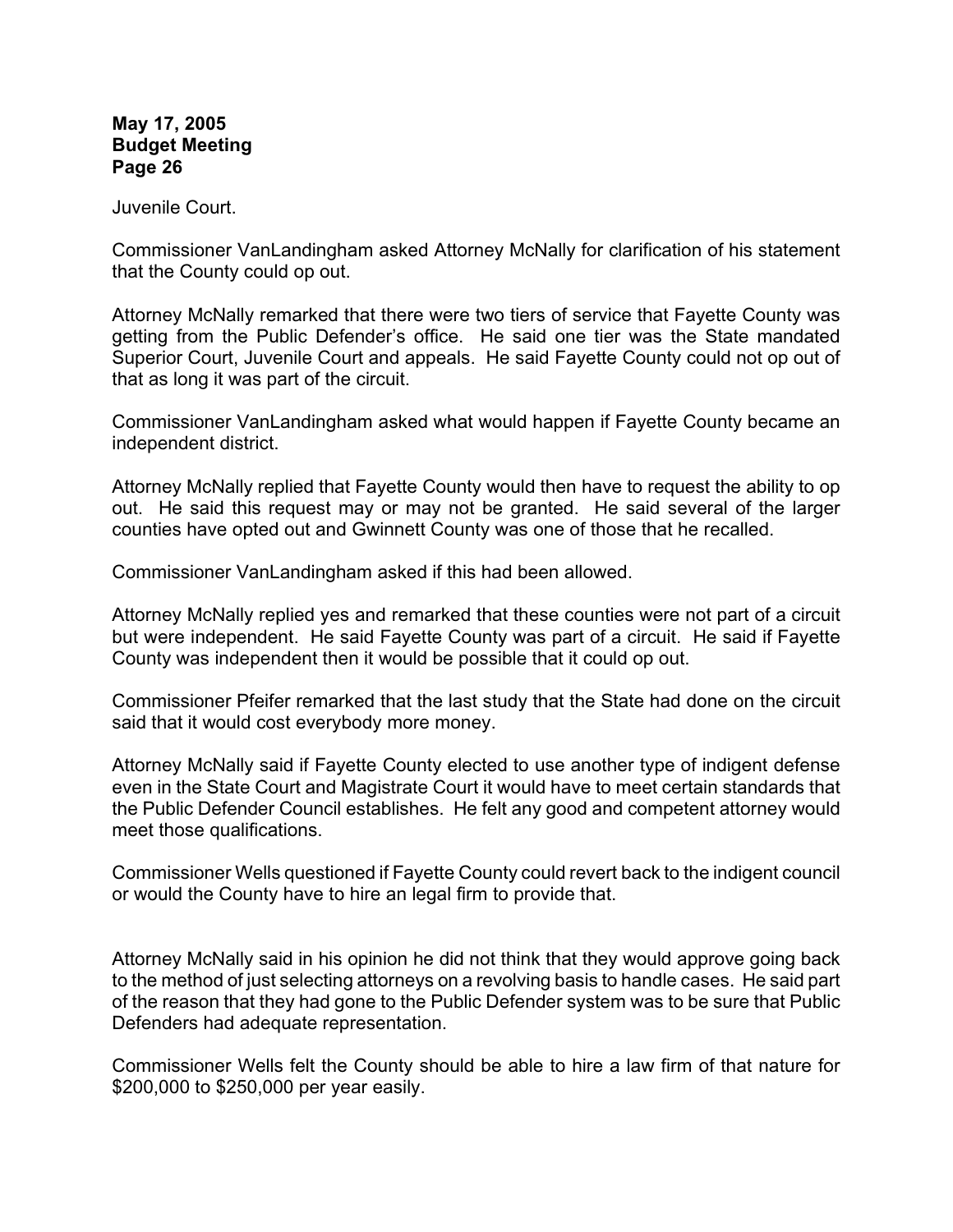Attorney McNally remarked that would be hard for him to evaluate because he was not familiar enough with the case load.

Commissioner Frady said first of all the County would have to determine the case load involved.

Attorney McNally felt it would cost a little bit more today. He said with two attorneys and a secretary they would want the County to pay for reasonable equipment and books and so forth that they would need to have.

Commissioner Pfeifer said they would also need an investigator.

Commissioner Wells said if it was an established law firm then they would already have most of the material on site and they would not have to start from scratch. She said the County would not be paying their benefits and would be saving a lot of money in that regard.

Commissioner Pfeifer remarked if the Board looked at the District Attorney's Office and how that was broken out it showed Fayette County with approximately 20% of the case load in the circuit. He said Fayette County was approximately one third of the District Attorney's work in this County and one third of the support staff worked in this County. He asked if Fayette County's cases were more complicated than the rest of the circuit's.

Attorney McNally felt Fayette County would have fewer indigent defense services per District Attorney case here than any of the other three counties.

Commissioner Wells said the County could keep Mr. English where the County was required to keep him, determine how many individuals he needed and pay that and then set up a separate program. She said this would have to be up and running by July 1<sup>st</sup> since Mr. English's contract ends at that time. She asked if the County had the time and the expertise to do that.

Chairman Dunn said Mr. English had stated that if the Board did not approve his budget request that he would continue to work as hard as he could to get the job done. He said the County was only one year into this program and he felt if the County kept Mr. English at his current level of funding that the Board could discuss what it wanted to be done with the entire circuit during the next budget cycle.

Chairman Dunn suggested that since this was a new program and less than one year old that the Board watch this program at least another year. He said then the Board could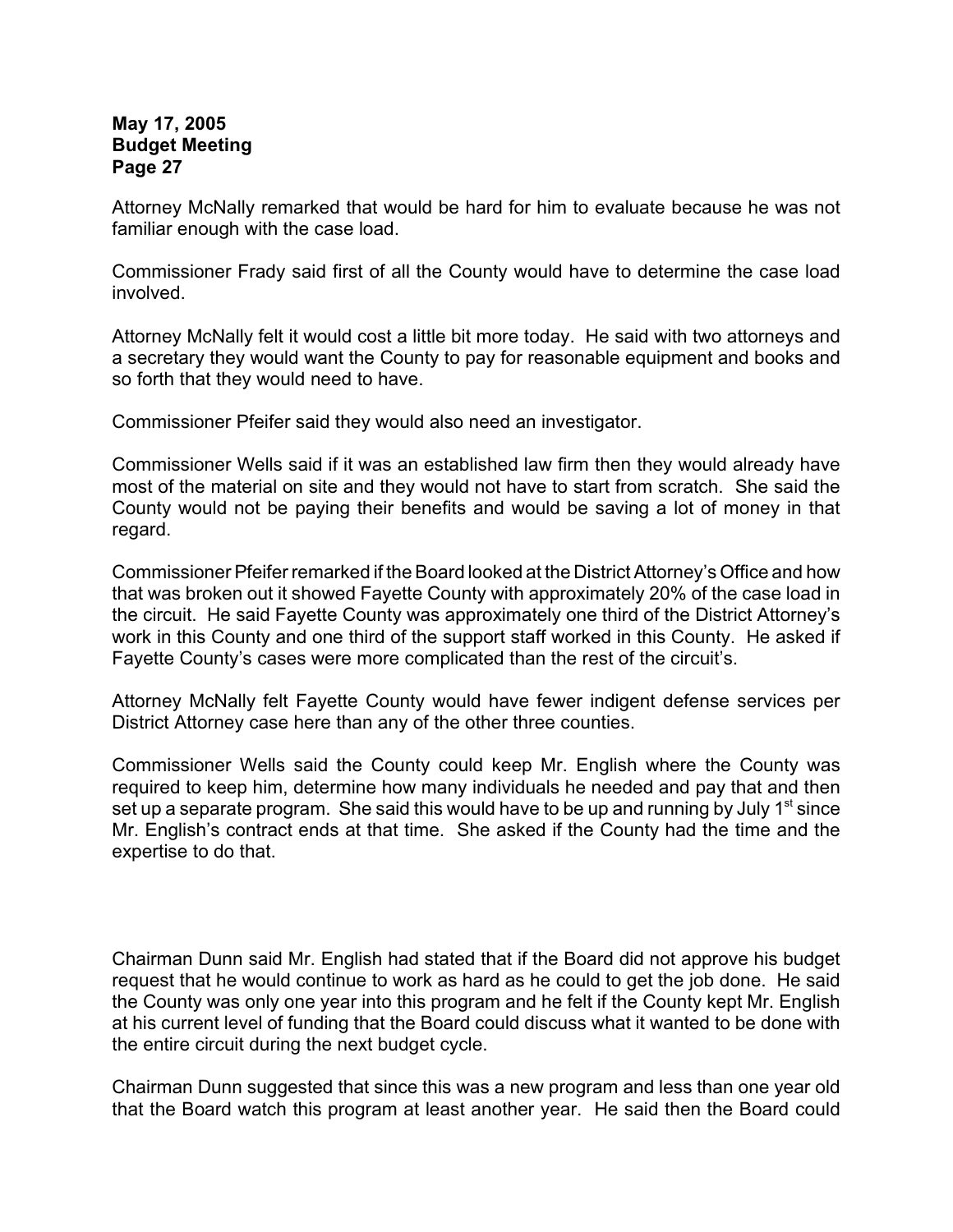determine its options for the funding level. He said until the Board got some definitive guidelines on who was indigent and who was not, this was just a never ending spiral.

Mr. Pullium asked for clarification that Chairman Dunn was suggesting the Board approve the current level of funding that was in place.

Chairman Dunn said he was suggesting that the Board give Mr. English the same level of funding as last year. He said during the year the Board needed to explore whether or not it wanted to restructure the program.

On motion made by Commissioner VanLandingham, seconded by Commissioner Wells to approve the same level of funding as last year for the Public Defender's budget, discussion followed.

Chairman Dunn asked if this was reasonable.

Attorney McNally replied that was very hard for him to say. He said the State had encouraged the County last year to fund the County's share of the program for at least what had been funded in the prior year.

Mr. Pullium said last year the county gave the Public Defender almost \$386,000 and this year he was requesting \$621,000.

Commissioner Wells suggested the County approve \$450,000 for the Public Defender's budget for this year and tell Mr. English that the Board expected him to have some type of verifiable way of discerning who was indigent and who was not.

Chairman Dunn said this would give the Board additional time to explore an option.

On motion made by Commissioner VanLandingham, seconded by Commissioner Wells to amend his motion to state that \$450,000 was the approved level of funding for this budget year. The motion carried 5-0.

Commissioner Wells remarked that Arthur English needed to know that the Board wanted verifiable procedures for indigency.

Commissioner Frady said he would like Ms. Chandler to get the figures tomorrow verifying how many indigent defense cases were heard in each court for Fayette County.

Chairman Dunn said a letter needed to be sent.

Commissioner VanLandingham said the letter needed to indicate that the Board wanted this information as soon as possible.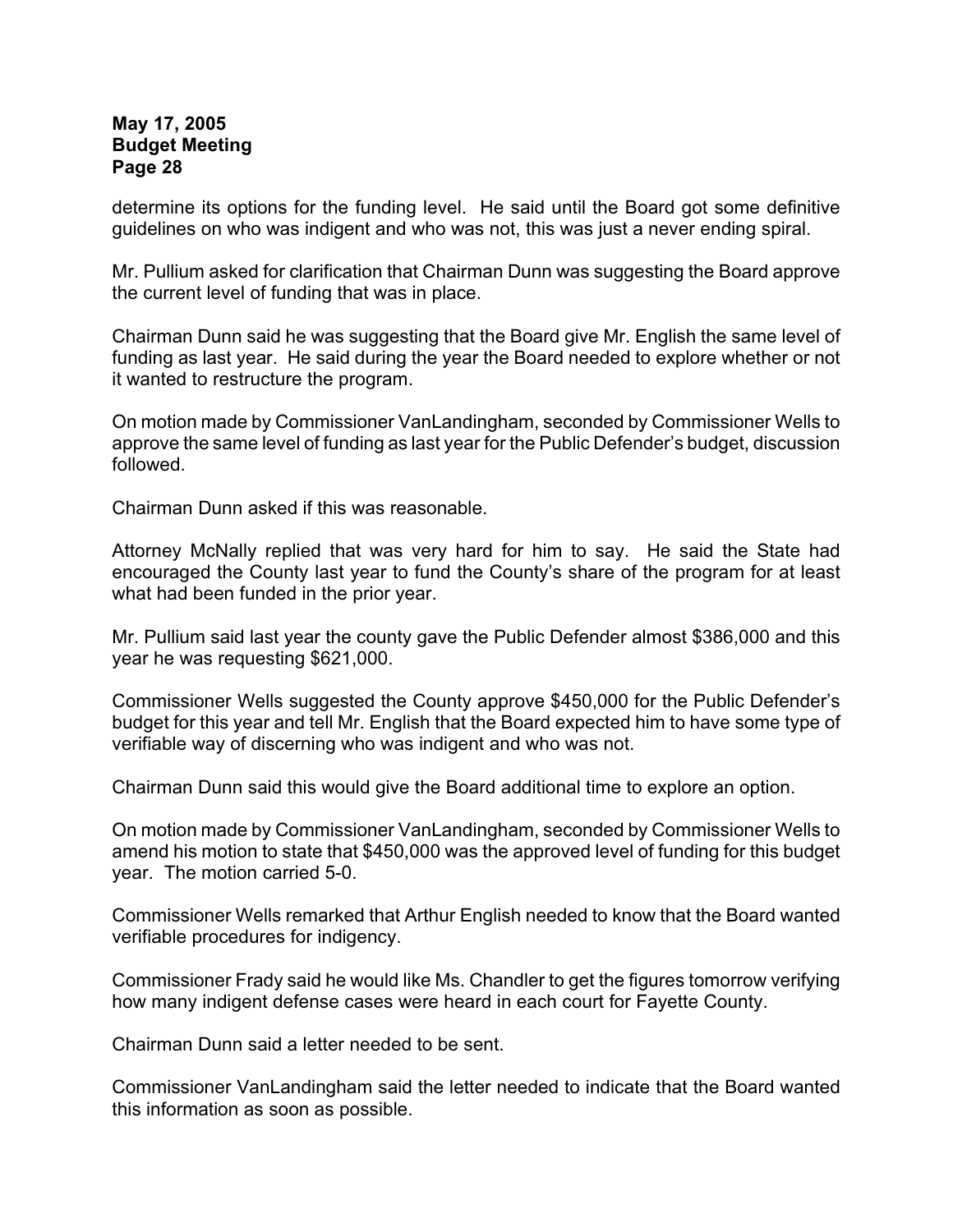Chairman Dunn remarked that in the future the Board would need for funding to be broken down for all court cases in all court levels and how many cases were going to court.

Mr. Pullium said he wanted clarification. He remarked that \$450,000 was a flat fee. He asked about the issue of supplements and converting them to State benefits. He questioned if the \$450,000 contained supplements.

Commissioner VanLandingham interjected that once the Board did this then it could not be taken back. He said there would be no supplements.

Chairman Dunn said the Board was not agreeing to any supplements. He said if Mr. English paid a supplement with the money that was his business.

Commissioner VanLandingham remarked again that Mr. English could not use this money for supplements. He said this would need to go in the letter that would be sent to Mr. English.

Commissioner Wells said there would need to be a motion on that issue.

On motion made by Commissioner VanLandingham, seconded by Commissioner Wells that staff be directed to forward a letter to the Public Defender Arthur English requiring him to submit to the Board the verifiable procedures for indigent people and the money the county was giving him in his budget would not be used for supplements for anybody, and to also provide a quarterly report listing the number of case loads that go to trial that were in the lower courts, Superior Court and Juvenile Court and what counties they were coming from, discussion followed.

Commissioner VanLandingham said if Mr. English could not comply with that request within a week's time, then the Board would withdraw the budget.

Chairman Dunn said the Board was not directing Mr. English as to how he would use the money but tell him the two ways that he could not do it.

The motion carried 5-0.

Mr. Pullium said that Mr. English had people in his office that were State employees and he also has people who were circuit paid who he upscales to the State benefit level. He said he actually has all of his personnel treated as State employees and that was costing some money.

Commissioner Wells said Mr. English could spend the money anyway he wanted to without giving them supplements.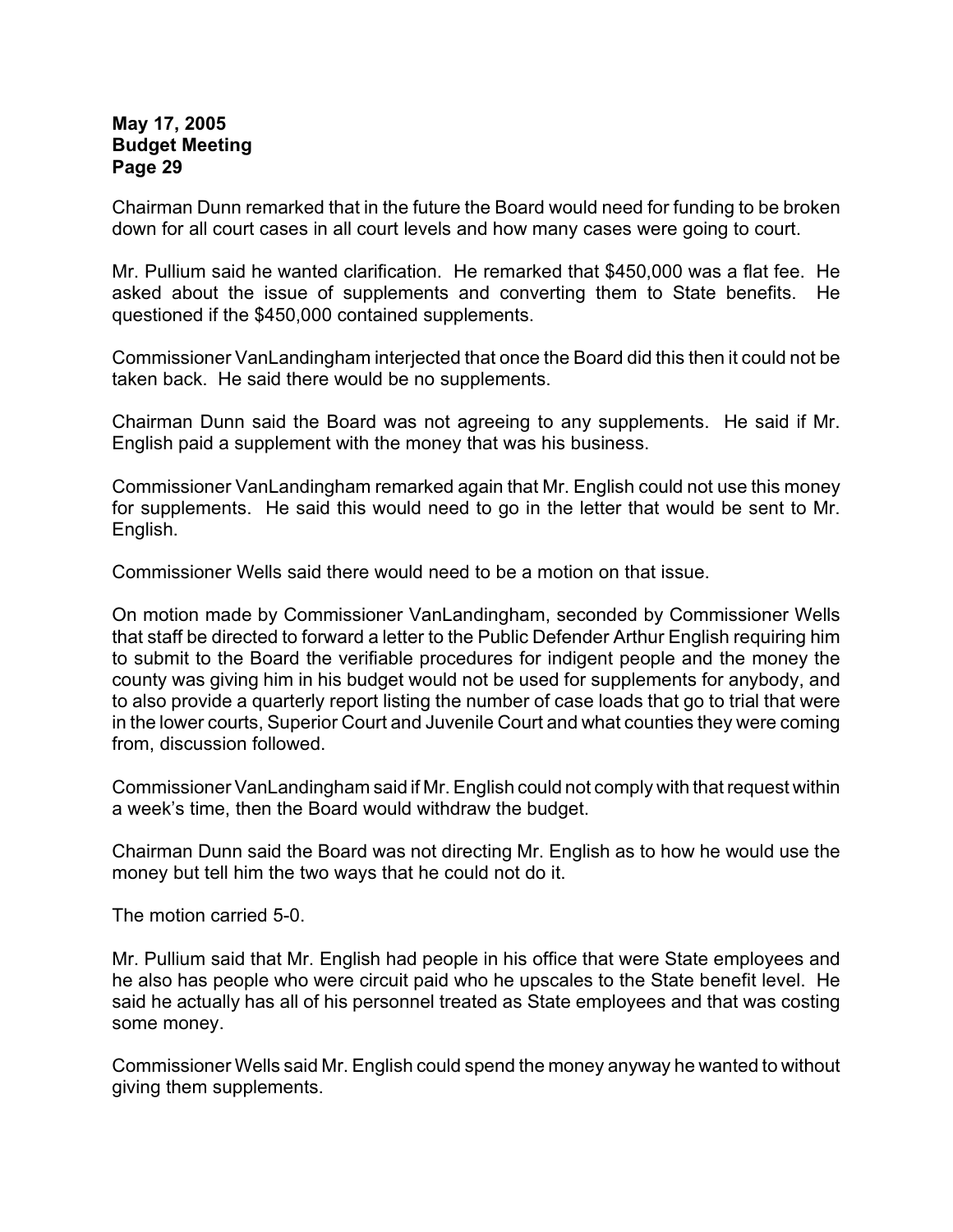Attorney McNally remarked that staff had requested Mr. English to prepare a contract and be prepared to enter into a contract with the county. He said as of today, he had not heard back from Mr. English's office. He said this was since February.

Commissioner Wells interjected that at this point in time she was not sure the county would want to enter into a contract.

Mr. Pullium said the Public Defender had already converted all of his staff and probably would convert all of the staff that he brings on board to State benefits. He said the District Attorney's Office did not do that. He commented on the 10% administrative fee of \$105,000. He said Mr. English did not give the Board an answer. He said it was included in that but he never said how much it was. He said he had brought this up so that he could get guidance from the Board.

Attorney McNally said he felt the question that Mark was getting to was did the Board want to mention to the Public Defender that the Board would not be funding to convert personnel up to the State level.

Chris Venice said there would be no salary or benefit supplements and the Board agreed.

Attorney McNally exited the meeting at this time.

## **Superior Court Clerk**

Sheila Studdard and Susan Thompson appeared to discuss this budget.

Commissioner Wells asked Ms. Studdard to explain her promotion request.

Ms. Studdard said she was presenting the same argument that she presented last year. She said this was the same position, same job duties, and same explanation. She said she has had Ms. Thompson performing these duties this year as well as last year. She asked for consideration to compensate Ms. Thompson for the good job that she does. She remarked that the technical responsibility for anyone in the courthouse was increasing. She said they were providing more reports to more agencies. She said Joshua's Law was passed on May 11<sup>th</sup> and that would be another program change. She said Ms. Thompson would lead that training. She said every time there was a change in everything she defaulted to Ms. Thompson to make sure that all of these were implemented in the correct legal manner, to make sure programs were kept up to date and to make sure fines and fees were being assessed correctly and distributing money correctly.

Chairman Dunn asked Ms. Studdard what was new in this job description from the current job description that Ms. Thompson has.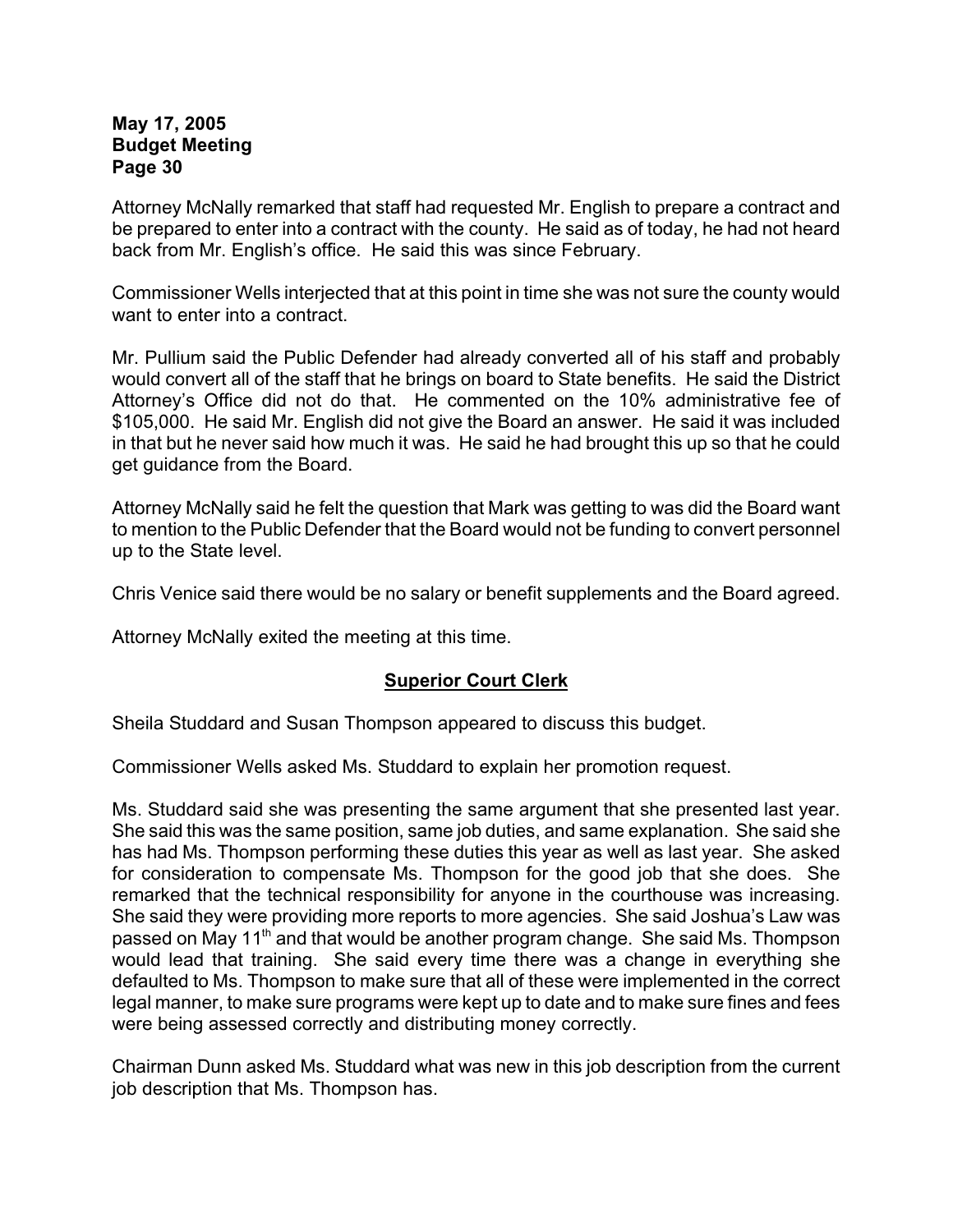Chairman Dunn asked for Ms. Thompson's current job description.

Mr. Pullium said he would get that information right now.

Chairman Dunn said one of the things that the Board was trying to achieve over the last several years was that promotions did not occur unless there was a vacant job to promote someone or they were creating a new job because of new responsibilities and everything. He said it was incumbent on the Board now to see how this job changed from what it was to what she wanted it to be and why.

Chairman Dunn said he wanted Ms. Studdard to understand that this had occurred with everybody who ask for a promotion. He said they questioned if there was a vacancy and how was it different and were there additional responsibilities. He said the county had a salary study done several years ago that established a value for every job that the county has. He said the Board had found that many people who would like to promote people because they had been there a long time, they were maxed out in their current job and just want to give them more money because they were good people and good employees. He said that was nice but this was taxpayers' money and there was only a certain amount of value in that job. He said if an employee was maxed out then they knew the salary ceiling when they first went into the position. He said in order for the Board to make this kind of decision the Board would have to determine what was different and what made this position more valuable to the taxpayer. He said Ms. Studdard had listed in the justification that the recent Senate Bill approved put additional responsibility on the Clerk.

Commissioner Wells questioned the promotion from Court Clerk II to Court Clerk III. She asked if this was a separate request.

Ms. Studdard responded that there was going to be a vacancy due to a retirement. She said in the next cycle she would have a lady retiring and it would be her choice as to who would fill that position. She said it would not take place until next February.

Commissioner VanLandingham asked if the position was already there.

Ms. Studdard replied right now no it was not.

Chairman Dunn asked when the lady would be retiring.

Ms. Thompson replied on June 10, 2005.

Chairman Dunn said this would be a vacancy. He said she could hire a Court Clerk II.

Ms. Studdard remarked that when she prepared the budget she was only aware of one retirement.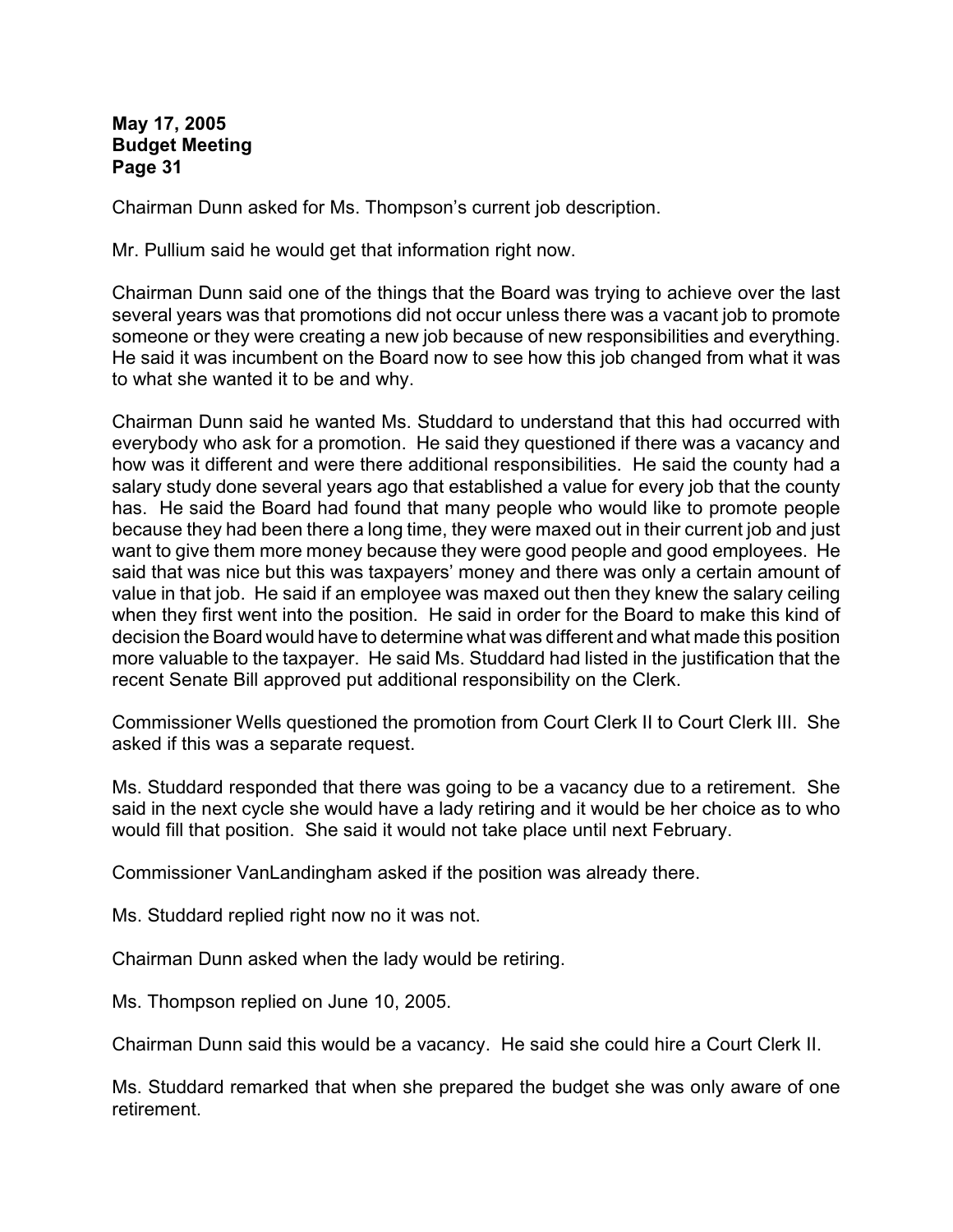Chairman Dunn interjected that if there was a requirement for a Clerk II then she could hire a Clerk II. He said if there was a requirement for Clerk III, then she should hire a Clerk III. He said if there was a vacancy for a Clerk III then move the person from II and hire a Clerk II. He said she would not have to go back and hire a Clerk I because the Clerk II would do more work and would be more qualified. He said if the person was leaving in June then Ms. Studdard did not even have to ask. He said when she speaks with Ms. Boehnke to make sure she tells her that she was requesting a Clerk II and not a Clerk I. He noted that Ms. Studdard was authorized a Clerk II and Clerk III right now.

Commissioner Wells asked if the current position that was filled was a Clerk II or Clerk III.

Ms. Studdard replied Clerk III.

Chairman Dunn said if Ms. Studdard wanted to move a Clerk I up to a Clerk II then she could hire a Clerk I. He said all the Board wanted to do was to make sure that everybody was in a job that was properly staffed and properly approved and when it was vacant it would be filled.

Chairman Dunn clarified that question was solved and now the Board would discuss the job promotion for Ms. Thompson. He said some of the wording in both job descriptions was the same.

Ms. Studdard replied that the biggest difference was the difference between plans, prepares and supervises to directs, collects and acts. She said she had given Ms. Thompson more responsibility to act as her designee when she was not available for a particular court. She said she was giving Ms. Thompson the ability to act for her at whatever court needed her. She said a lot more responsibility had been added due to technological advances and new Senate Bills that required her presence in one of the three courts at all times. She said she could not be in three places at one time.

Commissioner Wells asked why Ms. Thompson could not presently do that.

Ms. Studdard replied no, not to the extent that this would allow her. She said she could in Superior Court because she was the deputy clerk for Superior Court. She said she could not in the other courts.

Commissioner Wells felt this could be remedied and Ms. Thompson could go to the Superior Court while Ms. Studdard went to the other courts.

Ms. Studdard interjected that it was not always that easy.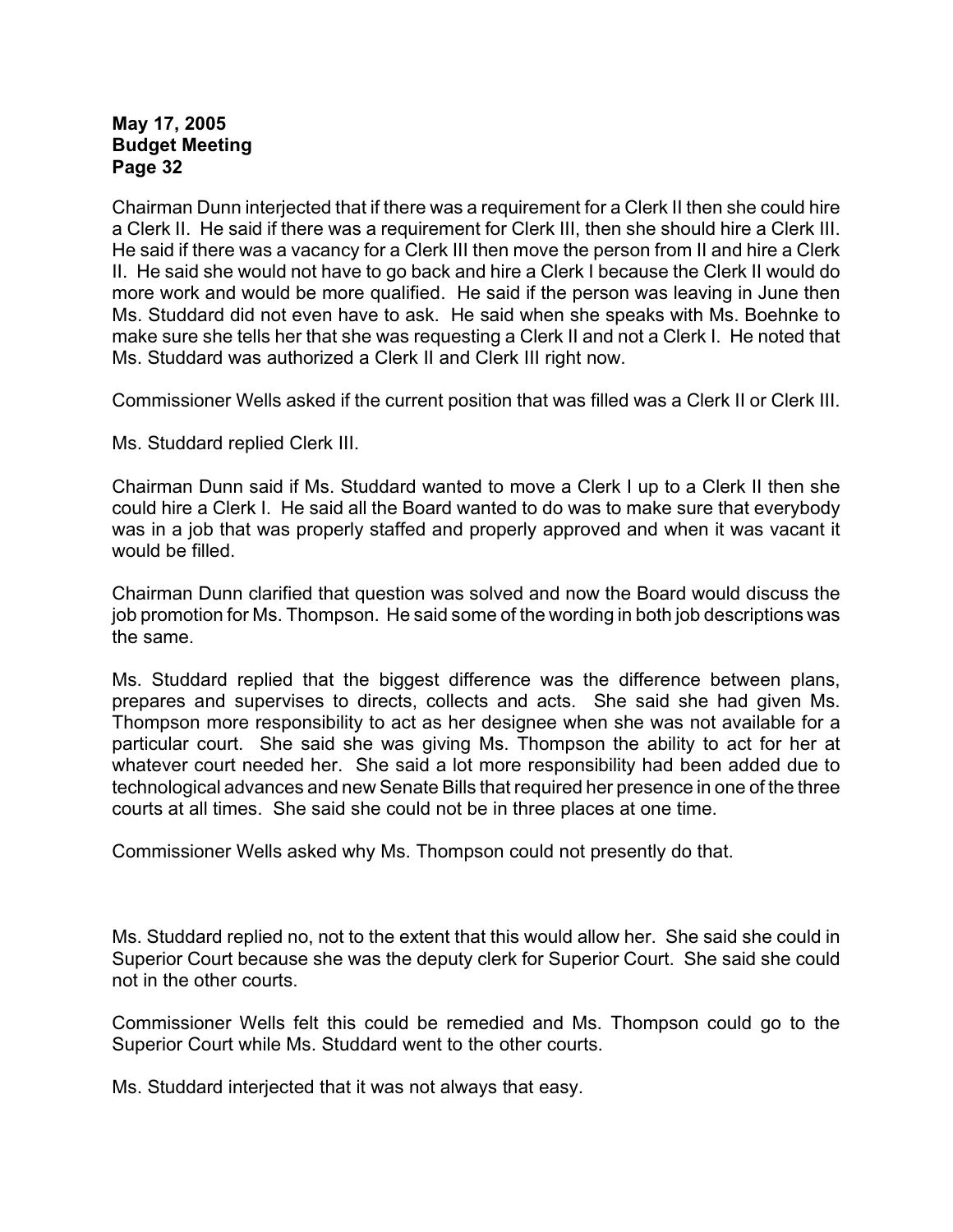Ms. Thompson interjected that on the job description for Chief Deputy Clerk she did not do paragraph number 2 and 3.

Ms. Studdard said those items have been given to other people.

Commissioner Wells asked Ms. Thompson if she was currently performing the duty of standing in for the Clerk at show cause hearings and jury orientation when the Clerk was unavailable.

Ms. Thompson replied yes.

Ms. Studdard interjected that the show cause hearings were something new within the last year.

Chairman Dunn remarked that Ms. Thompson had pointed out some job functions that she was not doing on the new job description.

Ms. Studdard clarified that Ms. Thompson was not doing these in the old job description.

Ms. Thompson said she was doing the job functions listed in the new job description and not doing some of the functions listed in the old job description.

Chairman Dunn questioned the job description for the Chief Deputy Clerk and why it was not changed.

Ms. Studdard replied that this job description also applied to Chief Deputies in the other courts and perhaps they were performing these functions.

Commissioner Frady pointed out that the job description also called for the person to have a Bachelor's Degree.

Commissioner Wells asked Ms. Thompson if she had a Bachelor's Degree.

Ms. Thompson replied no.

Chairman Dunn pointed out that was a requirement in the new job.

Ms. Studdard interjected that she had also included experience.

Commissioner Wells said she saw nothing relating to experience.

Ms. Studdard said there was a page missing from the job description where job experience would replace the Bachelor's Degree.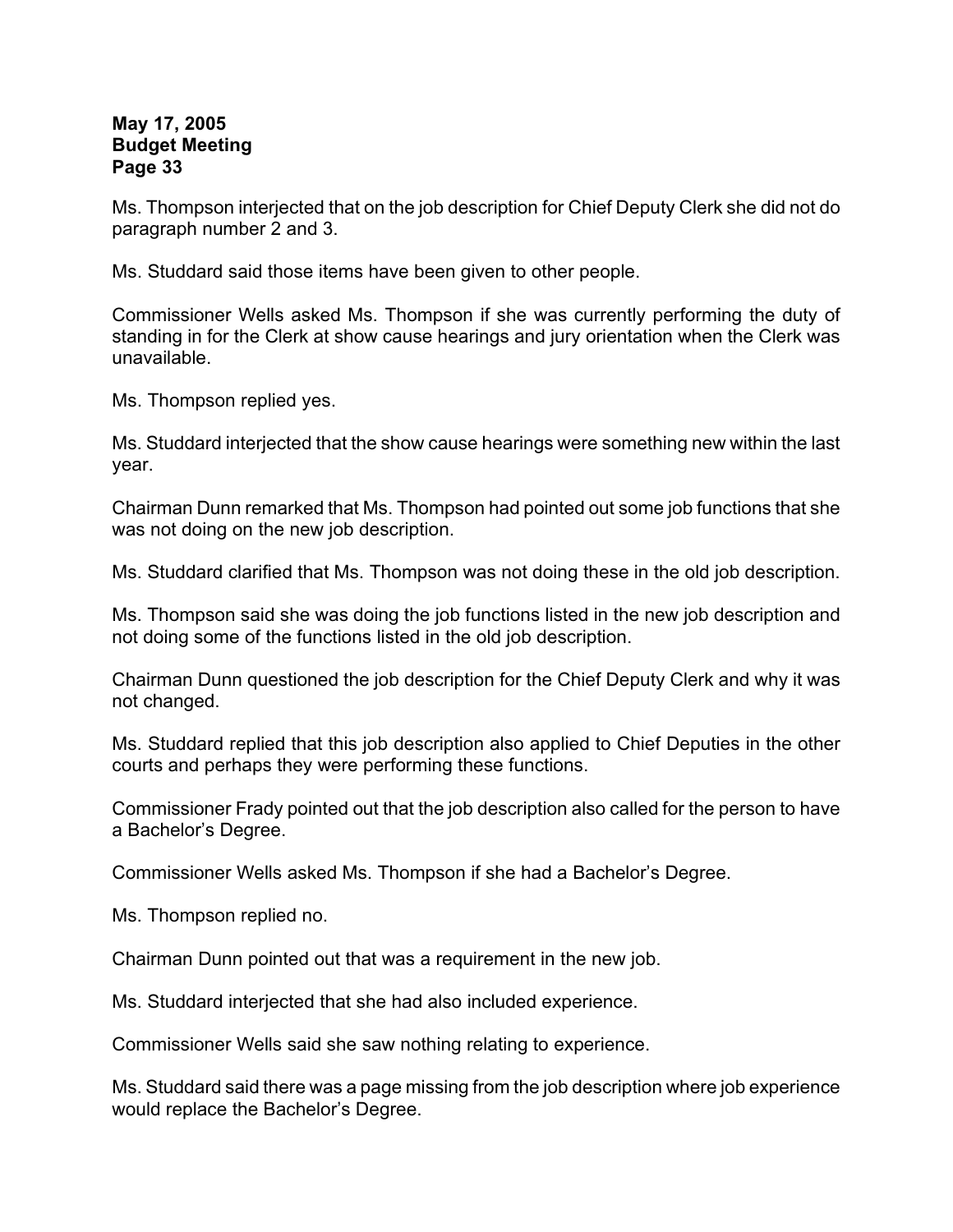Mr. Pullium commented on the new job description where it stated status/non-exempt. He asked if this meant that the new position with this promotion would still be able to earn over time.

Ms. Thompson said she would like to address that. She said she currently worked 7:00 a.m. to 7:00 p.m. and asked how much overtime the county paid her.

Commissioner Wells said if the position was non-exempt the person would be entitled to over time and there could be litigation from it.

Ms. Thompson said she rarely turned this time in.

Chairman Dunn said the Board was talking about spaces and not faces. He said the person in the job was irrelevant to him.

Commissioner Wells asked what would happen if Ms. Thompson left and somebody else comes in and this was a non-exempt position they might abuse overtime.

Ms. Studdard responded that would be open to discussion and she would be happy to negotiate that.

Commissioner VanLandingham remarked that since the discussion was about Susan Thompson why did not the Board asked her if she would accept an exempt status.

Commissioner Wells said she was not in favor of that. She said the Board was not negotiating with an employee.

Ms. Studdard said she would leave this open for negotiation.

Mr. Pullium said one of the things that he understood from the county's personnel policy was that if that person was supervising other people that they were exempt status and therefore not entitled to earn over time.

Commissioner Wells said this fact was not negotiable.

Mr. Pullium said this was the reason he had asked this question for a point of clarification.

Ms. Thompson said this did not bother her anyway. She said most of the extra time she was there she was not turning in anyway and this would not affect her one way or the other.

Commissioner Wells said the important word was "most".

Chairman Dunn said Ms. Thompson was not the issue. He said just the job was. He said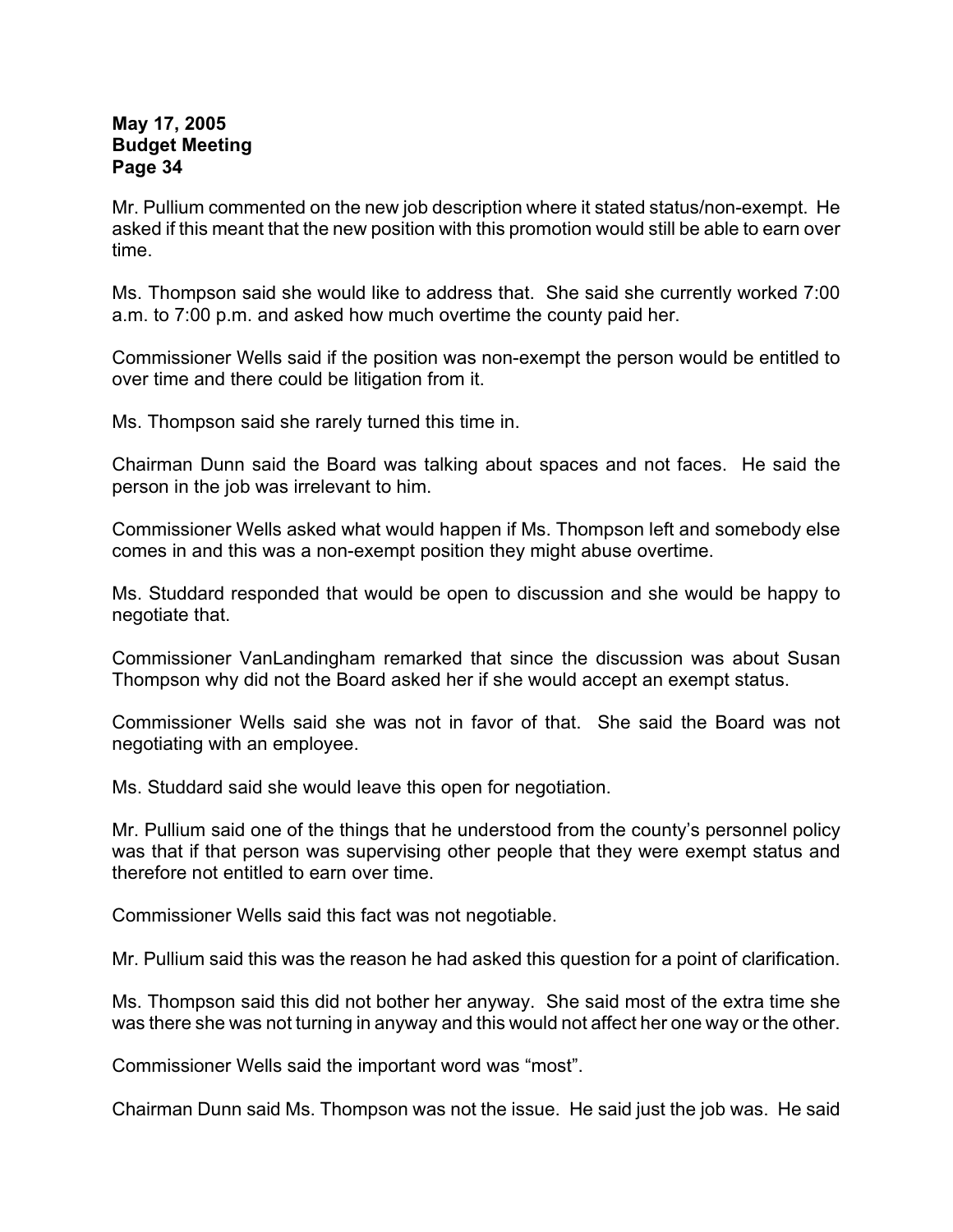Ms. Thompson could be replaced by someone else who might try to take advantage of the county. He said the county has had this problem and it was not unique.

Commissioner Wells pointed out if the position was supervisory, then the county policy said it was exempt.

Commissioner Wells asked Ms. Studdard if she also prepared the Clerk of State Court's budget.

Ms. Studdard replied yes.

Commissioner Wells questioned the annual maintenance and repair of the time clock stamps for the Clerk of the Superior Court. She said it was costing \$240 per clock. She asked if the same one was used in State Court.

Susan Thompson said there were nine different clocks and some were assigned for Superior Court and some were assigned for State Court.

Ms. Studdard interjected that all of the time clocks were the same kind.

Commissioner Wells remarked that in the Clerk of State Court's budget it only cost \$100 each for yearly maintenance and repair on these time clocks and in Superior Court it cost \$240 per clock.

Ms. Thompson said they had a certain portion of the State Court Clocks that were rebuilt and their maintenance was cheaper.

Ms. Studdard remarked that she had purchased new clocks in Superior Court and State Court's clocks were rebuilt and their maintenance agreements were less.

Commissioner Wells questioned why there were twelve typewriters in this day and age of technology.

Ms. Thompson said they still typed out their checks and notary applications.

Ms. Studdard said there were 23 employees in the office and they shared the twelve typewriters for State Court and Superior Court.

Commissioner VanLandingham clarified that this was for State Court and Commissioner Wells agreed.

Commissioner Wells said this was in the State Court budget under projected services for four of the twelve typewriters.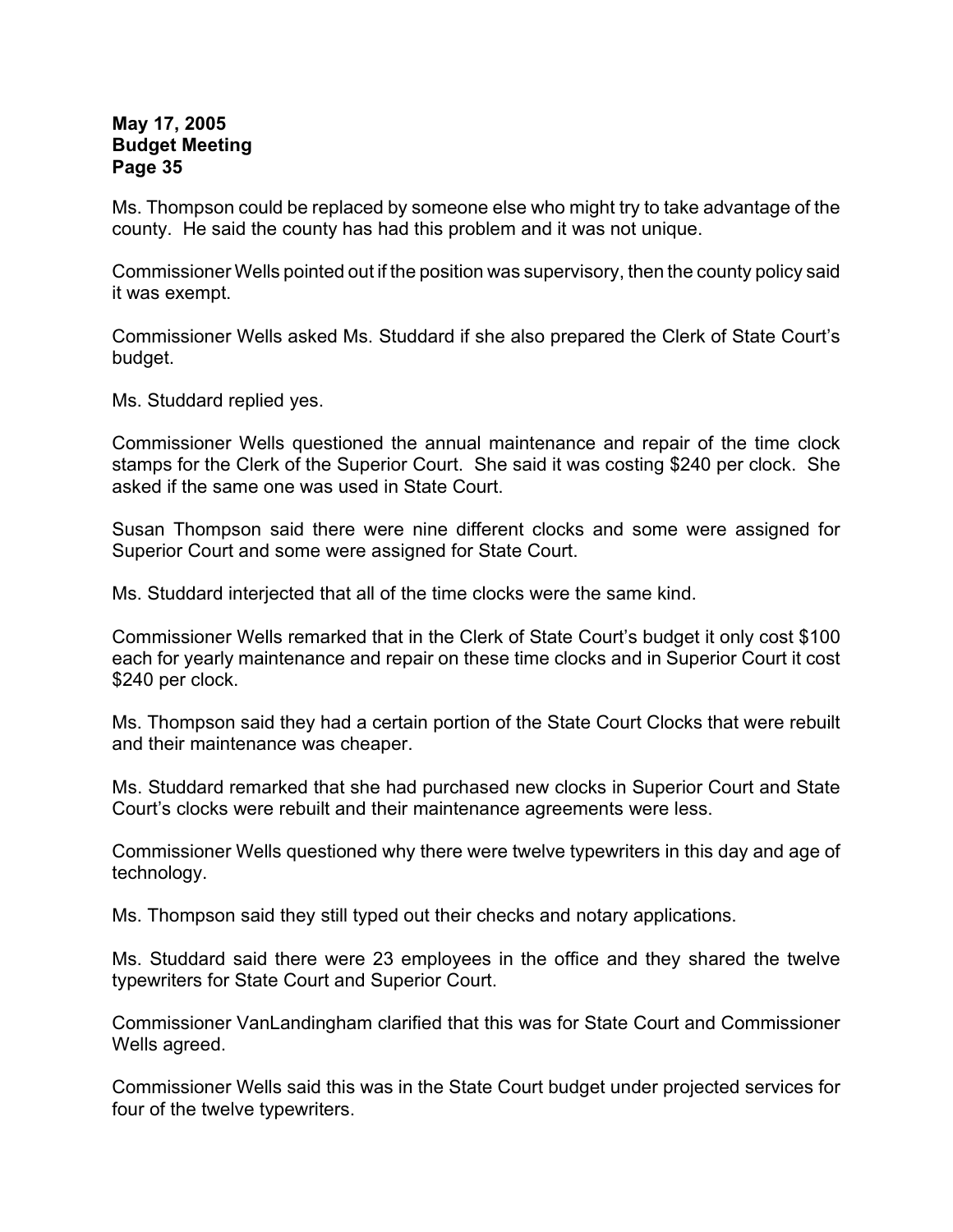Ms. Studdard said she had twelve typewriters in the office for State and Superior Courts. She said there were eight in Superior Court and four in State Court.

Commissioner Wells interjected that on page 86 it read that projected services and repair was for thirteen typewriters and Ms. Thompson said that was her mistake.

Commissioner Wells questioned the projected services for twelve typewriters in the amount of \$450. She said under Superior Court it stated that the projected services in the amount of \$500 was for thirteen typewriters.

Ms. Studdard said she would need to check her invoices because she had twelve typewriters.

Ms. Thompson said she would check that figure and get that information for the Board.

Commissioner Wells said if the other eight typewriters were being covered for \$500 then this needed to be checked.

Commissioner VanLandingham said he had a question regarding postage meters. He said there were quite a few of these throughout the county offices. He asked if there could be a centralized postal area where someone could post all of the mail. He said this had been previously addressed and he would like it to be addressed again.

Ms. Studdard said she was in favor of team work and if there was a solution that fit the building, she would be happy to be part of the team. She said if there was a mail room and mail brought into this room, there would have to be a designated person there to deal with it.

Commissioner VanLandingham felt by having someone who could post the mail in one location, the county could save \$25,000 per year.

Commissioner Wells said there needed to be somebody to audit and look at the budget for this type of redundancy.

Ms. Thompson asked what other departments at the Judicial Center had postage machines. She pointed out that Probate Court used stamps as well as all of the judges' offices.

Commissioner VanLandingham said each department would still be allotted the amount of postage they needed but the county would save money on the rental of these machines.

Mary Holland said the county would have to meet the new standards coming out in 2007 regarding postage meters.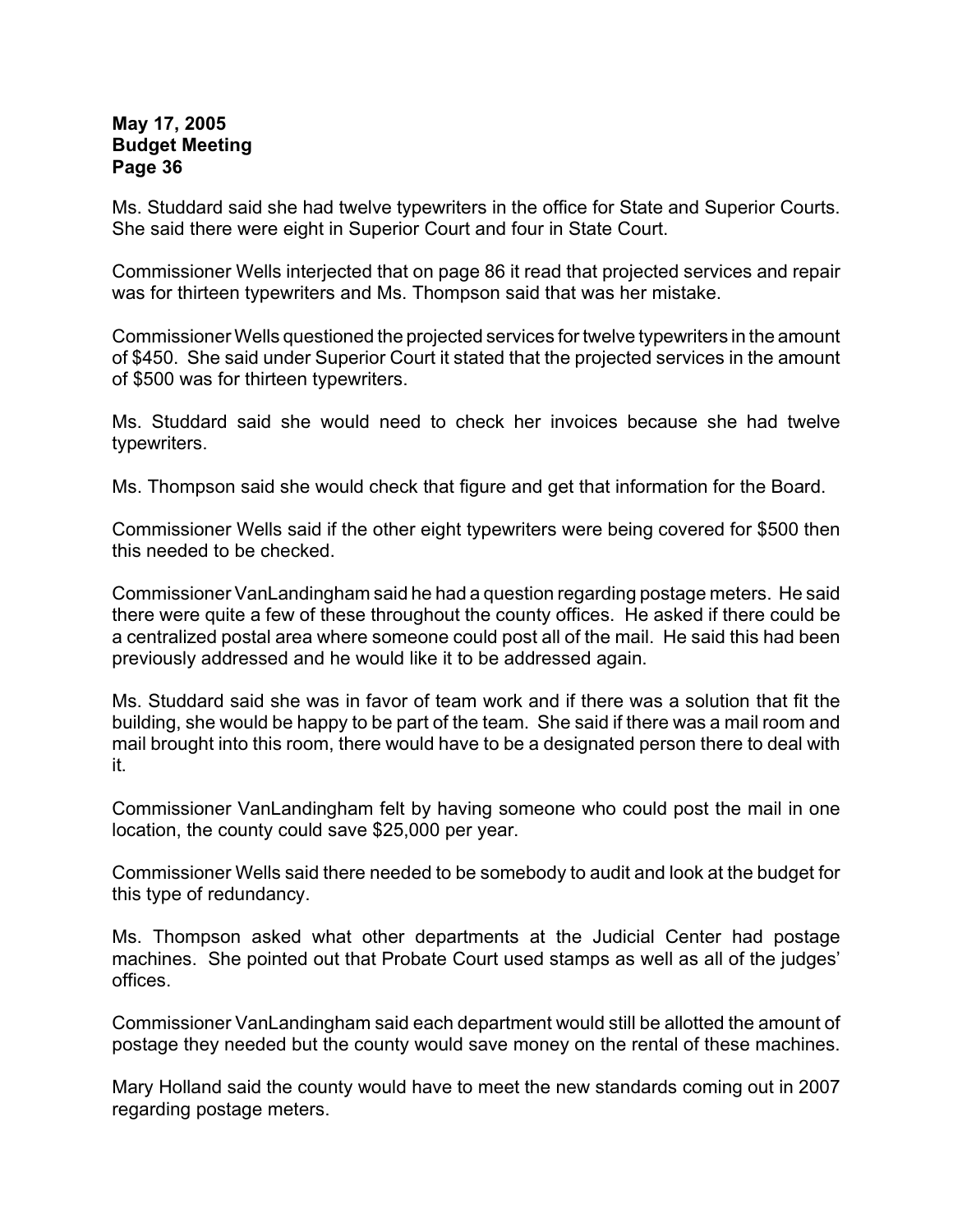Commissioner VanLandingham pointed out the rental on the postage machine for State Court costs the county \$1,255.

Ms. Studdard questioned her personal bond and it being moved to comply with GADSB. She said this was her personal bond for the Clerk of Superior Court. She asked if \$25,000 was a reasonable amount to cover her. She said the law required \$25,000 and this was the minimum.

Ms. Studdard said she also wanted to question the taxes not being paid on her personal expense account. She said staff recommended that this would not be paid.

Chairman Dunn said the law required that constitutional officers receive \$300 expenses. He said according to the I.R.S. there was two ways to handle that. He said the officer could receive the entire \$300 or send in receipts totaling \$300. He said if the officer preferred receiving the \$300 per month, then that officer would have to pay tax on that amount.

Commissioner Frady said the constitutional officer would have to file a 1099 form.

Chairman Dunn said staff had been handling this incorrectly. He said the officer's expenses had been increased so that they would net \$300 after taxes.

Ms. Studdard asked what the correct procedure was for this.

Chairman Dunn said Ms. Studdard would have an option. He said she could either claim the \$300 or get a 1099 form for it.

Mr. Pullium said there were actually two possibilities. He said either way Ms. Studdard was going to receive a check for \$300. He said if she submitted receipts to the county showing that she had used the \$300 for expenses, then it would be treated as an accountable plan. He said by doing this she would have justified this as a legitimate expense and the county would not put this on her W-2 as taxable income due. He said if the officer did not want to turn in receipts to the county, then this would go on the W-2. He said there might still be receipts and in that case this was called a non accountable plan and would go on her W-2 and there would be some FICA tax that would be expensed against it. He said in that particular situation, she would still have the option of going to her personal income tax return on her Schedule A as employee business expenses and itemizing those expenses and taking a deduction off of Schedule A.

On motion made by Commissioner Wells, seconded by Commissioner VanLandingham to approve the Superior Court budget as presented with the promotion as an exempt position, discussion followed.

Ms. Venice asked for consideration to review the title for this position.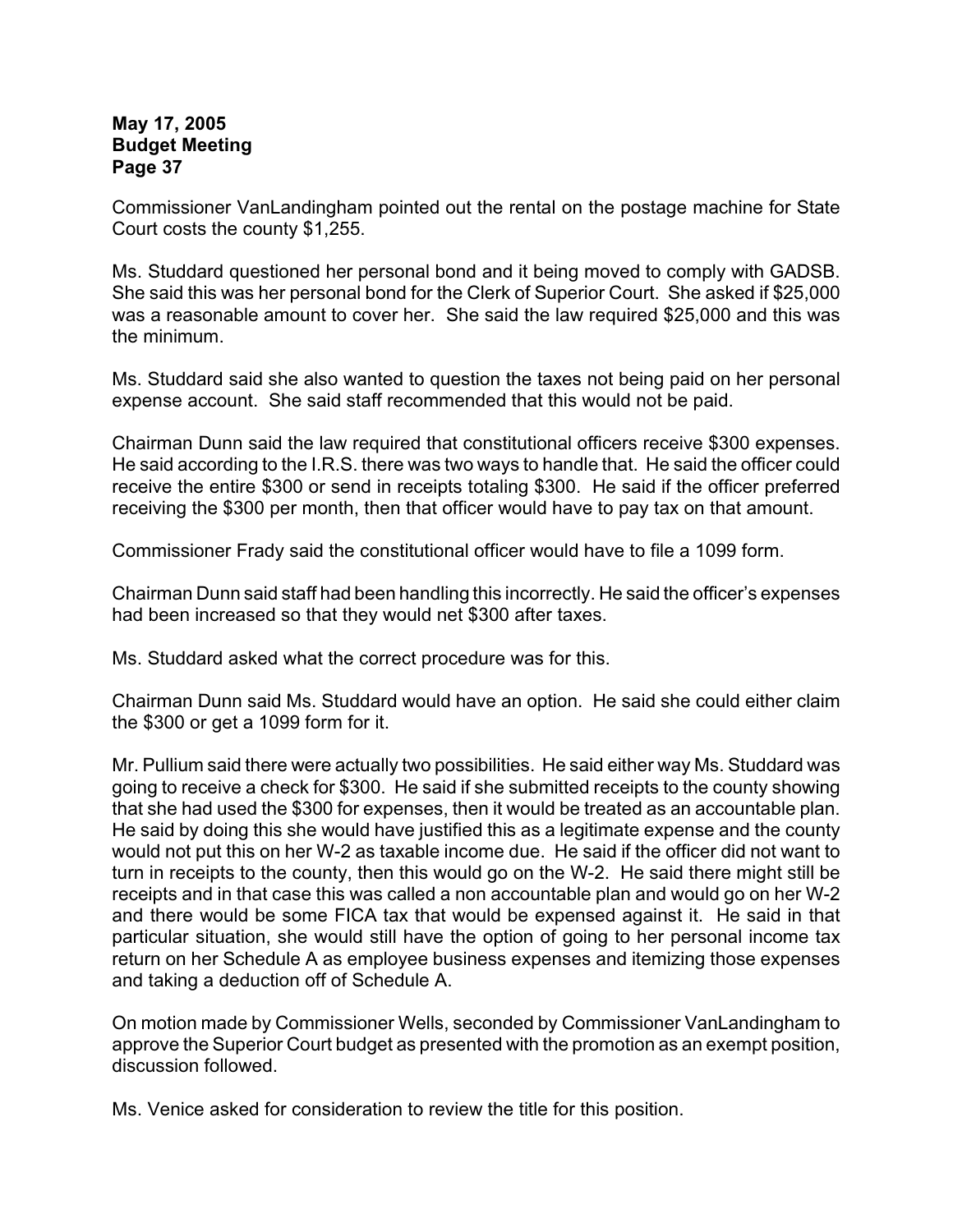Chairman Dunn suggested Ms. Venice and Ms. Studdard discuss the title of the position.

Commissioner VanLandingham said this would just open it up for raises.

Chairman Dunn called for the vote. The motion carried 5-0.

## **District Attorney's Budget**

Scott Ballard and Susan Harper appeared to discuss this budget.

District Attorney Ballard said he had asked for an additional attorney out of 5% monies and that was not recommended. He said he had asked for an additional secretary circuit wide that was not recommended. He remarked that they had a pretrial diversion program that gives them a way to make somebody earn the dismissal of their case. He said he was requesting \$30,000 for that program circuit wide and Fayette County's share would be \$10,000. He said staff was recommending approval for this. He said the other issue that staff was recommended for approval was the funding that was necessary to make the circuit paid employees eligible for State benefits. He said he wanted to make it clear that he did not have any Fayette County employees. He said their insurance benefits and other plans were purchased like a private law firm would do. He said staff had recommended spending the approximate \$10,000 to allow him to have the State put these employees on State benefits.

District Attorney Ballard further remarked that the one thing he was asking the Board to deviate from staff's recommendation was that through the years Fayette County had been paying by itself for one ADA position who was in Fayette County to work. He said staff's recommendation was to turn that into a circuit position where the payments could be spread among the different counties. He said he was in agreement with that if that was the way that it should be. He said he would prefer it that way because he preferred the flexibility of moving this person wherever he was needed. He said he would like it to start next budget year rather than this year because he had already submitted to the other counties his budget request and did not know to include anything for them to pay for. He asked for the Board's consideration to pay for the one attorney for Fayette County for this next year and then next budget year he would turn that into a circuit position. He said this would be based on this year's case load. He said he felt the pretrial diversion would pay for everything extra that he was asking for.

Mark Pullium remarked that the District Attorney had two cars titled to Fayette County. He asked how these two cars came to the District Attorney's Office.

Attorney Ballard replied that these cars were purchased by the Sheriff's Office for Bill McBroom when he was the District Attorney. He said the cars were purchased with drug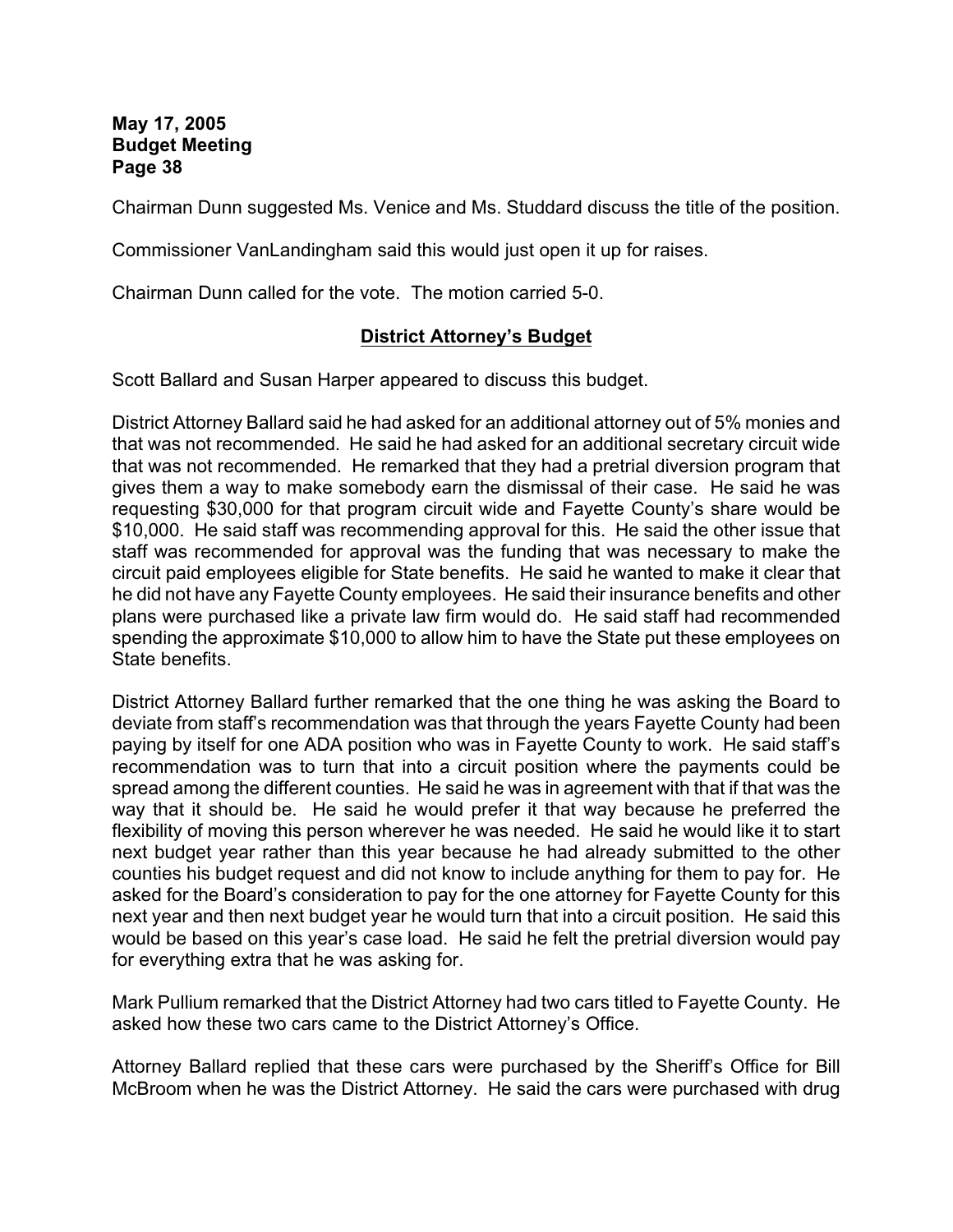forfeiture monies. He remarked that the problem was that by being titled to the county, the County was paying for the insurance. He said in the future if the Sheriff's Office was going to give him forfeiture money to purchase vehicles, he would purchase the vehicles and title them to the State. He said he did not see any reason why the titles to these cars could not be sent to the State now and save the County paying for the insurance.

Commissioner Wells questioned maintenance on the vehicles.

Attorney Ballard replied that the County had been maintaining all of his vehicles. He said his office pays for the parts and the County provided the labor.

Chairman Dunn said if these were State vehicles the County might not want to do that.

Mr. Pullium said with the County providing maintenance, did the District Attorney's Office then reimburse the County for the cost of the maintenance.

Susan Harper replied not for the labor.

Chairman Dunn asked who the cars were assigned to. He said there were only two cars.

Attorney Ballard replied the two cars that the County owned were both driven by lawyers who both work and live in Fayette County. He said Rhonda drives the older vehicle. He pointed out that she lives in Fayette County and was their circuit wide juvenile prosecutor. He said he drove the other vehicle until approximately two weeks ago and now Warren Sellers drives it. He said Warren works and lives in Fayette County.

Commissioner Wells asked if these vehicles were being driven home.

Attorney Ballard replied that they were basically following the State rules for the use of State vehicles. He said these vehicles were driven home and to work but not for personal use.

Commissioner Wells said they would need a 1099 form for that.

Ms. Harper pointed out that these employees did not receive a Fayette County check. She said their checks were from Scott Ballard. He said they had not been doing 1099 forms for this. She said these employees turn in reports to this office.

Mr. Pullium asked if the two drivers of these cars had been getting a 1099.

Attorney Ballard said it would suit him to just change the title of these vehicles over to the State. He said he did not think it was fair for the County to pay for the insurance on cars if the County did not have total control on what cars were purchased. He said the cars that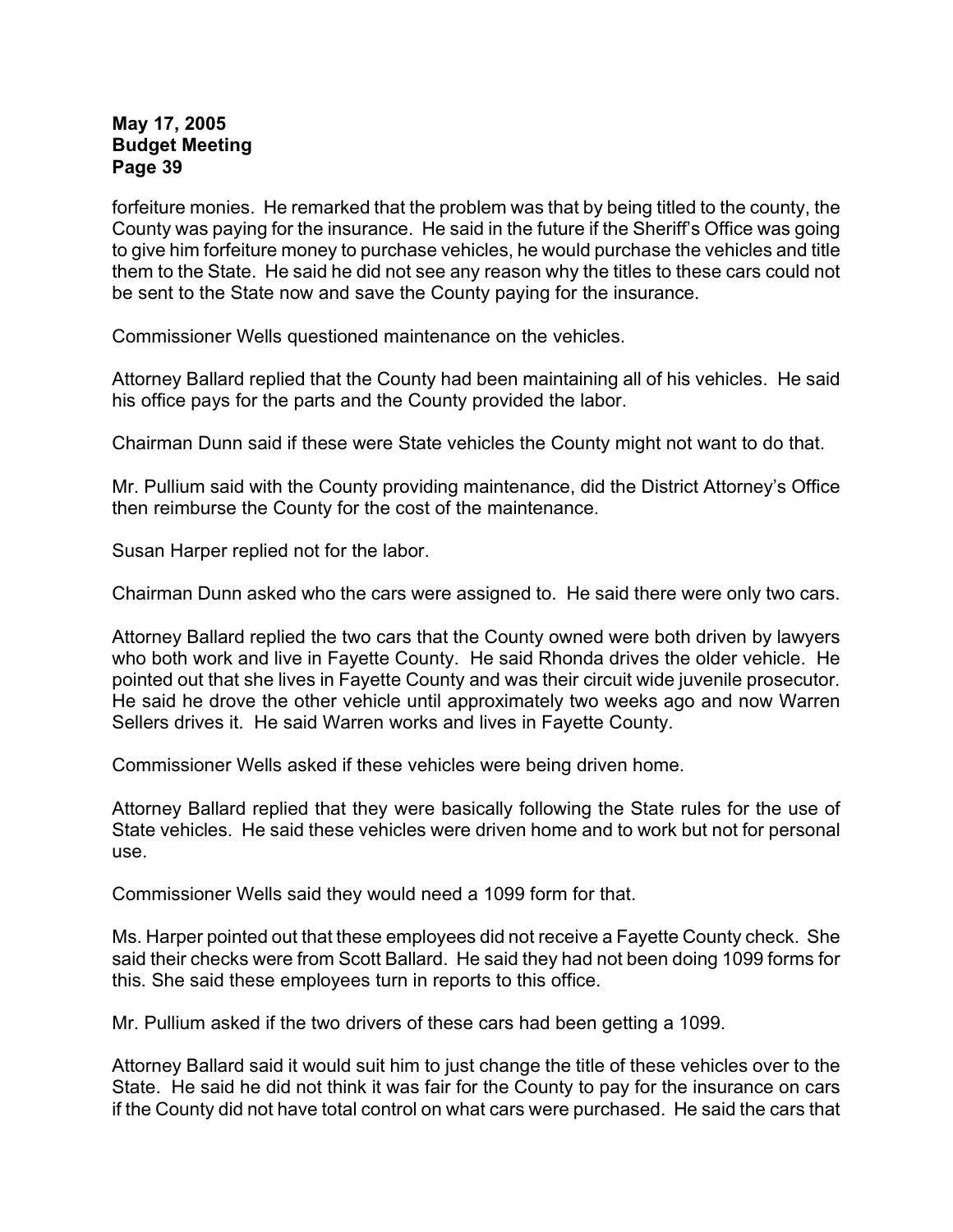were purchased with forfeiture money were having to be maintained by the County. He said he would be glad to change the title to these vehicles to the State.

Chairman Dunn said then these vehicles could be insured as State vehicles. He said currently the County had liability.

Commissioner Wells said the Board would be in favor of that.

Attorney Ballard remarked that he would do that and have the County sign the title over to the State.

Mr. Pullium said Attorney Ballard could speak to him about this and it would have to go on a consent agenda.

Chairman Dunn asked that the Sheriff be contacted as well since he would need to know the final disposition of the vehicles.

Attorney Ballard remarked that the Sheriff had the money in his forfeiture account that they used to purchase cars.

Chairman Dunn said sometimes the Sheriff's Office takes possession of vehicles during drug seizures.

Attorney Ballard said they did not have any drug seizures because they would handle those and they would come through his office.

Commissioner Wells asked Attorney Ballard if his office had other cars.

Attorney Ballard replied yes and stated that he had quite a few cars. He said he had a total of 18 cars. He said three cars were County owned and one was owned by Spalding County, two by Fayette County and the others were all State vehicles. He pointed out that two vehicles were titled to Fayette County.

Commissioner Frady said if these two vehicles were titled to Fayette County then the Finance Department would have the titles and Mr. Pullium replied yes that was correct.

Chairman Dunn said right now these two vehicles were listed as Sheriff's Department vehicles and the Sheriff had given these to the District Attorney's Office to use.

Mr. Pullium said he counted fourteen as being the figure for what the District Attorney was requesting from the Board to pay the additional amount of money to make these people State employees.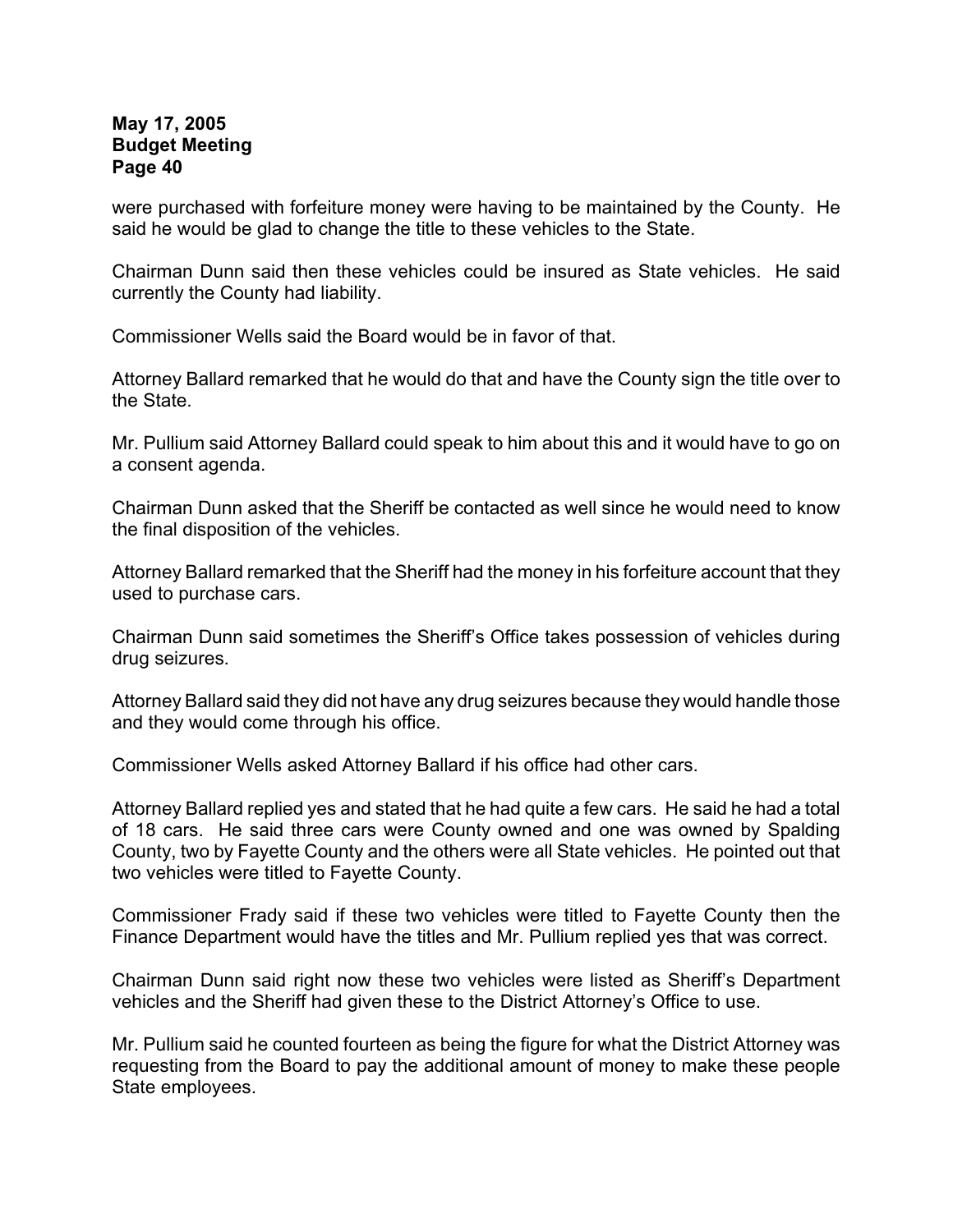Attorney Ballard said this would enable them to receive State benefits.

Commissioner Wells asked why Fayette County should be concerned with the employees listed for Spalding County, Upson County and Pike County.

Ms. Harper replied that their budget was circuit wide.

Commissioner Wells asked why Fayette County should use taxpayers' dollars.

Attorney Ballard replied that he had gone back to determine how much more the County's insurance premiums were going to the counties was increasing over how much the State's was increasing every year. He said the State had a bigger pool and they did not have to go up on premiums in order to break even or make their profits as fast as Blue Cross/Blue Shield. He said when there were trials in Fayette County, some of the employees from Spalding County were brought here. He said people were shifted around.

Commissioner Wells felt the county was paying more than its fair share for the circuit and the county would be knowingly doing this.

Chairman Dunn asked Attorney Ballard if he had to go before all four Counties to see if they would be agreeable to this.

Attorney Ballard replied that so far he was receiving positive feedback.

Chairman Dunn asked what would happen if one or two other counties did not agree and Attorney Ballard said he would just have to do the best that he could.

Chairman Dunn said it was one thing if all of the counties agreed to this but another thing if they did not all agree.

Attorney Ballard said he had met with the County Commission Chairman of Pike and Upson Counties and the Financial Manager of those two counties. He said they have expressed their approval of doing this and they have received the staff recommendation to the Commissioners in Spalding County which was recommending approval of this.

Commissioner Frady asked if Fayette County's portion was \$30,000.

Attorney Ballard disagreed and said Fayette County's portion was approximately \$10,000 to \$11,000.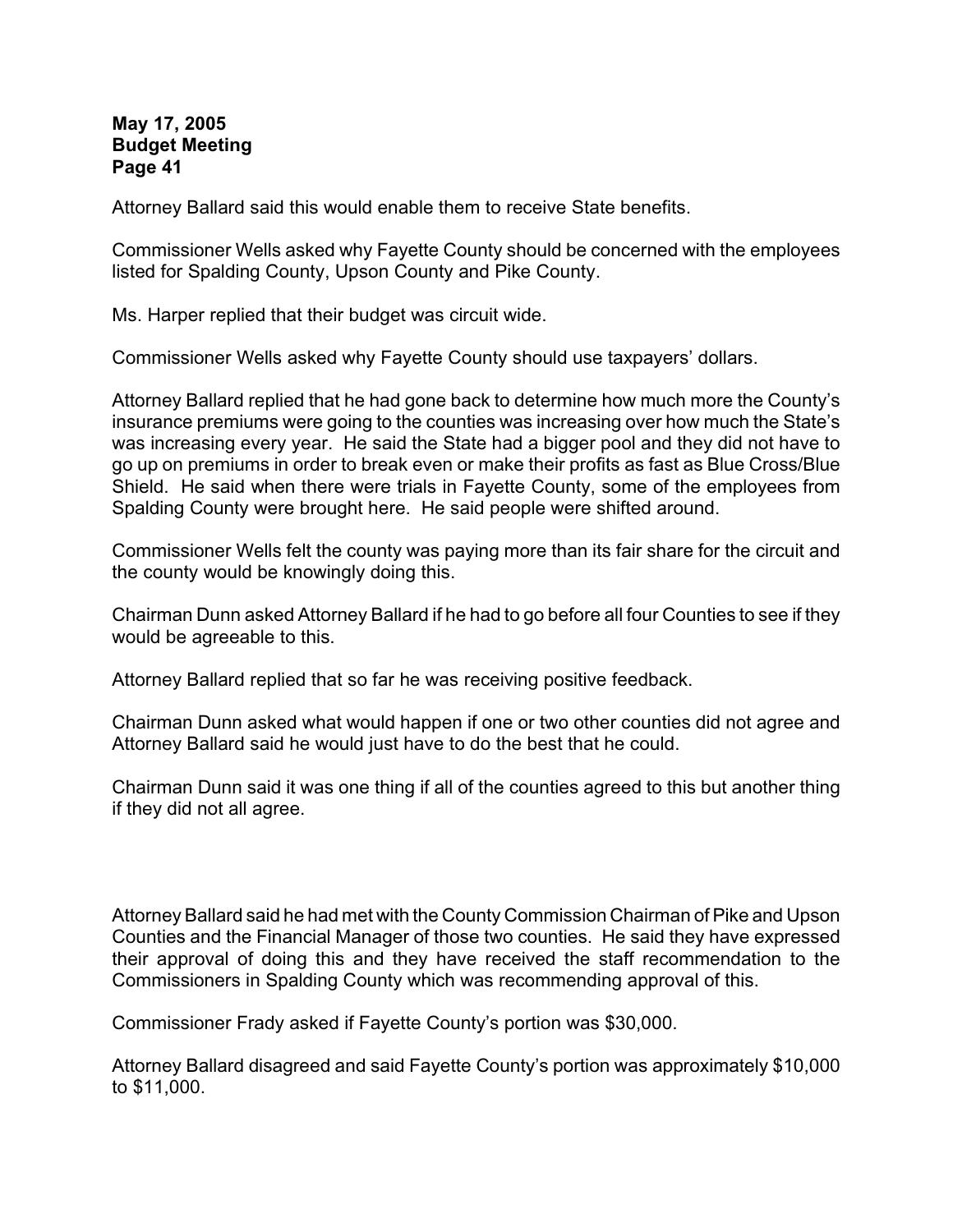Commissioner Wells said it was 36.24% is Fayette County's portion.

Ms. Harper said the amount was \$10,872.

Chairman Dunn clarified that Attorney Ballard was asking the County for \$10,872 to do this.

Commissioner Wells questioned why some of these employees were State paid and some were circuit paid.

Attorney Ballard replied that by statute he was entitled to one State paid investigator, two State paid secretaries and one State paid assistant per judge plus one or two other State paid assistants. He said all of his other employees were circuit paid employees. He said one was paid by county money but not given county benefits.

Ms. Harper said that was the one position that they were asking consideration to fill again.

Attorney Ballard said they did not receive county benefits but the county gives him money in the budget to pay for them without help from the other counties.

Chairman Dunn asked Attorney Ballard if he had an insurance program for his district wide employees.

Attorney Ballard replied yes and commented it was just like he was a private law firm. He said he had to go out and shop for insurance.

Commissioner Wells questioned if the county paid the \$30,000 this year what would happen next year. She asked what percentage of increase would Fayette County see on a regular basis in order to make these employees eligible for State benefits.

Attorney Ballard said this would depend on the rates next year.

Commissioner VanLandingham said if this stayed private, then it would cost more.

Commissioner Wells clarified that the \$30,000 was to raise these employees up so that they were eligible for State benefits. She asked if these would have to be raised even higher next year or was the \$30,000 what Fayette County would be paying each and every year.

Attorney Ballard replied that he really would not have that answer now.

Ms. Harper said there was no way of knowing what the State was going to do with their insurance rates but their retirement was fairly stable.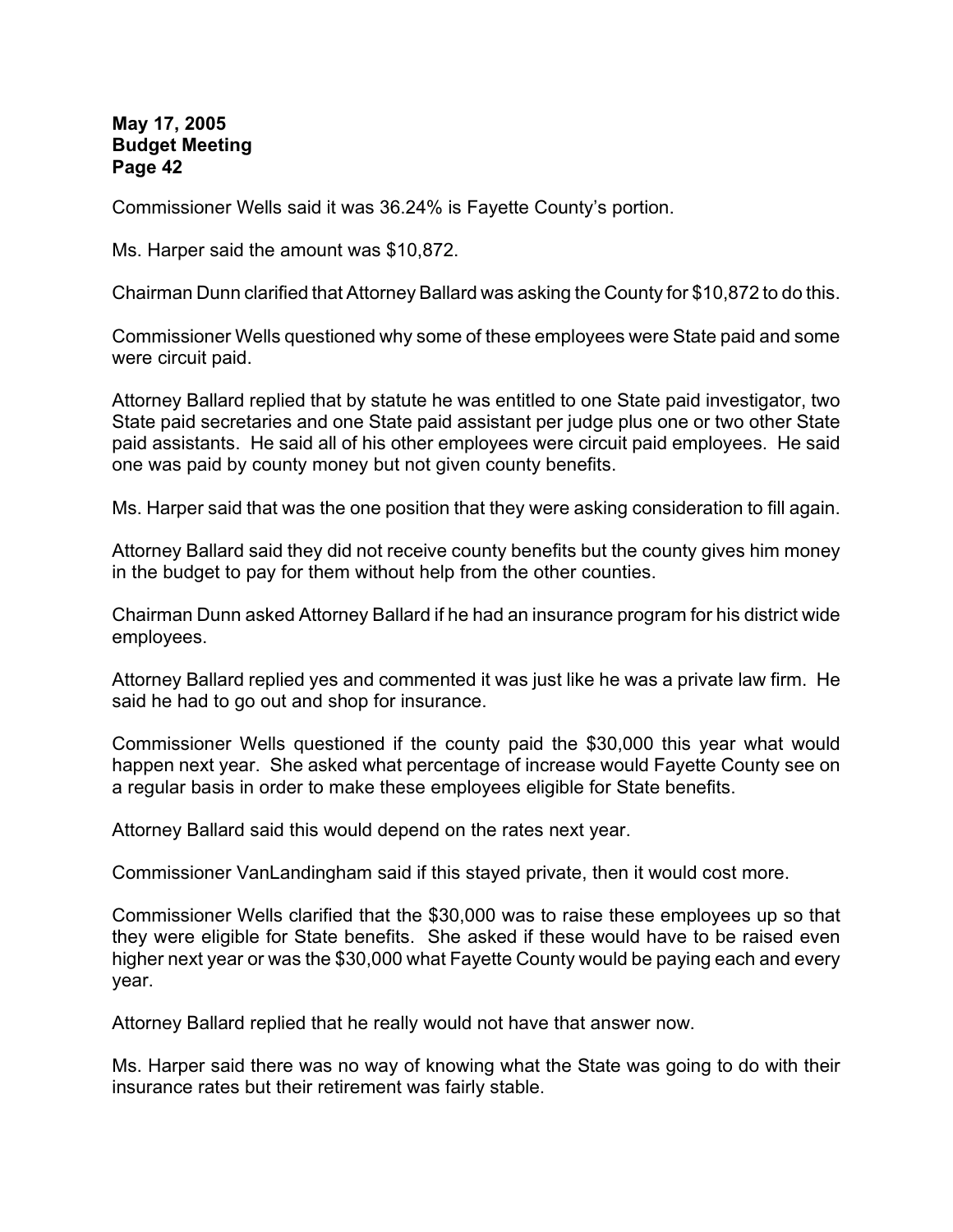Chris Venice interjected that these would not be State employees but the State was just allowing the District Attorney to put them on the State's medical benefits plan. She said this was an annual cost and the County would have this much every year if not more.

Commissioner Wells said this increase was not making the employees State employees and was only allowing these employees to be eligible for State benefits.

Chairman Dunn remarked that part of the bill that the County pays circuit wide was for insurance coverage. He felt this was going to be higher every year.

Ms. Venice clarified that these circuit employees were currently insured and the County was paying for them as well.

Attorney Ballard said his office pays for this with money they receive from the counties.

Ms. Venice said Attorney Ballard was paying an additional \$30,000 to give the employees better benefits. She said these employees were already insured.

Attorney Ballard pointed out that the County would not be paying both insurances but would be paying the amount it did now plus the \$10,000. He said he sends a check to the State and they pay the salary and the benefits.

Ms. Harper remarked that the State insurance rates had not increased near as much as the circuit paid rates.

Mr. Pullium asked if there was any difference in the benefits for a circuit paid employee and a State paid employee.

Attorney Ballard replied yes. He said the primary difference was dependent healthcare coverage. He said the State benefits cost a lot less plus the employee had an option to take a payroll deduction for accidental death, life insurance and would be eligible for the State's retirement plan in ten years. He said the State paid employees receive pay increases twice per year and the circuit paid employees receive pay increases if the Board grants them one.

Chairman Dunn asked how much the county was paying for healthcare for the circuit employees right now. He said this would also include life insurance.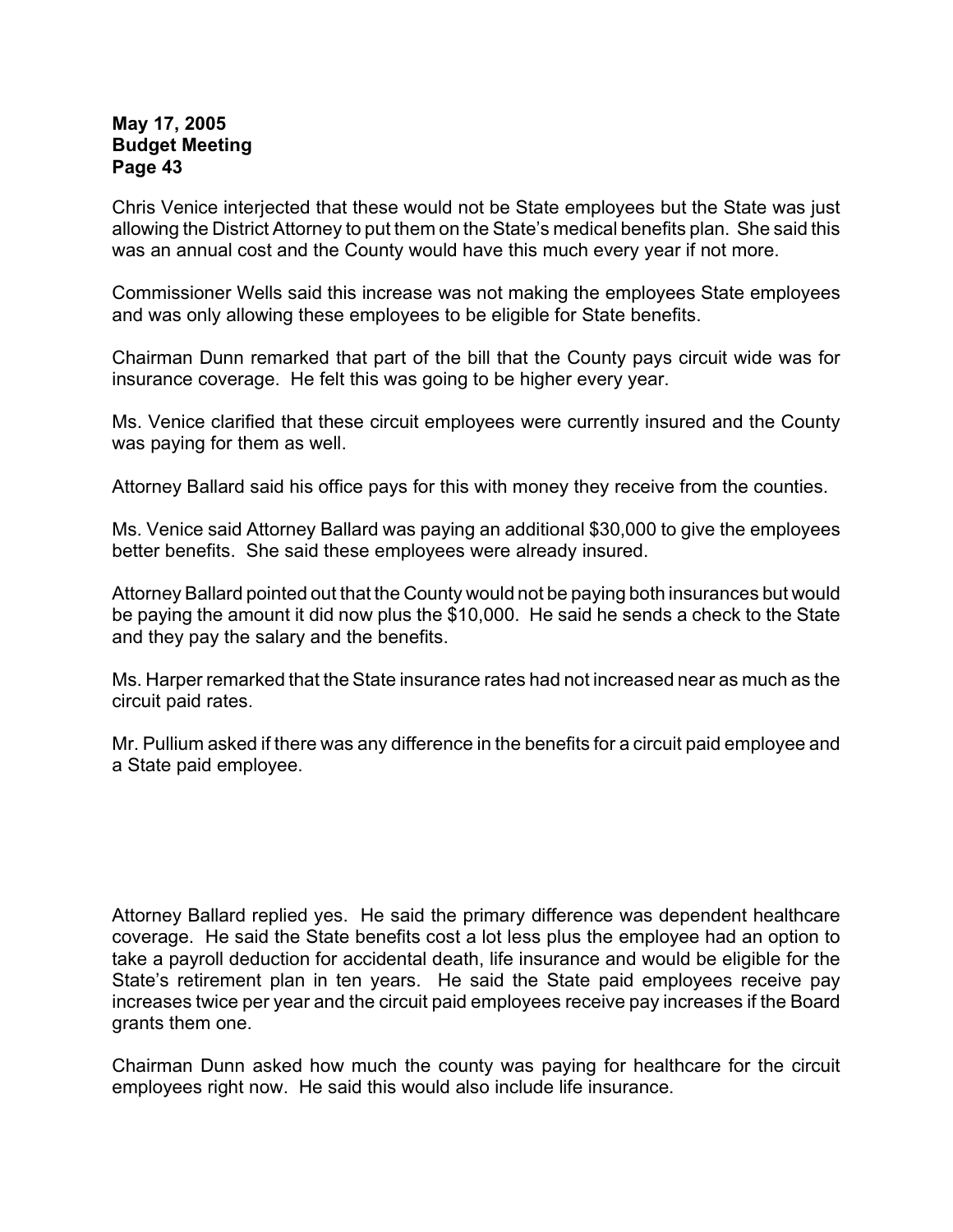Ms. Harper said Fayette County pays 24% of the \$88,848 amount that was prorated among the counties.

Mary Holland said this figure comes to \$32,000.

Chairman Dunn asked how many employees this involved and Ms. Harper replied approximately ten or eleven employees.

Commissioner Wells said there were only five employees in Fayette County that were circuit paid.

Chairman Dunn clarified this would cost the county \$32,000 plus the \$10,000 for a total of \$42,000 just for insurance for five employees.

Ms. Harper remarked that part of the \$10,000 figure was for retirement.

Chris Venice asked about the two grant employees.

Commissioner Wells said their money was coming from the 5% money and they would not be included in this discussion.

Commissioner Wells pointed out that the county would be paying for people who were circuit employees out of county tax dollars to make them eligible for State benefits while county employees here are denied the 5%.

Commissioner VanLandingham felt the bottom line was that these were not Fayette County employees. He said these were circuit employees.

Chairman Dunn said the Board would be voting on this budget later and thanked Attorney Ballard for his discussion.

## **TAX COMMISSIONER'S OFFICE**

George Wingo appeared to discuss this budget. He questioned staff's recommendation that the county vehicle be used for seminars and other training. He said the county vehicle was not really suitable for the driving that he does.

Chris Venice interjected that the county vehicles were recommended for staff. She said staff recommended that employees not be paid for mileage but they should use a county vehicle for travel. She said Mr. Wingo receives funds for mileage in his expense account and he could drive his own vehicle.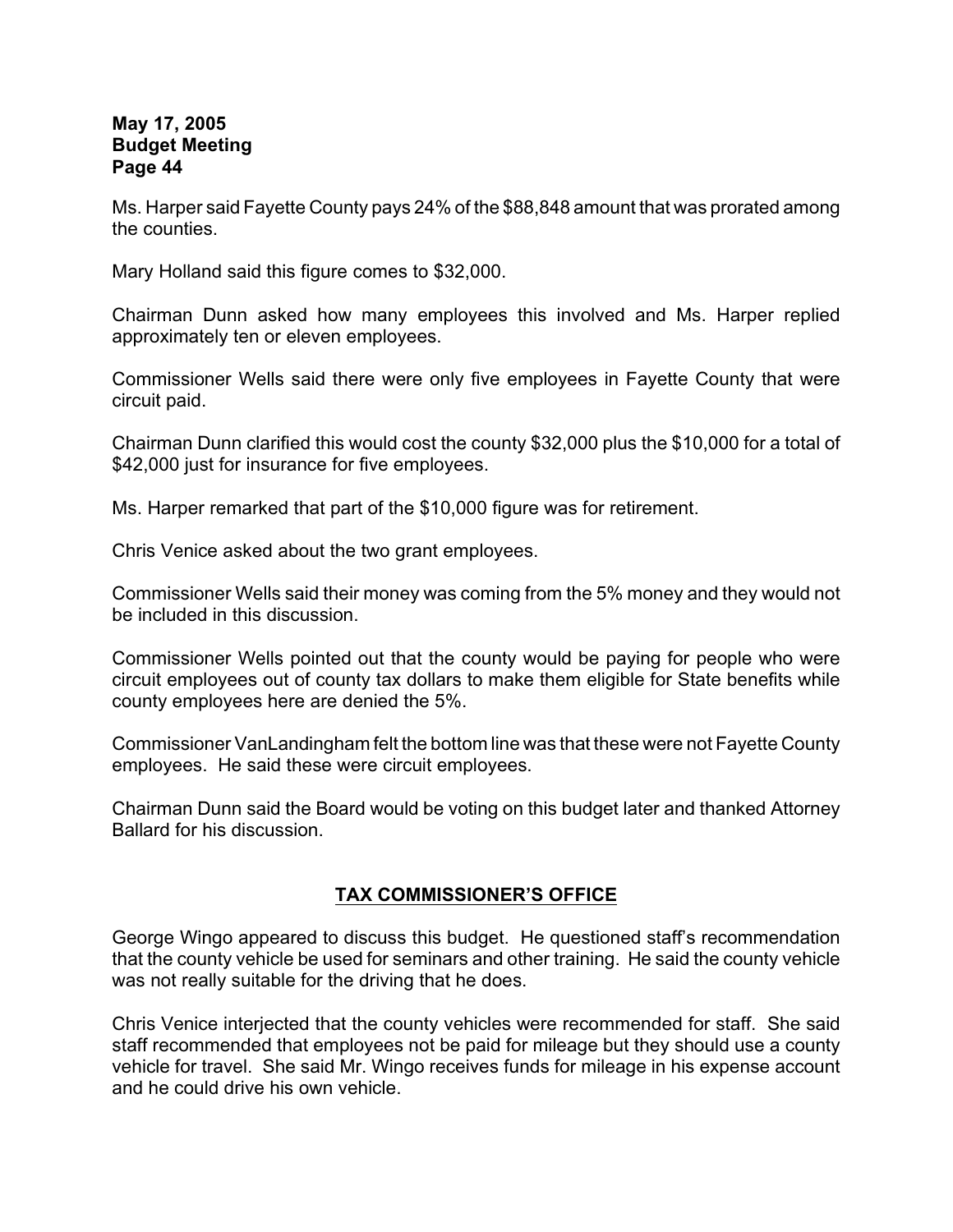Commissioner Wells said the Board was cutting down on every county employee's reimbursement for mileage. She said as long as there were county vehicles available, employees would have to use them for travel to seminars or other county business.

Mr. Wingo interjected that it was not practical to try and get a county vehicle to go to the post office and back.

Commissioner Wells questioned what other mileage would be difficult for using a county vehicle other than trips to the post office.

Mr. Wingo said there was not a problem in using the county vehicle for county business except this local post office and bank kind of mileage. He said he did not want his employees spending an hour trying to get a county vehicle to make a three minute trip.

Commissioner Wells said staff had recommended \$75 for mileage. She said if the employees were spending more than \$75 for mileage to the bank and post office, the Board would revisit this issue.

Chairman Dunn interjected that the Tax Commissioner had an expense allowance of \$300 per month. He said he was sympathetic about someone having to wait for a while to get a county vehicle just to go to the bank or post office. He asked how long it took to get a county vehicle when travel was required.

Chris Venice responded that an employee calls and if there was a vehicle available then the employee gets a key right then.

Chairman Dunn said the county was paying 40.5 cents per mile. He said the county would save a lot of money by having employees use county vehicles instead of turning in mileage for reimbursement.

Mr. Wingo questioned the cut in software maintenance by \$3,000. He said he had received a letter from the company saying that there was going to be a 5% increase for their fee.

Mr. Pullium questioned if Mr. Wingo had paid for all of his software for an entire year.

Mr. Wingo replied no. He said the last check his department wrote for this was \$8,750 and if that amount was doubled it was \$17,500. He said if 8% was added then \$825 more would be added. He said this was for tax software and this did not include licenses and so forth.

Chairman Dunn said he did not understand why \$3,000 was cut out of this.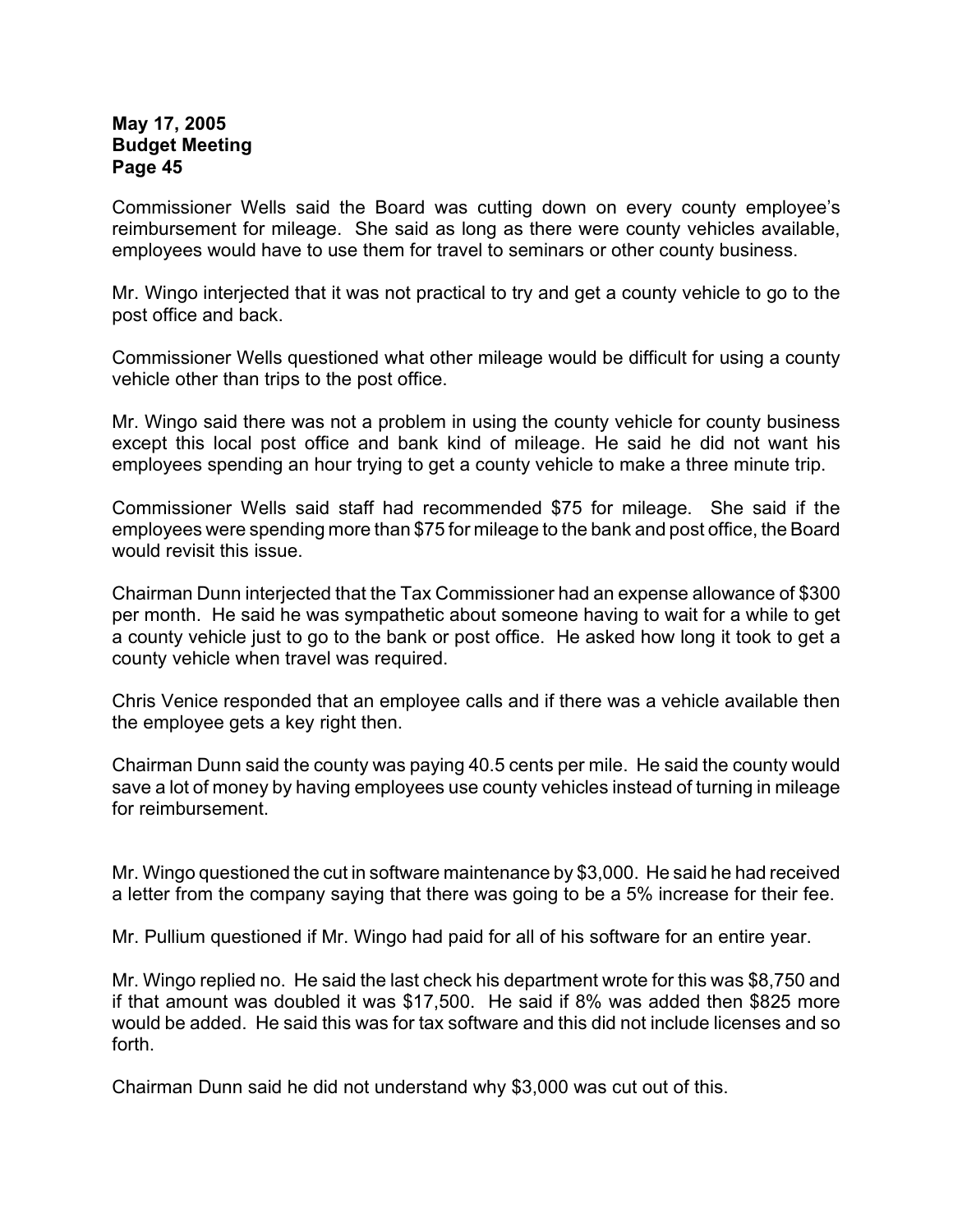Commissioner Wells interjected that part of the reason was when new computers were purchased they have to add the old software to those computers. She said they keep their old computers as well.

Mr. Wingo said that information was not correct. He said the old computers were in a vault in the office and he would like to have them taken out.

Chairman Dunn remarked that \$17,500 had been budgeted and it appeared that this would be spent by the end of the year.

Mr. Pullium said the Tax Commissioner had started the fiscal year 2005 with \$20,500 and he had transferred out \$3,000 for other purposes down to \$17,500.

Chairman Dunn clarified that the revised budget was \$17,500; \$16,600 had already been spent; there was another month to go and he was also requesting the 5% increase.

Mr. Wingo said the current rate was \$8,750 for six months and doubling it came to \$17,500. He said with the 5% increase that they project added in this would be \$825 more. He said this comes to \$18,325. He said he might need a little cushion in there for software items that might come up.

Mary Holland asked Mr. Wingo if he had changed vendors and he replied no.

Mr. Pullium questioned the vendors Visa Craft versus Manitron. He asked what Manitron was.

Mr. Wingo replied that Visa Craft had sold out to Manitron.

Mr. Pullium said the figure that he came up with was \$18,375 based on the spending history.

Chairman Dunn remarked that the spending history did not include the 5% raise.

Commissioner Wells agreed that this budget was close but Mr. Wingo still had \$847.54 and pays for everything else on an annual basis. She said the question was is the \$847.54 a needed expense and was the \$875 that much off what staff recommended.

Commissioner Frady asked if the \$17,500 and the \$847 would be left in.

Mr. Wingo said the three year average was not really relevant to what he was going to do next year. He said if the vendor would bill them on a three year average, this would be exactly correct but they did not do it that way.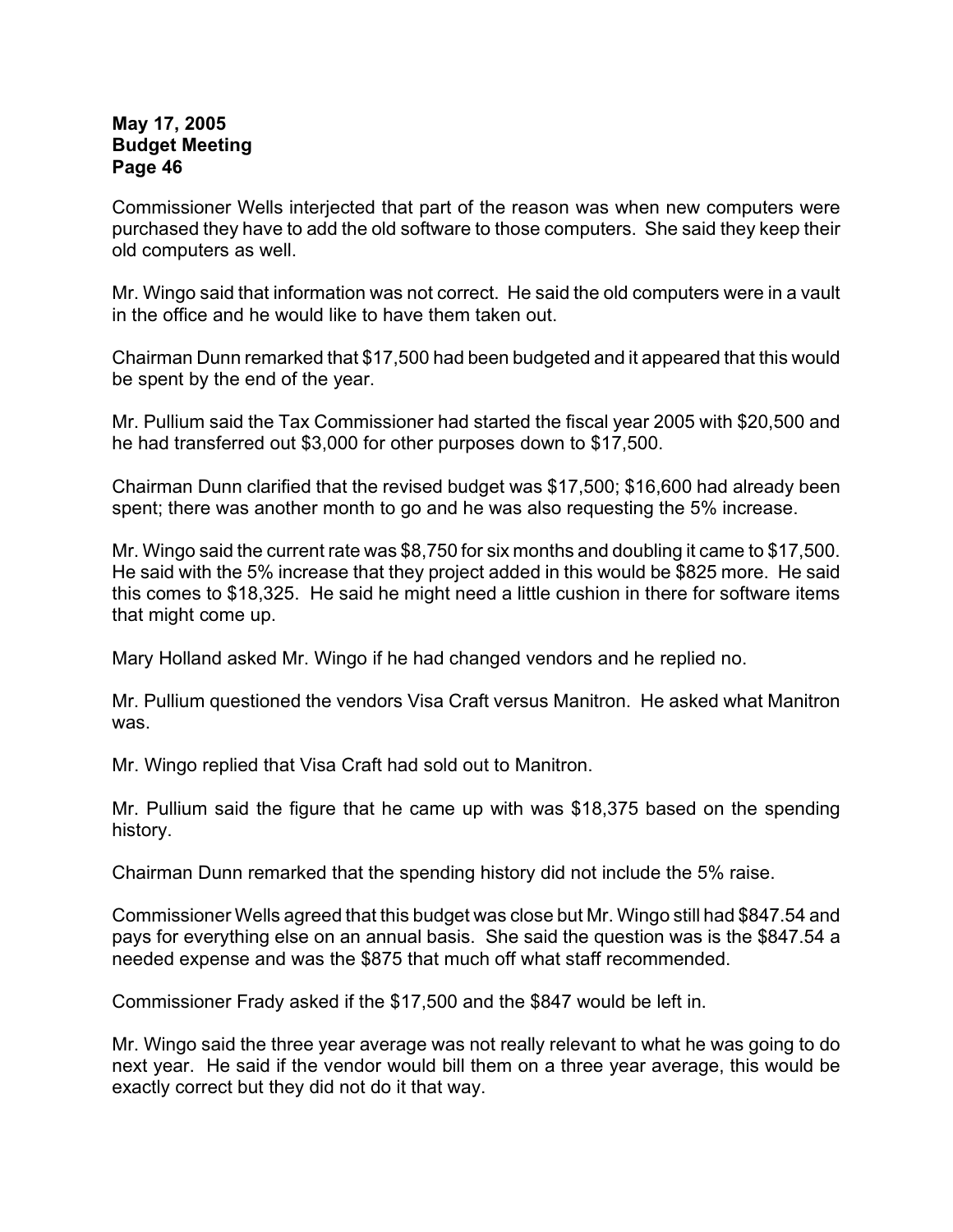Commissioner Wells suggested \$18,500 be put in this budget and the Board agreed.

Mr. Wingo said that would be fine with him. He said he had no problem with the rest of his budget.

Commissioner Wells asked Mr. Wingo if he understood the \$300 expense issue and how that was being handled.

Mr. Wingo said this amounted to a reduction in his pay but he could live with it.

Commissioner Wells said this was not really pay.

Mr. Wingo said the amount goes on his W-2 and taxes are taken out.

Chairman Dunn said this was being done incorrectly to all constitutional officers and the Board has had to explain this situation.

Mr. Pullium said there was authorization from the Legislature for a \$300 expense allowance for the different constitutional officers and Magistrate Court Judges. He said from the I.R.S.'s standpoint there was two ways of doing this. He said one was an accountable plan and the other was a non-accountable plan. He said the accountable plan from the I.R.S. was for expenses to be itemized, turned in and reimbursed. He said receipts are turned in to justify the money. He said under that particular scenario it would not go on a W-2 in any way shape, form or fashion and it would not be taxable to the individual receiving the money. He said the other example was called a non-accountable plan and this plan was when a person receives the money and turns in no receipts. He said at that point in juncture from the I.R.S., this must be included as a taxable benefit on the employee's W-2. He said as an individual Mr. Wingo would also have the option on

the his individual tax return to take this over to his Schedule A on Form 2106 as an employee business expense and submitting receipts as an itemized deduction on his individual income tax return. He said either way the individual would have several options and the person would still receive the \$300.

Mr. Wingo remarked that the Board had been giving him \$505.47 and paying the taxes and this coming out to the \$300.

Mr. Pullium remarked that was wrong.

Mr. Wingo felt there had not been anything wrong with it and he said the I.R.S. had no problem with it.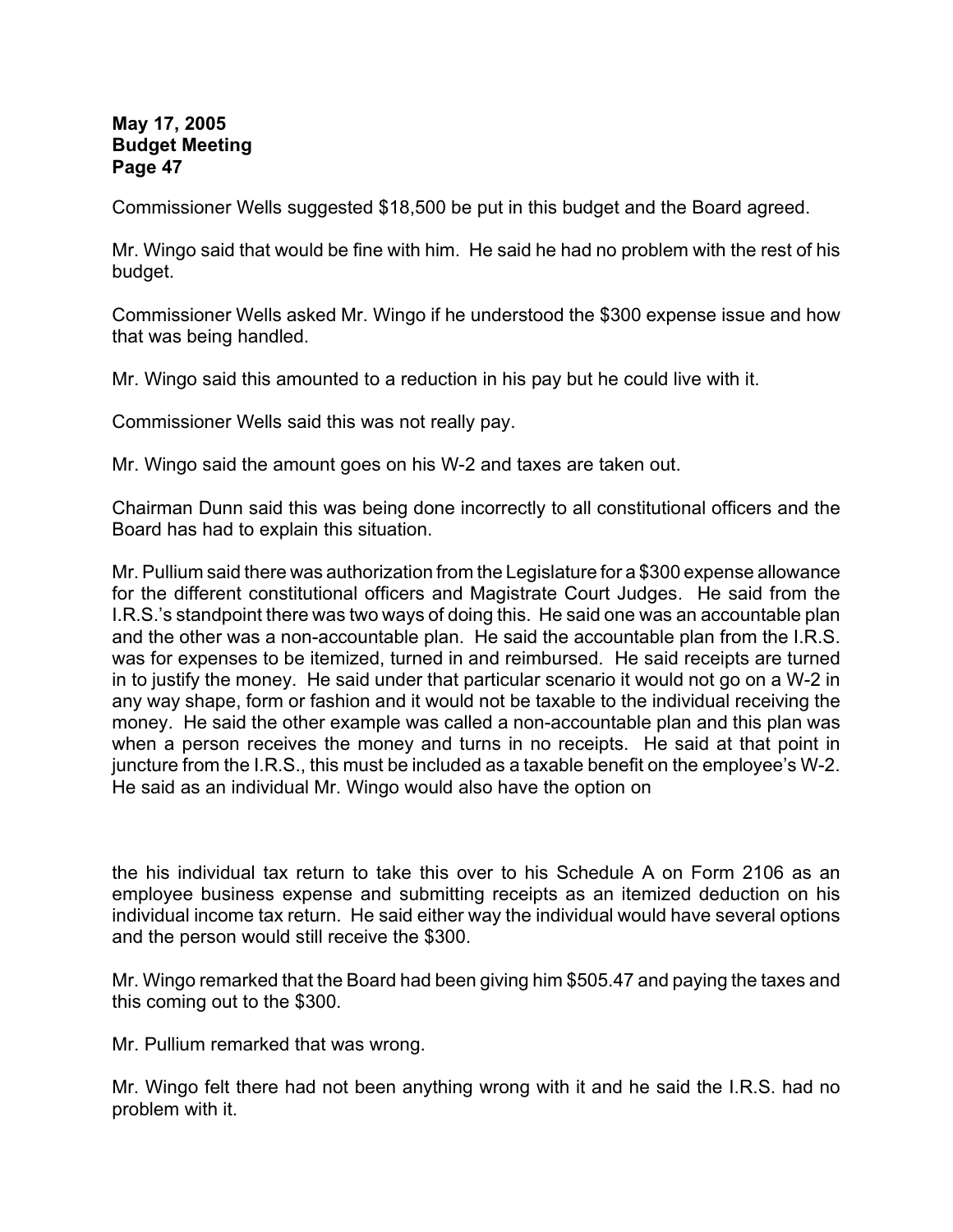Commissioner Wells said this Board felt it was wrong and it was a waste of taxpayer's money.

Mr. Wingo said the result of what was being done now equated to less money in his pocket.

Chairman Dunn said a staff member had made a determination to let individuals net out \$300 and this was the reason they were paid the \$505.47. He said this was not the intention of the Legislature and was not the intention of the I.R.S. to do it that way. He said the I.R.S. had two options. He said they could give an individual the \$300 and put it in the salary or the individual could do an accounting and not have it included in their salary. He said the option of giving a person more money so that they could net out \$300 was made by a person who also benefitted from that decision.

Mr. Wingo said the way in which this was originally handled had not been a problem for the I.R.S.

Chairman Dunn said he agreed and commented this was because the I.R.S. had no visibility of it. He said to the I.R.S. it just looked like income. He said the Board was doing this to be legal with the I.R.S. and fair to the taxpayer. He said it was also the intent of the Legislature that it was \$300 and not \$507.47.

Commissioner Wells clarified that software maintenance would be \$18,500 and that was the only change.

Mr. Wingo asked for clarification on the 20 hours per week, \$12,012.78 plus \$1,006,000 plus another \$1,000 was what was agreed on and Mr. Pullium replied yes that was correct.

Commissioner Wells said those figures related to the new program.

Mr. Wingo said he had no other problems with his budget. **FURTHER DISCUSSION OF THE DISTRICT ATTORNEY'S BUDGET**

Chairman Dunn said he was not sure about the 10%.

Commissioner Wells said she was not going to support it.

Chairman Dunn said he was in favor of the programs requested including the diversion program. He questioned the cost of the diversion program.

Commissioner Wells replied the cost of the program was \$10,000.

Chairman Dunn felt it was worth the money.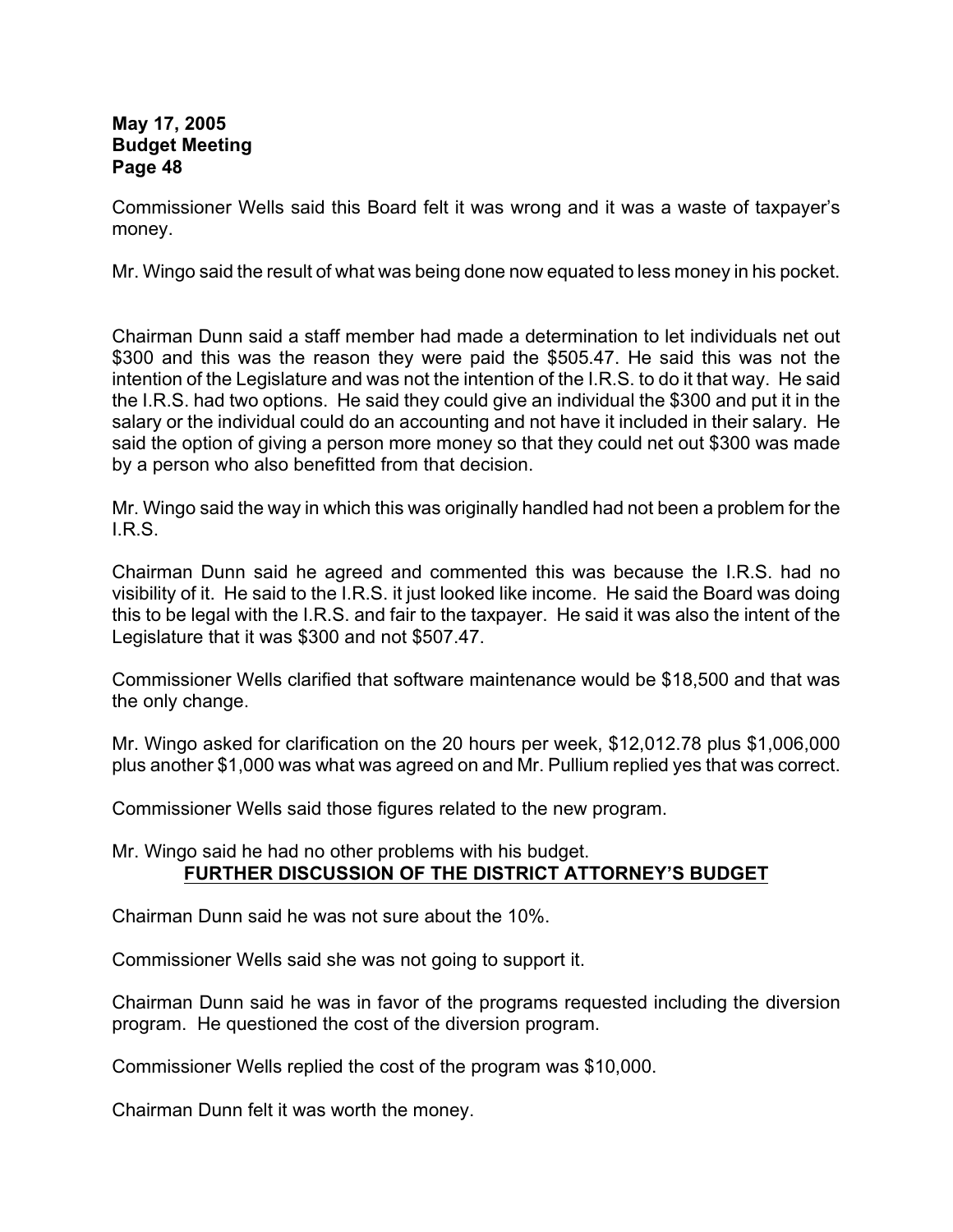Commissioner Wells said this was 36% of \$30,000.

Chairman Dunn questioned the issues in this budget. He said there was the diversion and the lawyer that the District Attorney was going to use next year that was not in the budget now.

Commissioner VanLandingham remarked that the cars would not go in the budget. He said that was going to be handled outside.

Chairman Dunn remarked that this issue would have to be discussed with the Sheriff. He noted that the Sheriff had purchased these vehicles with drug money and then he gave them to the District Attorney's Office. He said the Sheriff had titles in the County's name but the fact was that there was an equity issue too.

Commissioner VanLandingham felt the drug money puts a little different status on that issue.

Commissioner VanLandingham said he wanted to make a motion to adopt the intervention program, the lawyer for next year and the benefit program.

Chairman Dunn said this was a benefit supplement.

Chairman Dunn said there were two issues in this budget and that was the lawyer for next year and the benefit supplement.

Commissioner Frady remarked that the car was not in the budget.

Chris Venice remarked that the lawyer was in the budget.

Commissioner Wells said that was for next year and the lawyer would be taken out this year.

Chairman Dunn said the motion just covered two issues.

Commissioner Wells said this would allow these employees to be bumped up to State status.

Chairman Dunn asked if there was a second to the motion. Hearing none, he said the motion died for lack of a second. He asked for the Board's pleasure on this matter.

Commissioner Wells said she would like to make a motion.

On motion made by Commissioner Wells, seconded by Commissioner Pfeifer to adopt the District Attorney's budget as submitted by staff with the intervention program approved,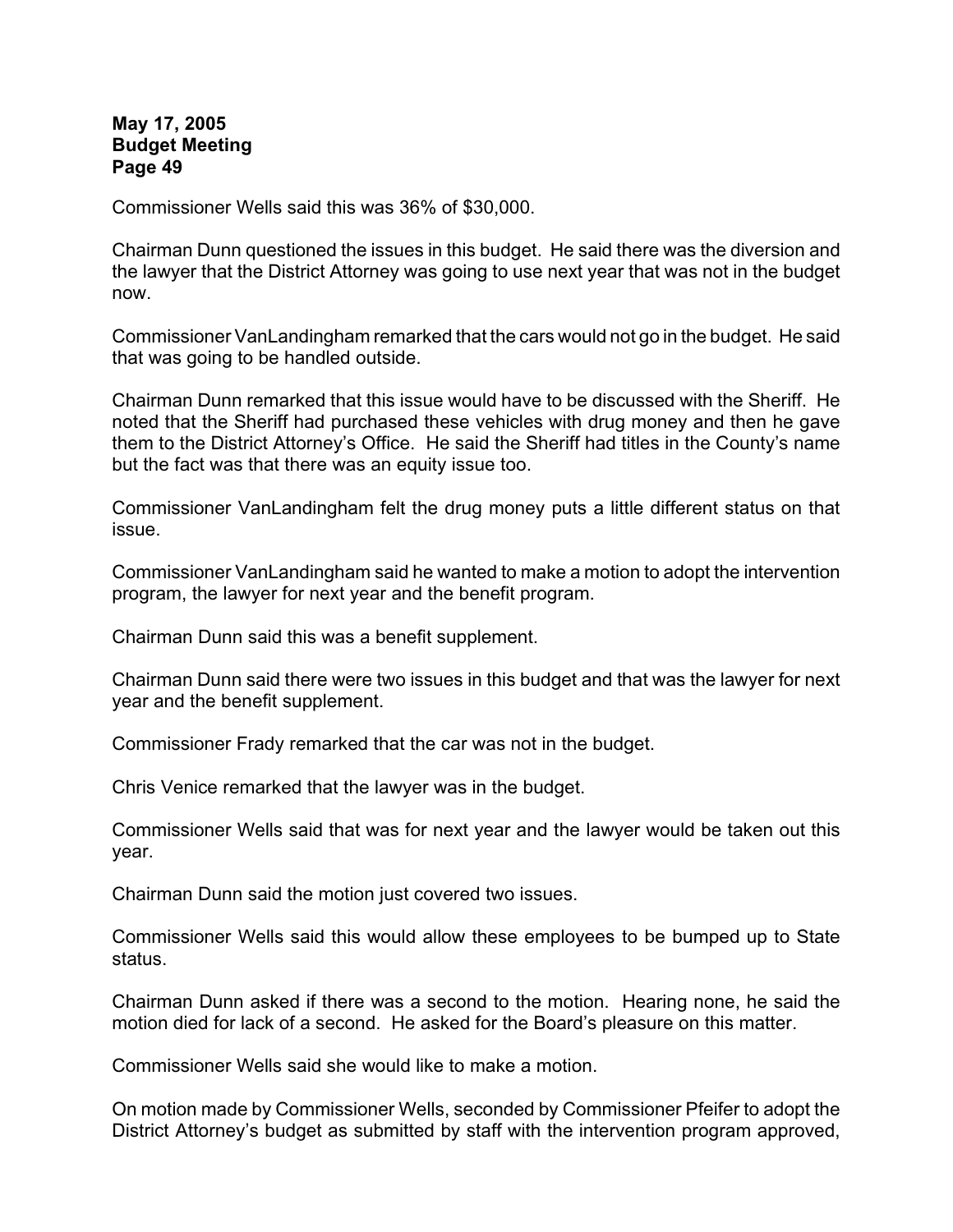discussion followed.

Commissioner Wells pointed out these were the only changes that the Board had made officially.

Chairman Dunn stated the difference in the motion was that it did not include the benefits package.

Commissioner Wells said the attorney was for next year but was budgeted now.

Commissioner Frady said the two cars were not in there.

Mr. Pullium remarked that the District Attorney had asked for three things. He said the District Attorney had asked for pre-trial diversion, the upgrade of the employees with the benefits package and then he asked for a secretary for the Circuit. He said in the budget that was presented to the Board, staff had recommended pre-trial diversion and listed the other benefits package upgrade for discussion purposes only.

Commissioner Wells clarified that the diversion package was all that the Board was approving. She said the Board was not approving the secretary and nothing else.

Chairman Dunn clarified that the motion was to approve the District Attorney's budget as requested with the only change being the diversion program.

Commissioner Wells said her motion was not as requested but as submitted by the staff which included the diversion, not the secretary and not the benefits package.

Chairman Dunn asked if there was support for the benefits.

Wells said the motion was seconded for discussion purposes.

Chairman Dunn clarified that he was not in favor of a secretary and Commissioner Wells agreed with that.

Commissioner Frady clarified that there was no justification for the secretary.

Commissioner Wells agreed and said not for this year.

Chairman Dunn called for the vote.

The motion carried 4-1 with VanLandingham voting in opposition.

## **FURTHER DISCUSSION OF THE TAX COMMISSIONER'S BUDGET**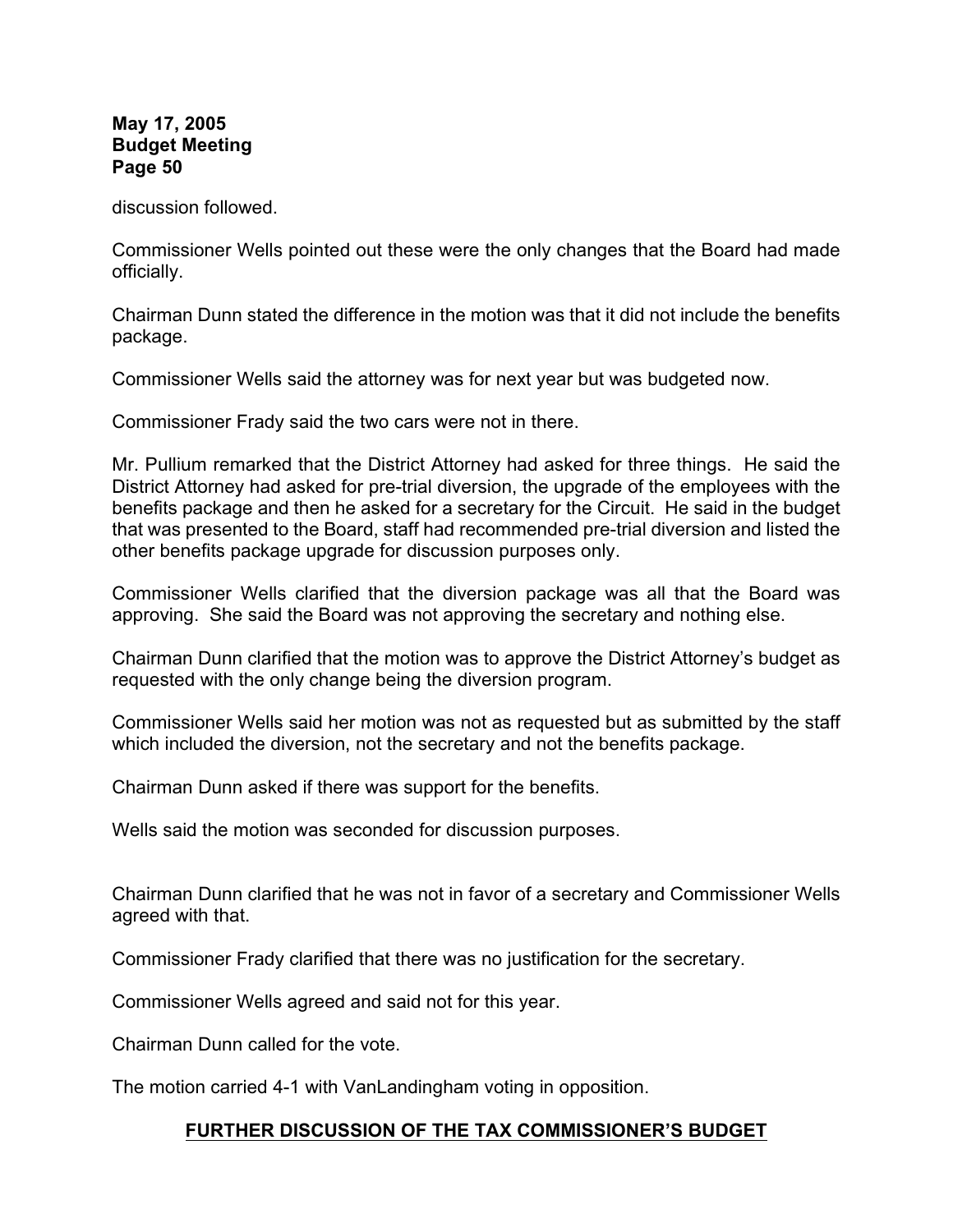Commissioner VanLandingham said he would like to make a motion.

On motion made by Commissioner VanLandingham, seconded by Commissioner Pfeifer to approve the Tax Commissioner's budget as amended to reflect the \$18,500. The motion carried 5-0.

#### **GENERAL GOVERNMENT BUDGET**

On motion made by Commissioner Wells, seconded by Commissioner Frady to approve the general government budget. The motion carried 5-0.

## **JUDGES, BAILIFFS, AND COURT REPORTERS BUDGET**

Mr. Pullium said a supplement had been requested for the secretary.

Commissioner Frady said he would not support any supplements for these secretaries since other secretaries employed by the county were just as qualified and loyal and were not receiving any supplements.

Commissioner VanLandingham felt these employees were aware of the casualty of these positions when they were hired.

Chairman Dunn said he was not in favor of any supplements.

On motion made by Commissioner Frady, seconded by Commissioner Pfeifer to approve the Judges, Bailiffs and Court Reporters Budget as presented without the supplements. The motion carried 5-0.

## **SOLICITOR GENERAL'S BUDGET**

James Inagawa appeared to discuss this budget. He commented on the issue of an investigator for his office. He said he did not know what the figures would be for his office but commented that they handled a large volume of cases with no investigators.

Commissioner Frady asked Attorney Inagawa how many cases did he handle per month.

Attorney Inagawa replied 300 to 400 traffic cases every month and approximately 100 misdemeanor cases. He said they also handle ordinance cases for the county and that breaks down to approximately 30 to 40 per month. He said they also handle approximately 30 to 40 cases per month for Magistrate Court for bad checks and that type of thing. He said this year there had been a lot of cases filed although he said he was not sure of the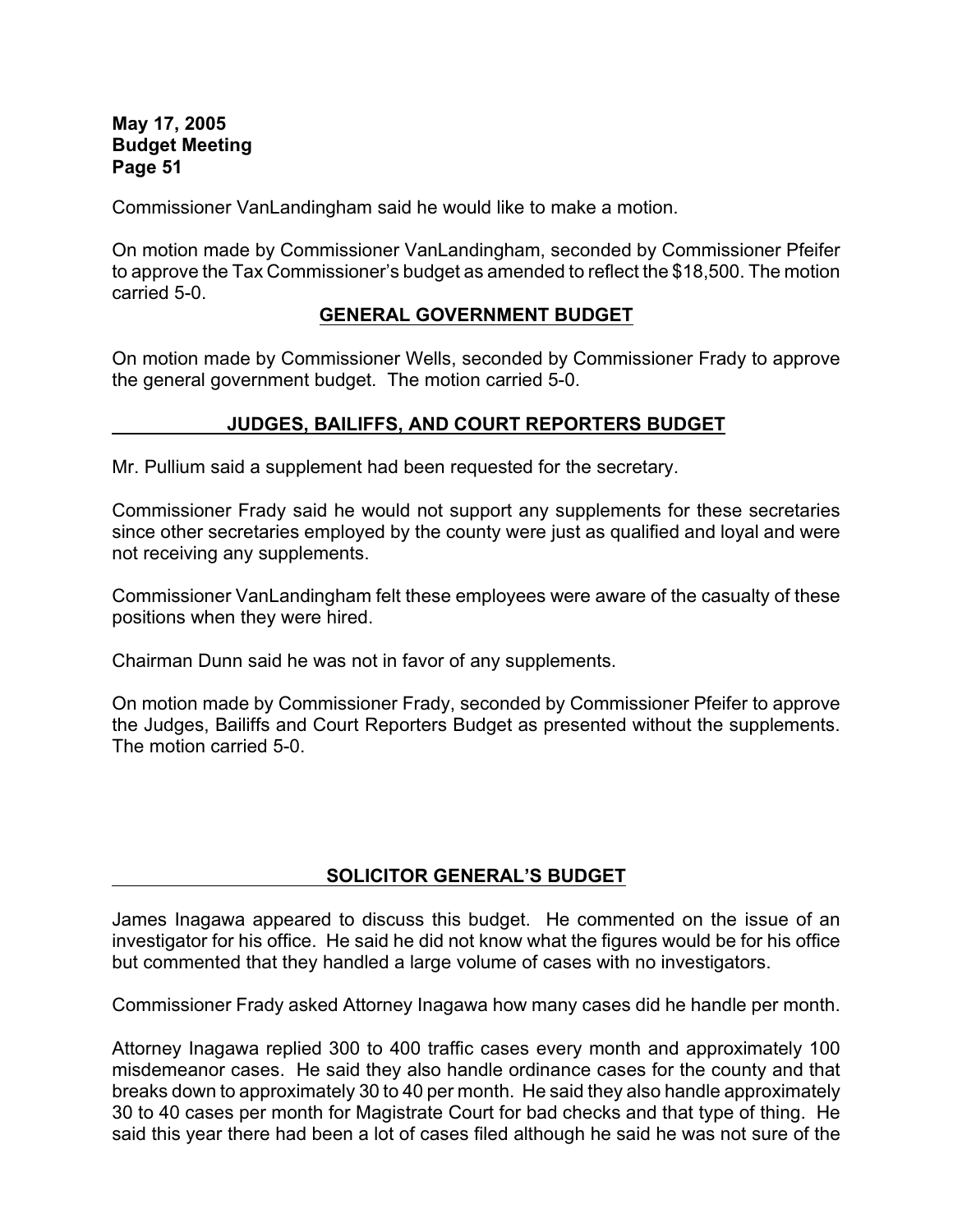exact figure for cases for next year and this was one of the reasons he was backing off the request for an investigator.

Commissioner Pfeifer asked Attorney Inagawa if he felt comfortable backing off his request for an investigator for this year.

Attorney Inagawa said of course he wanted the investigator position but State Court would not come to a standstill if he did not have one. He said he even considered a part time position. He felt there was a need for one and also that it would help the county both financially and the citizens of Fayette County because he could handle more cases. He said he would not say this was in an emergency state but there was a need for this position but he understood the Board's feelings on this. He said he just wanted to make the Board aware that there was a need and he would continue to asked for one.

Attorney Inagawa said the other issue that he had seen that was rejected was the vehicle. He said the county vehicle was in his budget for approximately \$550 per year. He pointed out if this vehicle was taken away it would cost that about every month in his budget. He said three or four days out of every week somebody was going somewhere and they did not turn in the mileage because they have the opportunity to use the vehicle that was sitting in the parking lot. He said the employees did not want to use the vehicle because they felt it was an old car and not something they wanted to drive.

Commissioner Wells asked if anyone takes this vehicle home every night.

Attorney Inagawa replied that he had taken the vehicle home. He remarked that the vehicle was really not that bad.

Commissioner Wells asked if Attorney Inagawa was receiving a 1099 form for that.

Mr. Pullium replied yes he would be receiving that form.

Chairman Dunn asked if staff was recommending the vehicle and Mr. Pullium replied no.

Chairman Dunn asked why staff had recommended tires and gas for the vehicle.

Mr. Pullium remarked that staff would take all of that out of the budget. He said \$310 had been spent on gasoline and he was suggesting that this particular vehicle be put in the pool. He said if any of these employees needed to go somewhere, they could reserve it to go wherever they needed to.

Attorney Inagawa remarked that for the last three years the vehicle was averaging \$375 per year for gasoline.

Mr. Pullium said staff was looking at the vehicle from a utilization standpoint. He said if a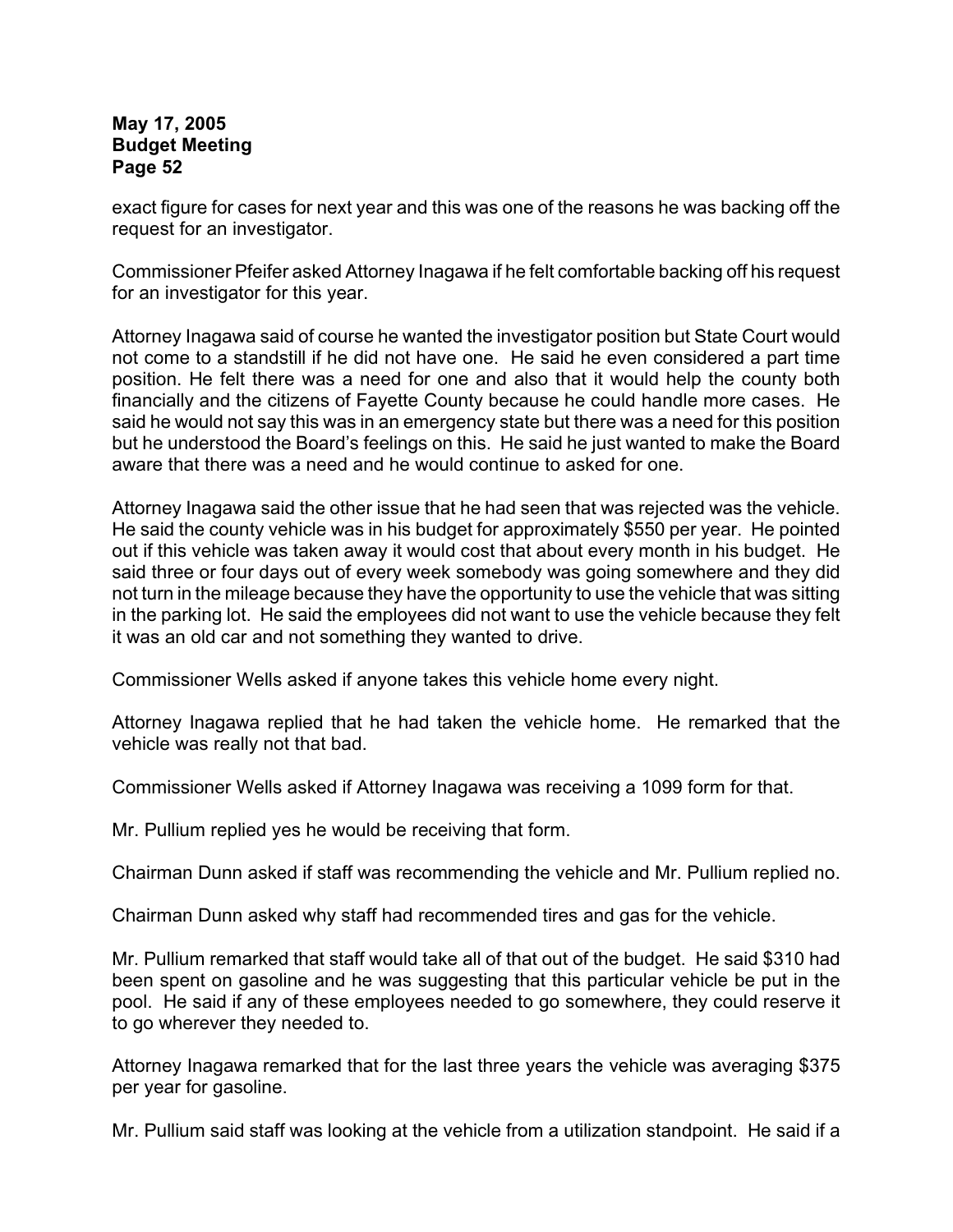vehicle was not being used, then it needed to go into the county vehicle pool to be used more often.

Attorney Inagawa said he did not think it was feasible for three or four days out of the week for someone to ask for a pool vehicle.

Chris Venice asked if there were pool cars over at the Judicial Center. She suggested some of the pool cars located at the administrative complex could be moved to the Judicial Center for use.

Chairman Dunn pointed out that there was a pool car at the Solicitor's Office and hardly anyone was using it.

Mr. Pullium said the reason staff was not recommended a pool vehicle was because the utilization of this vehicle was not sufficient to warrant the expense.

Commissioner Wells felt this vehicle should be left at this location as a pool vehicle and Attorney Inagawa should encourage his staff to use this car.

Chairman Dunn suggested this vehicle be rotated if it was not being used a lot.

Commissioner Wells questioned lodging and meals listed on page 101. She questioned networking in the amount of \$3,385. She noted that no new employees were being hired.

Attorney Inagawa remarked that he had three employees. He said the attorney that was first there was only there for a few months and he had to hire a brand new attorney in January.

Commissioner Wells remarked that she was referring to lodging and meals and not employees. She noted that \$181 had been spent in this category for this year.

Chairman Dunn said there was \$2,600 left over to use in the next four weeks.

Commissioner Wells said staff did not have a historical spending for Attorney Inagawa for this. She asked how many employees he would be sending this year to seminars.

Attorney Inagawa discussed several conferences and stated there was also a summer conference.

Commissioner Wells asked for the amount that would be needed for dues and Attorney Inagawa replied he would need approximately \$1,360.

Commissioner Wells questioned mileage and parking. She noted in the past it was budgeted for zero dollars and now they were asking for \$2,100.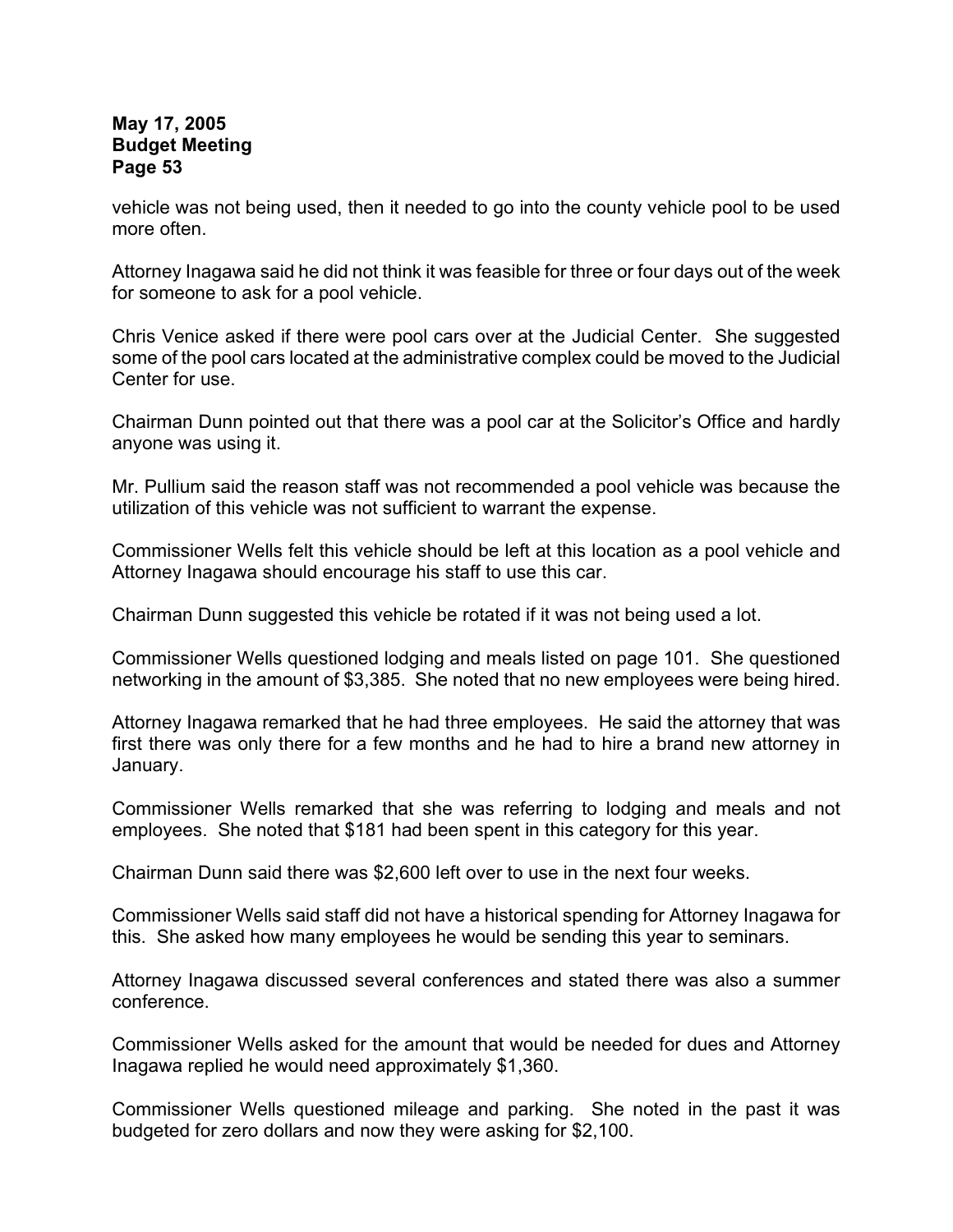Chairman Dunn asked \$2,100 was being requested when \$1,800 was being projected.

Attorney Inagawa said he had based this amount on historical spending since this was his first year in office.

Commissioner Wells remarked if \$2,000 was budgeted and only \$50 and he decided that he needed money for another budget, he would not be able to take it from the mileage account and spend it some place else.

Commissioner Wells questioned court reporter services.

Attorney Inagawa said some of these bills had started coming in and he did not realize himself that it was that expensive. He said he would have to ask the court reporter why they were charging \$800 to \$900 every time. He said he would need to be aware of any other attorneys in his office who were requesting this.

Commissioner Wells pointed out that if an attorney was requesting this he would be responsible for it himself.

Attorney Inagawa said his office had requested these services about three or four times this year because of some cases that were dismissed.

Commissioner Wells asked Attorney Inagawa if he felt this needed to be increased and he replied no he did not think so.

Commissioner Wells asked why the legal services portion of his 2005 budget was coming in so high.

Attorney Inagawa replied that was for some prior legal representation from his predecessor. He said he was surprised to see that his office was being charged for that. Commissioner Wells said she had no further questions.

The Board thanked Attorney Inagawa for discussing his budget.

Chairman Dunn asked for the Board's pleasure on this matter.

On motion made by Commissioner Wells, seconded by Commissioner Pfeifer to adopt the Solicitor General's budget as presented without the investigator position. The motion carried 5-0.

# **STATE COURT JUDGES**

Chairman Dunn noted that this budget was \$100,000 less than last year. He asked for the Board's pleasure on this matter.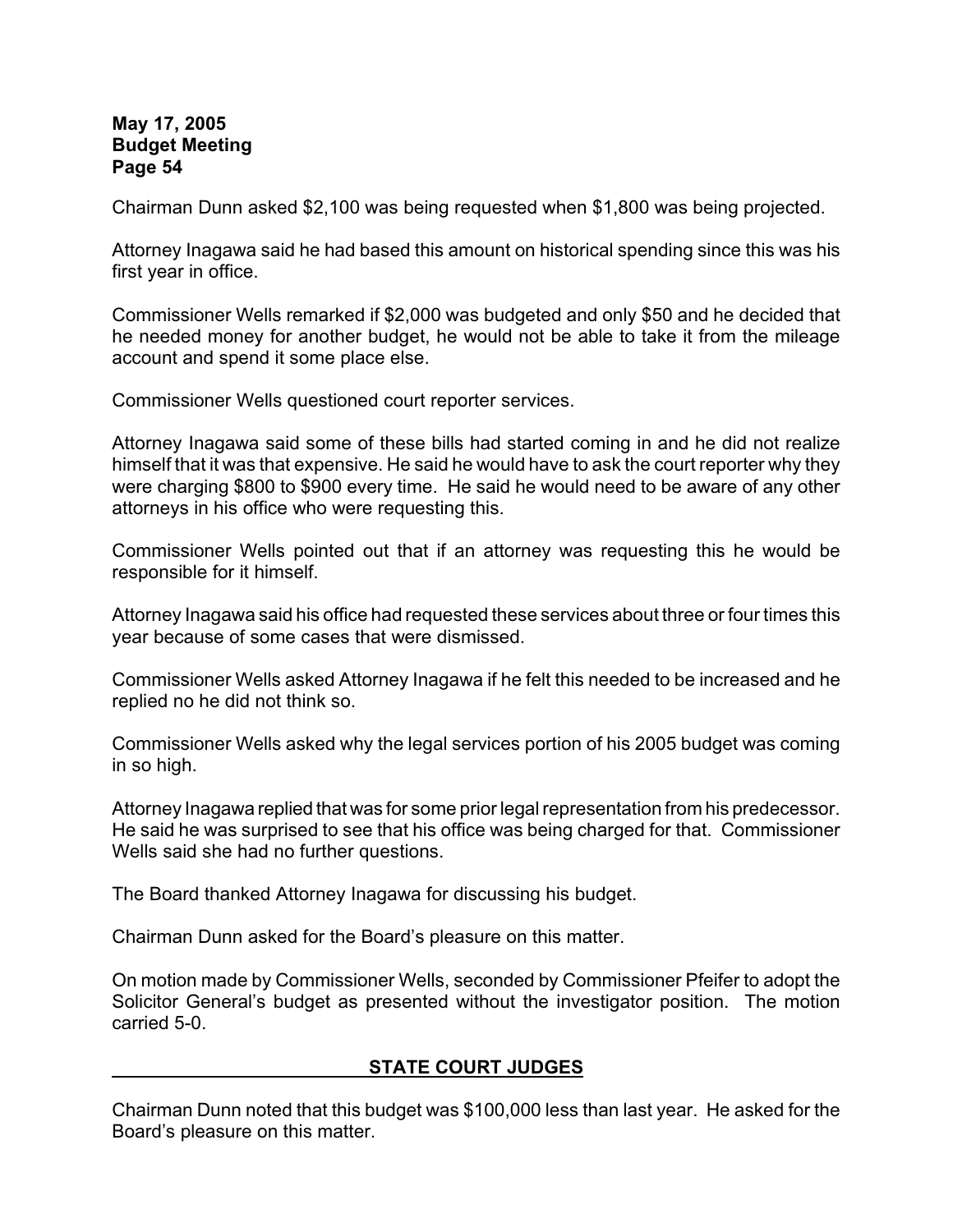On motion made by Commissioner Wells, seconded by Commissioner Pfeifer to adopt the State Court Judges budget as recommended. The motion carried 5-0.

## **PROBATE COURT**

Commissioner Wells questioned the request for a new part time person.

Mr. Pullium said the Judge had presented justification showing the work load indicators in support of the request.

Mary Holland said currently Probate Court staff consisted of four people including the Judge.

The Board suggested continuing this discussion after Juvenile Court's budget.

# **JUVENILE COURT**

Commissioner Wells questioned the expenditures for indigent guardian ad litem. She asked for the justification for this increase.

Mr. Pullium said there had been an increase in the activity of moms getting addicted to methamphetamine. He said as a result of that the Department of Children and Family Services was having to take custody of the children and then appoint an attorney to represent the interest of the child.

On motion made by Commissioner Wells, seconded by Chairman Dunn to approve the Juvenile Court budget as presented. The motion carried 5-0.

# **FURTHER DISCUSSION OF PROBATE COURT**

Chairman Dunn remarked that the justification for the part time position related to increased population. He said the data before the Board was really not that much different than in years past. He said he did not see a significant increase.

On motion made by Commissioner Wells, seconded by Chairman Dunn to approve the Probate Court Judge's budget as recommended by staff. The motion carried 5-0.

# **NON-DEPARTMENTAL PUBLIC SAFETY BUDGET**

On motion made by Commissioner Wells, seconded by Chairman Dunn to approve the non-departmental Public Safety budget as recommended by staff. The motion carried 5-0.

# **PUBLIC SAFETY DIRECTOR BUDGET**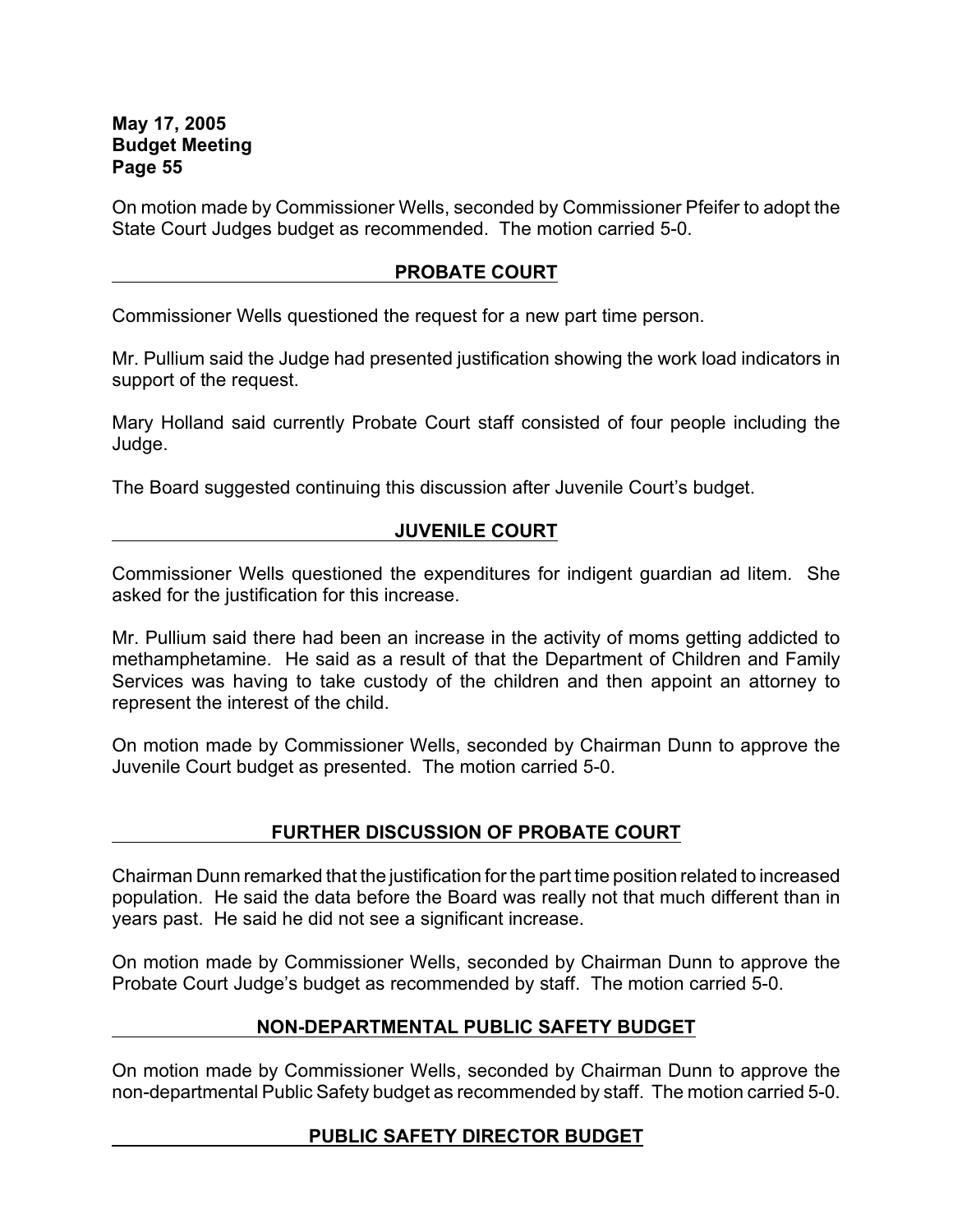On motion made by Commissioner Wells, seconded by Chairman Dunn to approve the Public Safety Director's budget as presented by staff. The motion carried 5-0.

# **MARSHAL'S OFFICE**

Mark Pullium remarked that the Marshal's Office was in very small cramped quarters. He asked for consideration for renovation of this space.

Chris Venice remarked that \$15,000 was recommended for the renovation.

Mr. Pullium said that would be a line item under capital projects and it would not go in this particular budget.

Ms. Venice said if this could be done this year it would be a consent agenda item.

Commissioner Wells questioned the request for training. She pointed out that the amount requested for lodging and meals had tripled and also the seminars and dues had tripled.

Chairman Dunn questioned the number of hours that were required for certification.

Commissioner Wells questioned the justification for his training.

After a brief discussion, the Board suggested that Chief Collins discuss this with them in the morning at the budget meeting.

# **CORONER'S BUDGET**

Mary Holland remarked that the Coroner had substantially overspent in his budget.

Chairman Dunn pointed out that the coroner was not a constitutional officer.

Commissioner Wells questioned the paying of salaries for the deputy coroners. She said the deputies receive \$125 per case. She felt these deputies were not the county's responsibility. She also noted that the county was now paying for two deputy coroners' phones that increased from \$750 last year to \$1,627 this year. She said she was not in favor of this.

Chairman Dunn remarked that the coroner began receiving a supplement in 1999.

Commissioner VanLandingham suggested that since the office space that the county had provided for the coroner located on McDonough Road was not being utilized by the coroner, it should be closed up.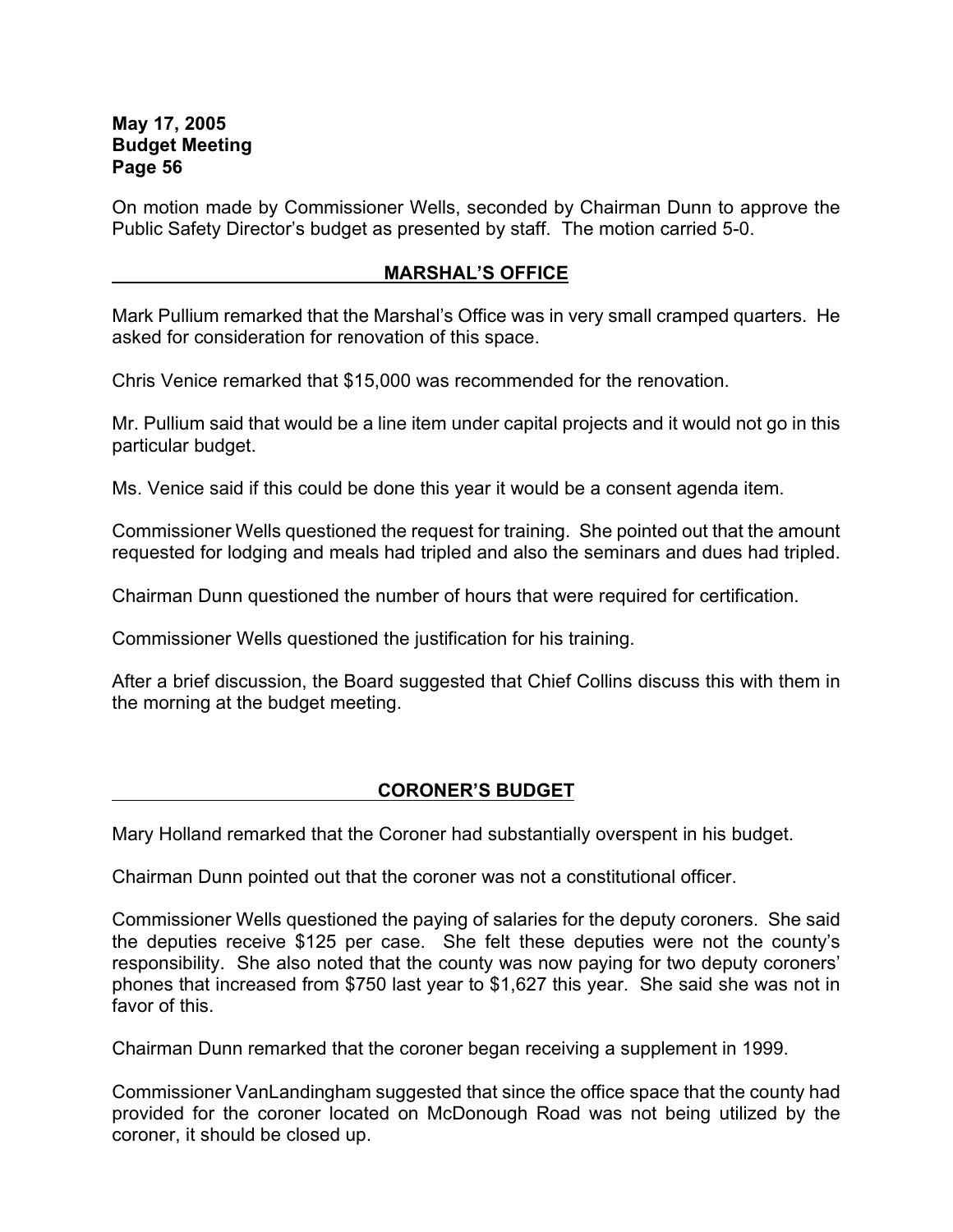Commissioner Wells remarked that the coroner's salary was set by the State. She said the county was giving him \$300 for a car allowance.

Commissioner Frady questioned the amount in this budget last year.

Mary Holland replied that the Coroner had overspent his budget last year and the Board had to supplement it.

Chairman Dunn questioned the deputy coroners going to training and said he was not in favor of this. He noted that last year's budget was \$54,000 and the coroner went up to \$57,000.

On motion made by Commissioner VanLandingham, seconded by Commissioner Pfeifer to approve the coroner's budget as recommended, discussion followed.

After a brief discussion Commissioner Pfeifer withdrew his motion.

Chairman Dunn said staff recommended the budget as presented.

On motion made by Commissioner Frady, seconded by Commissioner Wells to approve the Coroner's budget in the amount of \$54,673.46 which is the same amount he was budgeted last year. The motion carried 4-1 with Commissioner VanLandingham voting in opposition.

## **ANIMAL CONTROL BUDGET**

Commissioner Wells questioned why \$1,300 was budgeted for neutering animals at no expense.

Mr. Pullium felt this was for an increase in the sterilization costs because there was an increase in animal pickup. He noted that adoptions were up 33%.

Chairman Dunn said this budget indicated that they were going to trap and neuter.

Commissioner Wells questioned if the vehicle was scheduled for replacement.

Mr. Pullium replied no. He said the vehicle was not at the threshold for replacement.

Commissioner Wells questioned the number of cell phones for this department totaling \$6,459.

Mr. Pullium replied that these were for different phone services such as Bell South for the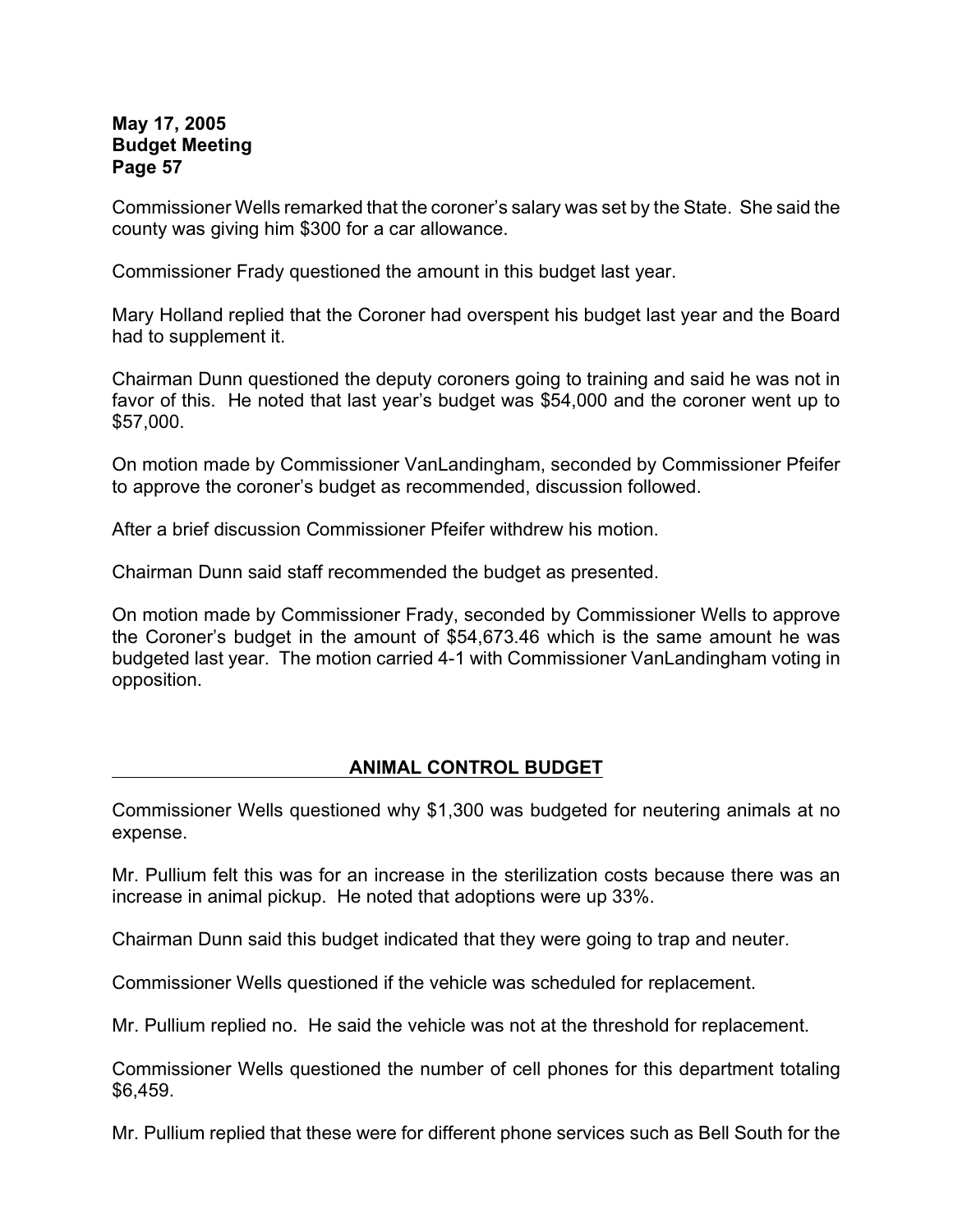base, Light Year was for long distance, Verizon Wireless was for the cell phone service and Megapath was for internet service. He pointed out that this figure was the annual cost. Commissioner Wells suggested staff look into the number of phones at the Shelter and check on the other phone services.

Commissioner Frady questioned the seminars and dues that were listed.

Commissioner Wells said this would be training for the employees and the Board agreed with this request.

Commissioner Wells questioned the request for uniforms.

Chairman Dunn said it referred to a new position but actually it was just an increase in one employee's hours.

Commissioner Wells felt the Board could vote on this budget subject to clarification of the phone request.

On motion made by Commissioner Wells, seconded by Commissioner VanLandingham to adopt the Animal Shelter's budget subject to clarification on the BellSouth bill in the amount of \$409 and also that there will be no experimentation on the animals. The motion carried 5-0.

## **PUBLIC WORKS DIRECTOR**

Mr. Pullium remarked that this budget included the Director and also the secretaries.

Chairman Dunn said he had no questions on this budget.

On motion made by Commissioner Wells, seconded by Chairman Dunn to adopt the Public Works Director's budget as recommended by staff. The motion carried 5-0.

## **ROAD DEPARTMENT BUDGET**

Commissioner Wells questioned hauling services. She noted that \$13,000 had been spent.

Commissioner VanLandingham asked if the hauling was done with county trucks.

Commissioner Wells replied no, this was outsourced.

Chris Venice said Mr. Hearn had taken out bids for hauling services and road striping.